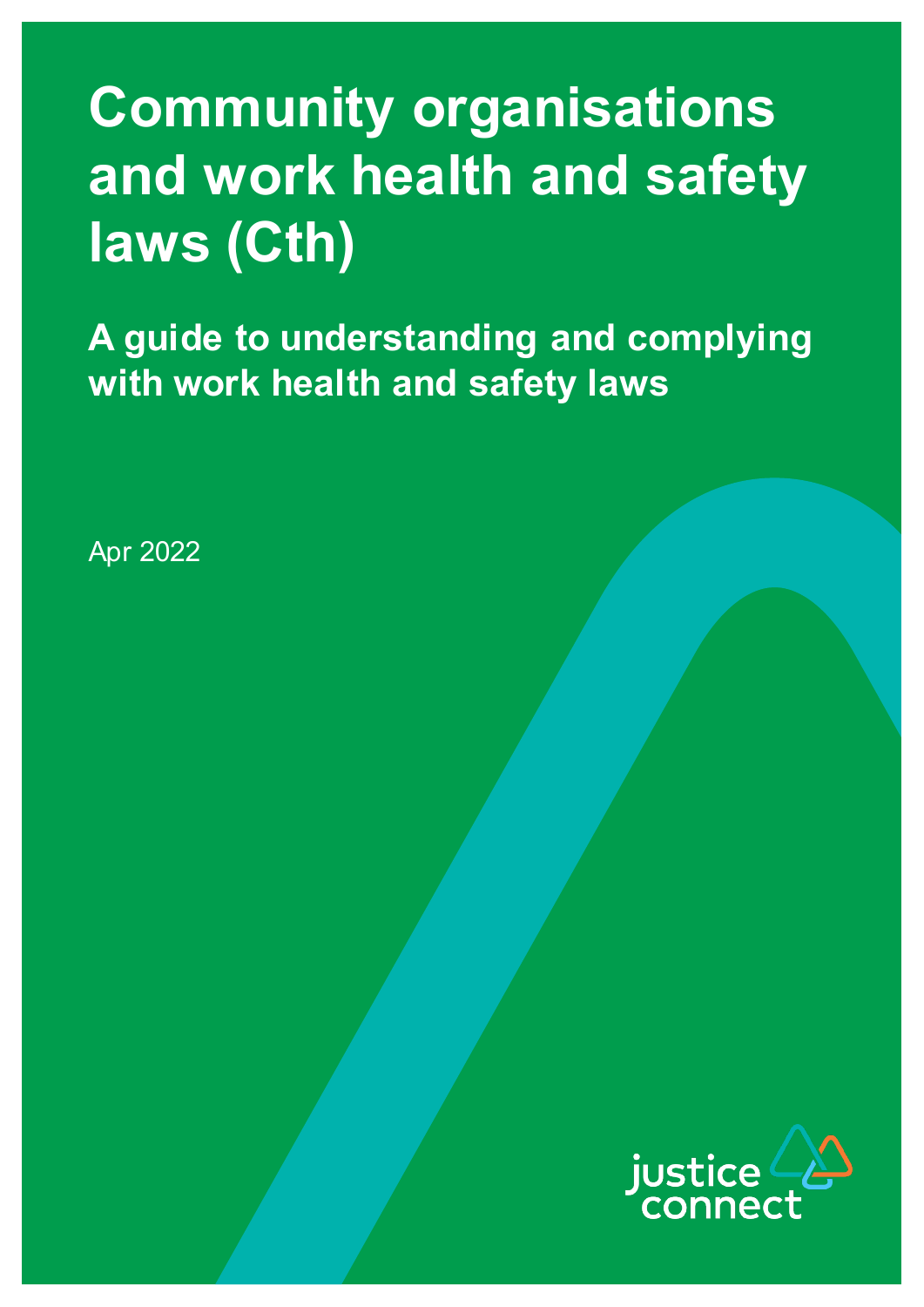## **Contents**

| <b>Introduction</b>                                                                    | 4  |
|----------------------------------------------------------------------------------------|----|
|                                                                                        |    |
|                                                                                        |    |
| Summary of the differences between the WHS laws in each jurisdiction  8                |    |
| Part 1                                                                                 | 11 |
| Application of work health and safety laws to not-for-profit organisations             |    |
|                                                                                        |    |
|                                                                                        |    |
|                                                                                        |    |
|                                                                                        |    |
|                                                                                        |    |
| Part 2                                                                                 | 15 |
| Duties of not-for-profit organisations under work health and safety laws  16           |    |
|                                                                                        |    |
|                                                                                        |    |
|                                                                                        |    |
|                                                                                        |    |
| Duty to notify regulator immediately of notifiable incidents and duty to preserve      |    |
|                                                                                        |    |
|                                                                                        |    |
| Duty to permit election of health and safety representative, on request, and to confer |    |
| Duty to establish a health and safety committee, on request, and to allow committee    |    |
| Part <sub>3</sub>                                                                      | 24 |
|                                                                                        |    |

© 2022 Justice Connect. This information was last updated in April 2022 and does not constitute legal advice, full disclaimer and copyright notice at www.nfplaw.org.au/disclai mer.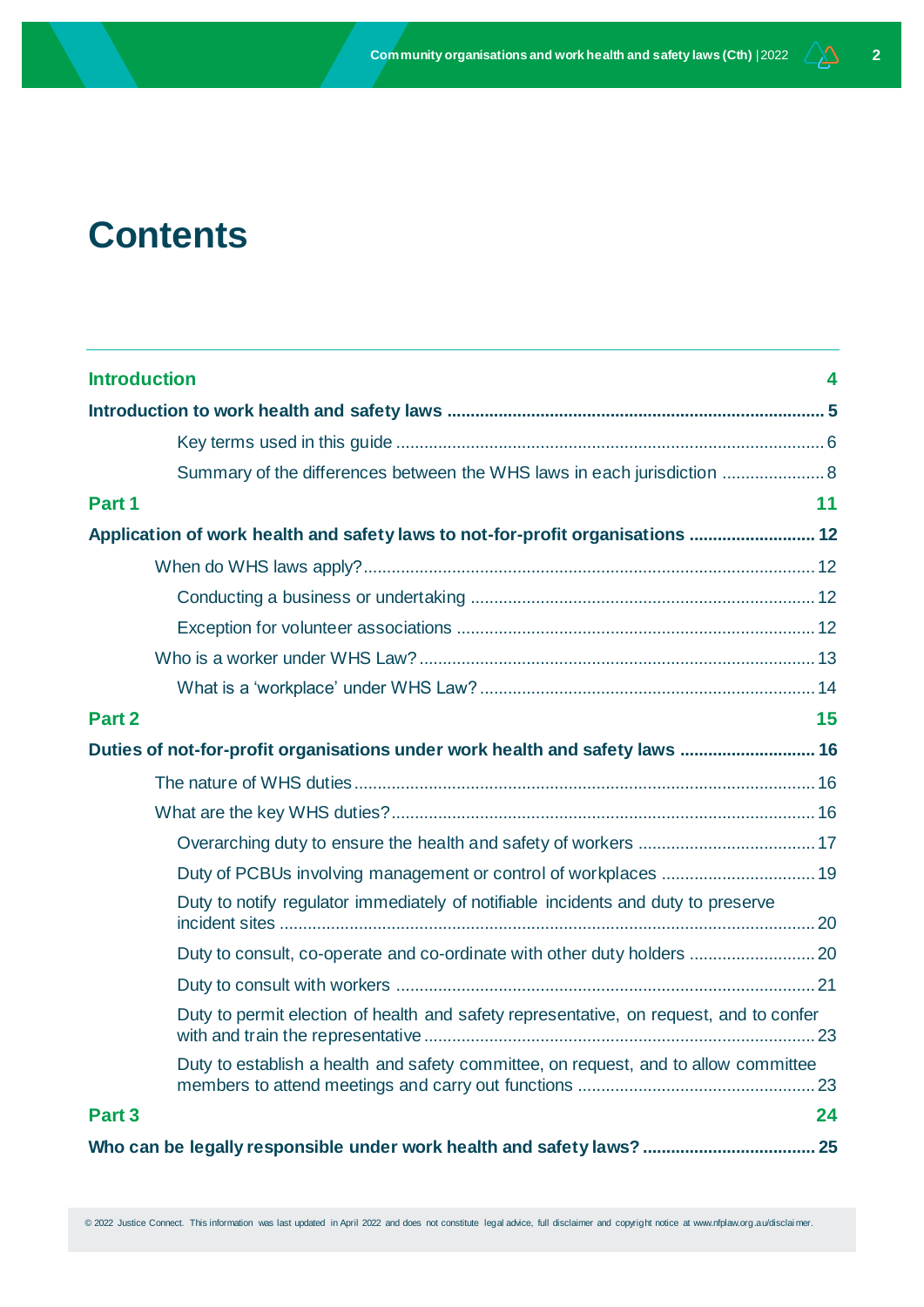| Part 4 | 30 |
|--------|----|
|        |    |
|        |    |
|        |    |
|        |    |
|        |    |
| Part 5 | 35 |
|        |    |
|        |    |
|        |    |
|        |    |
|        |    |
|        |    |
|        |    |
|        |    |
| Part 6 | 40 |
|        |    |
|        |    |
|        |    |
|        |    |
|        |    |
|        |    |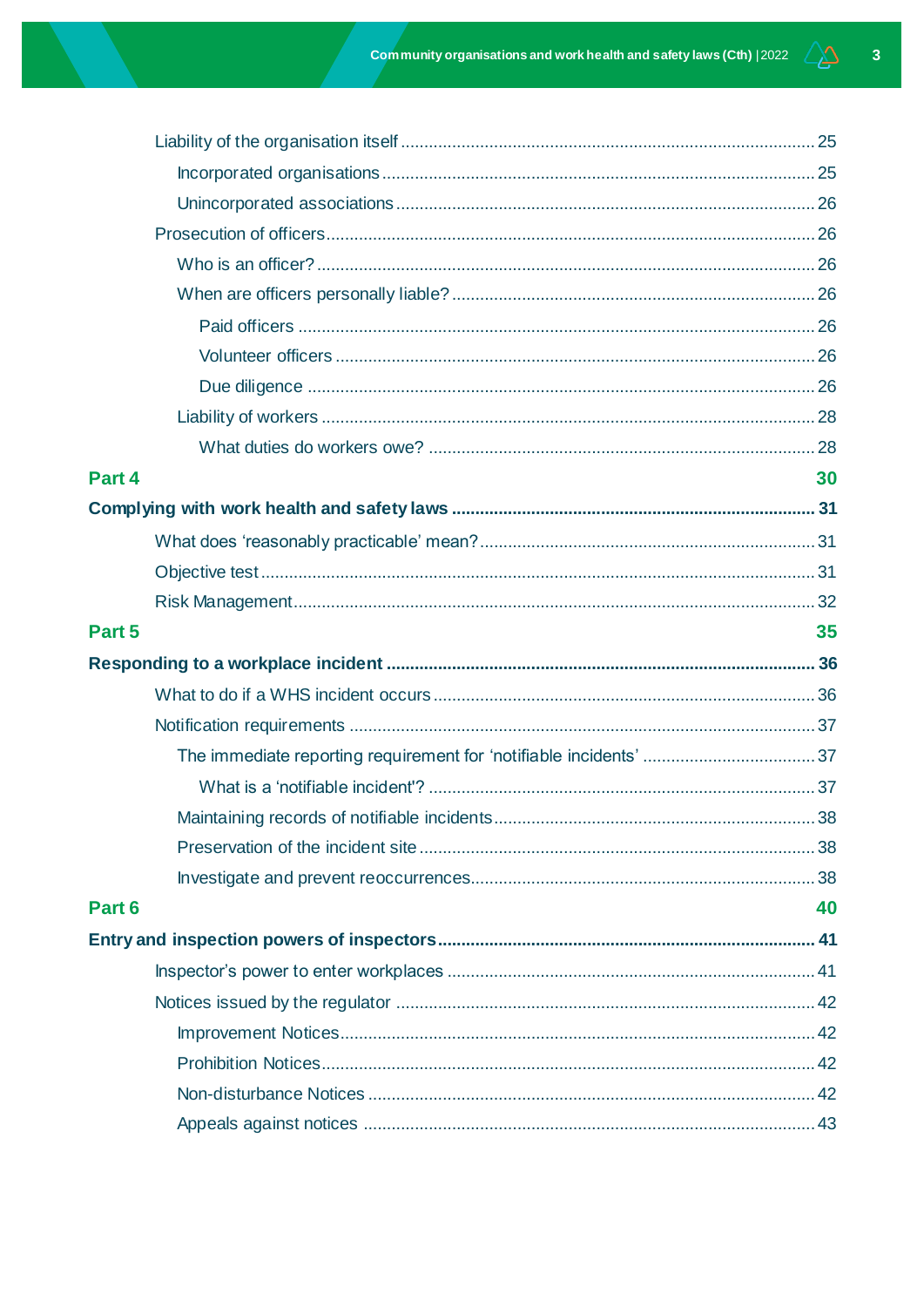# <span id="page-3-0"></span>**Introduction**

**Introduction to work health and safety laws**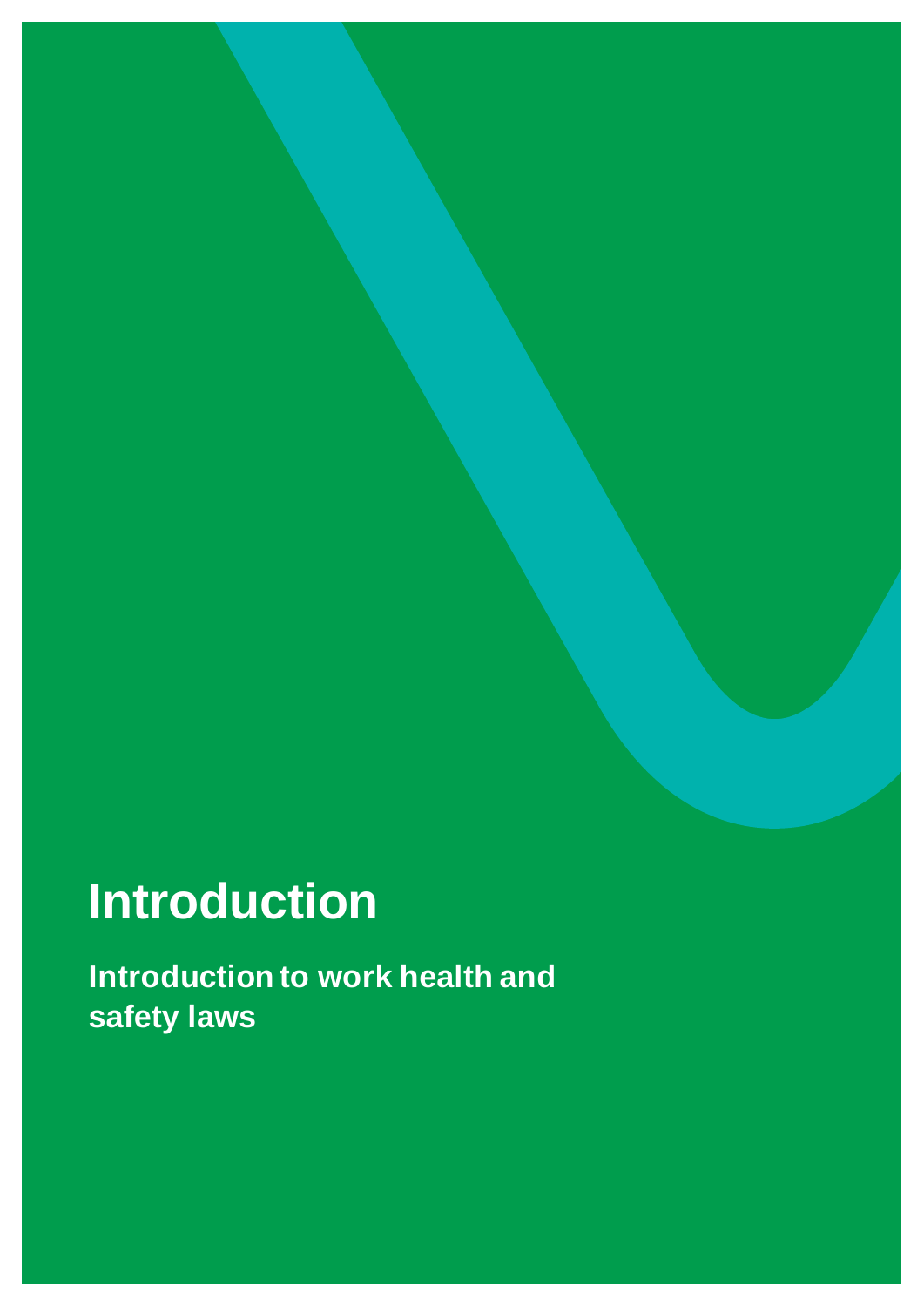## <span id="page-4-0"></span>**Introduction to work health and safety laws**

**In Australia, work health and safety (WHS) laws aim to protect workers and others from safety hazards in the workplace. The laws also provide a framework for continuous improvement and progressively higher standards of compliance.**



### **Note**

This guide provides information on work health and safety laws. This information is intended as a guide only and is not legal advice. If you or your organisation has a specific legal issue, you should seek legal advice before making a decision about what to do.

Please refer to [the full disclaimer](http://www.nfplaw.org.au/disclaimer) that applies to this guide.

Before 1 January 2012, each state and territory in Australia had its own unique set of legislation for dealing with WHS.

Safe Work Australia developed a single set of laws to be implemented across Australia, known as the ['model' or 'harmonised' laws.](https://www.safeworkaustralia.gov.au/doc/model-work-health-and-safety-act) The purpose of the model WHS laws was to reduce the burden of having to comply with different obligations across different states and territories.

Currently, the Commonwealth and all states and territories, except for Victoria, have enacted legislation based on the model WHS laws (together, the WHS laws).

Despite harmonisation, some differences between the application of WHS laws in each jurisdiction remain.

It's important to check the laws in each state or territory that your organisation operates in.

Compliance with the WHS laws is important. If your not-for-profit organisation doesn't comply with these laws, it risks substantial fines. Directors and officers also risk fines and imprisonment if they don't comply with due diligence obligations.

This guide focuses on the legal duties and obligations that organisations and officers of organisations owe to various people under the WHS laws, including employees, volunteers, contractors, apprentices, trainees and members of the public.



## **Caution - Victoria**

Victoria has not yet adopted the model WHS laws. If your organisation operates in Victoria, you will need to look at the laws in operation there. See our Victorian guide to occupational [health and safety.](https://www.nfplaw.org.au/free-resources/work-health-and-safety-laws/victoria)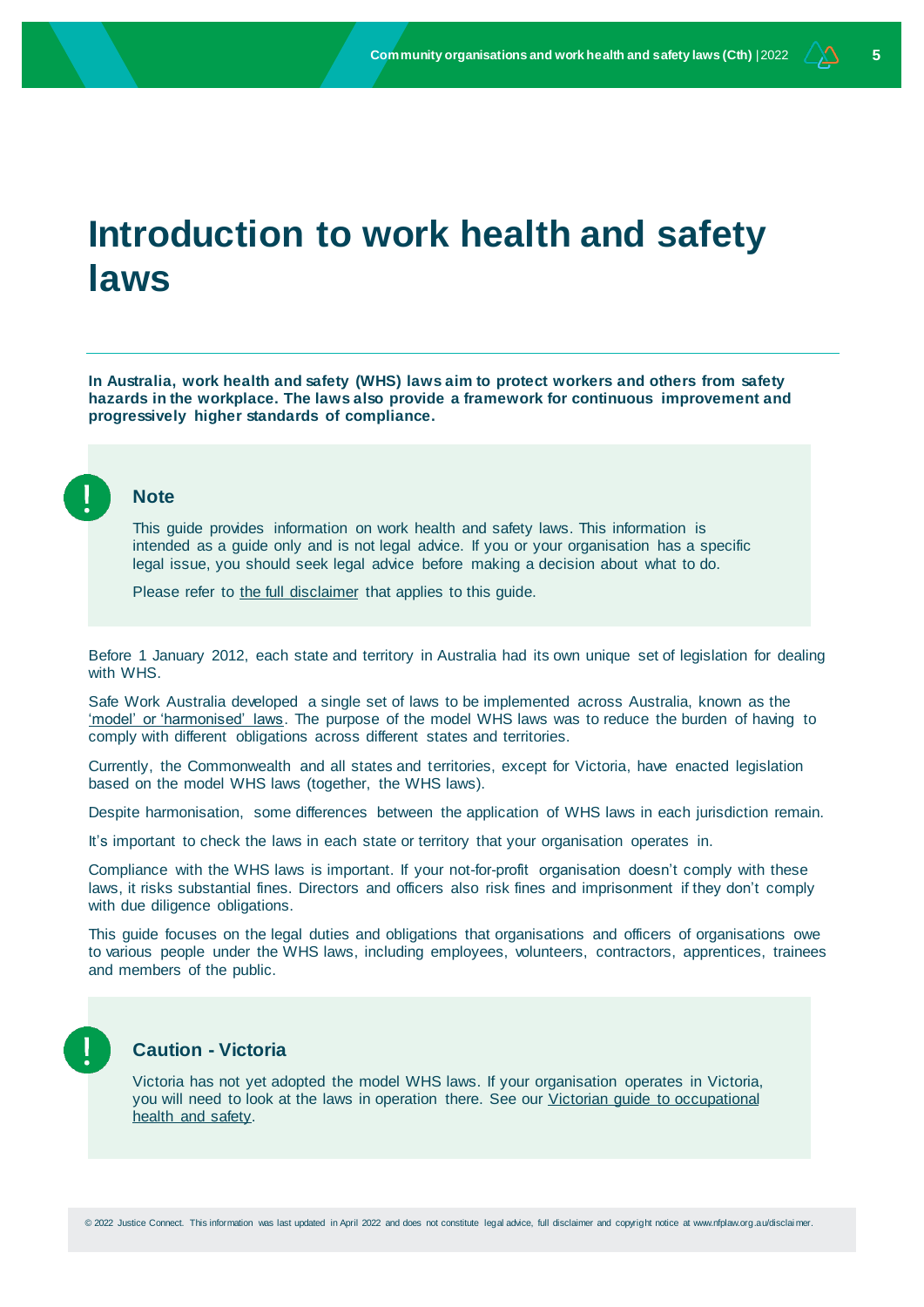## **Note**

Alongside the duties imposed under WHS Laws, there are also common law duties to provide employees and other workers with a safe workplace.

The common law is the law that has been developed by the courts when deciding cases over time. Under the common law, all employers have a legal duty to take reasonable care to avoid exposing employees (and others who might be exposed to risks from the business) to reasonably foreseeable risks of injury. These obligations are not exhaustively covered in this guide, and independent advice should be sought in relation to a question about these common law duties.

## <span id="page-5-0"></span>**Key terms used in this guide**

| <b>Term</b>                                                           | <b>Definition</b>                                                                                                                                                                                                                                                                                                                                                                                                                                                                                                                                                                                                                                                                                                                                                                                                                                                                                                                                                                                                                                                                                                                                                                                                                                                                                                                                                                                                                                                                                                                                                                                            |
|-----------------------------------------------------------------------|--------------------------------------------------------------------------------------------------------------------------------------------------------------------------------------------------------------------------------------------------------------------------------------------------------------------------------------------------------------------------------------------------------------------------------------------------------------------------------------------------------------------------------------------------------------------------------------------------------------------------------------------------------------------------------------------------------------------------------------------------------------------------------------------------------------------------------------------------------------------------------------------------------------------------------------------------------------------------------------------------------------------------------------------------------------------------------------------------------------------------------------------------------------------------------------------------------------------------------------------------------------------------------------------------------------------------------------------------------------------------------------------------------------------------------------------------------------------------------------------------------------------------------------------------------------------------------------------------------------|
| <b>Officer</b>                                                        | An officer of a corporation means:<br>a director or secretary of the corporation<br>$\bullet$<br>a person:<br>- who makes, or participates in making, decisions that affect the whole, or a substantial part,<br>of the business of the corporation<br>who has the capacity to affect significantly the corporation's financial standing, or<br>in accordance with those instructions or wishes the directors of the corporation are<br>accustomed to act (excluding advice given by the person in the proper performance of<br>functions attaching to the person's professional capacity or their business relationship with<br>the directors or the corporation), or<br>a receiver, or receiver and manager, of the property of the corporation<br>٠<br>an administrator of the corporation<br>$\bullet$<br>an administrator of a deed of company arrangement executed by the corporation<br>$\bullet$<br>a liquidator of the corporation, or<br>$\bullet$<br>a trustee or other person administering a compromise or arrangement made between the<br>corporation and someone else<br>An officer of an entity that is neither a person nor a corporation means:<br>a partner in the partnership if the entity is a partnership<br>٠<br>an office holder of the unincorporated association if the entity is an unincorporated association,<br><b>or</b><br>a person:<br>$\bullet$<br>- who makes, or participates in making, decisions that affect the whole, or a substantial part,<br>of the business of the entity, or<br>- who has the capacity to affect significantly the entity's financial standing |
| <b>Person</b><br>conducting a<br>business or<br>undertaking<br>(PCBU) | A person conducting a business or undertaking (referred to as a PCBU) alone or with others,<br>whether or not for profit or gain.<br>A PCBU may be a partnership, company, unincorporated body or association, a sole trader, a<br>government department or statutory authority.<br>A volunteer organisation is a PCBU if it employs one or more paid workers.<br>Throughout this guide a PCBU is referred to as an 'organisation'.                                                                                                                                                                                                                                                                                                                                                                                                                                                                                                                                                                                                                                                                                                                                                                                                                                                                                                                                                                                                                                                                                                                                                                          |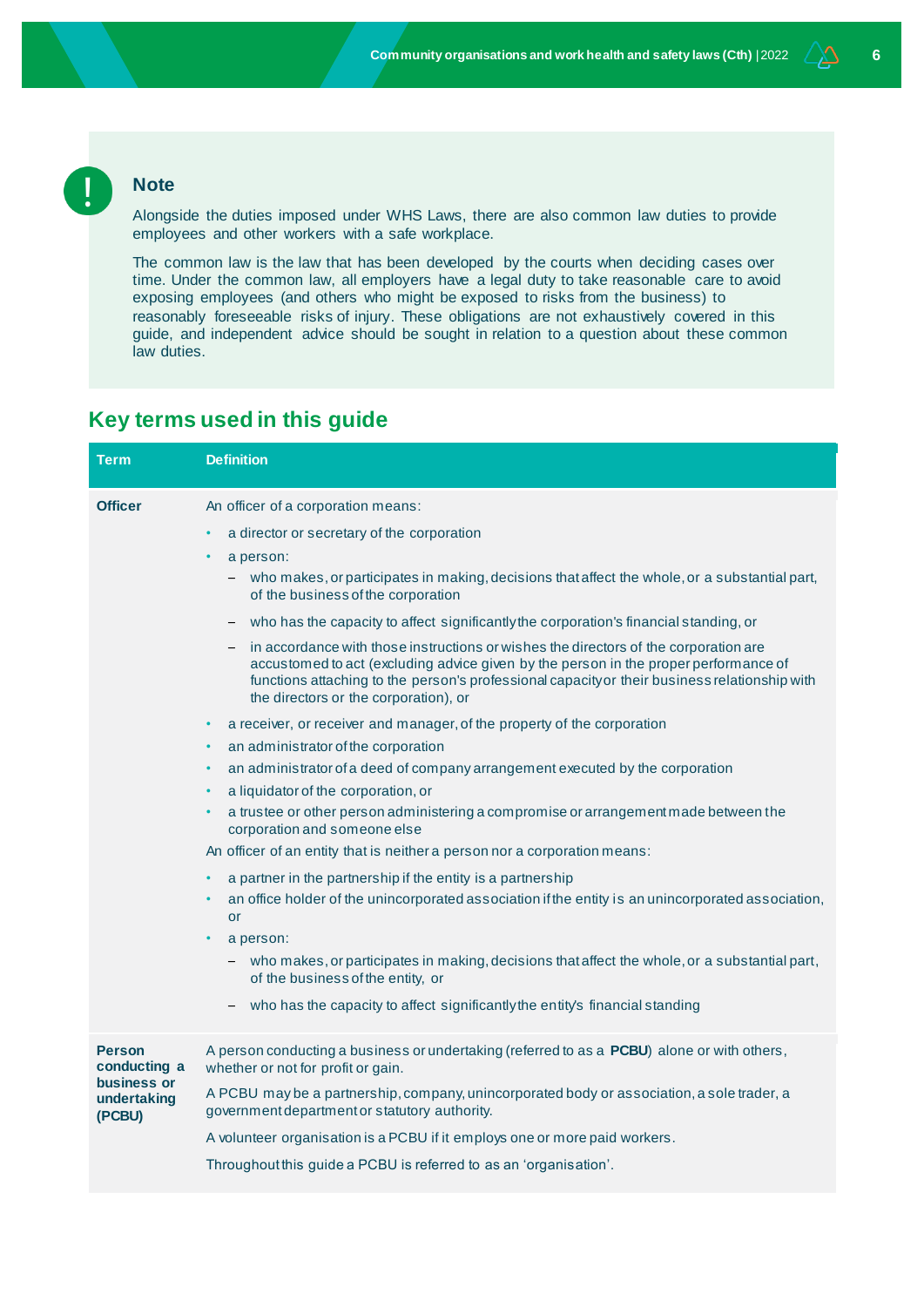| <b>Reasonably</b><br>practicable | In relation to a duty to ensure health and safety, 'reasonably practicable' means that which is, or<br>was at a particular time, reasonablyable to be done in relation to ensuring health and safety, taking<br>into account and weighing up all relevant matters including:              |
|----------------------------------|-------------------------------------------------------------------------------------------------------------------------------------------------------------------------------------------------------------------------------------------------------------------------------------------|
|                                  | the likelihood of the hazard or the risk concerned occurring<br>$\bullet$<br>the degree of harm that might result from the hazard or the risk<br>٠                                                                                                                                        |
|                                  | what the person concerned knows, or ought reasonably to know, about the hazard or risk, and<br>٠<br>ways of eliminating or minimising the risk                                                                                                                                            |
|                                  | the availability and suitability of ways to eliminate or minimise the risk, and<br>$\bullet$<br>the cost of eliminating or minimising the risk                                                                                                                                            |
|                                  | ٠                                                                                                                                                                                                                                                                                         |
| <b>Volunteer</b>                 | A person who is working on a voluntary basis.                                                                                                                                                                                                                                             |
| <b>Volunteer</b><br>association  | A group of volunteers working together for one or more communitypurposes where none of the<br>volunteers or group of volunteers employs any person to carry out work for the volunteer<br>association. A volunteer association is not a PCBU for the purposes of the WHS laws.            |
| Worker                           | Any person who carries out work in any capacity for a PCBU, including as:                                                                                                                                                                                                                 |
|                                  | an employee<br>٠                                                                                                                                                                                                                                                                          |
|                                  | a contractor<br>$\bullet$                                                                                                                                                                                                                                                                 |
|                                  | an employee of a contractor                                                                                                                                                                                                                                                               |
|                                  | a subcontractor<br>٠                                                                                                                                                                                                                                                                      |
|                                  | an employee of a labour hire company who has been assigned to work in the PCBU<br>٠                                                                                                                                                                                                       |
|                                  | an outworker<br>٠                                                                                                                                                                                                                                                                         |
|                                  | an apprentice or trainee<br>$\bullet$                                                                                                                                                                                                                                                     |
|                                  | a student gaining work experience<br>$\bullet$                                                                                                                                                                                                                                            |
|                                  | a volunteer, or<br>٠                                                                                                                                                                                                                                                                      |
|                                  | a person of a prescribed class<br>٠                                                                                                                                                                                                                                                       |
| <b>WHS Act</b>                   | The model Work Health and Safety Act which has been enacted in the Australian Capital Territory<br>(ACT), New South Wales (NSW), Northern Territory (NT), Queensland (QLD), South Australia<br>(SA), Tasmania (TAS) and Western Australia (WA). The specific legislation is listed below. |
| <b>WHS</b><br><b>Regulations</b> | The model Work Health and Safety Regulations which have been enacted in the ACT, NSW, NT,<br>QLD, SA, TAS and WA. The specific regulations are listed below.                                                                                                                              |
| <b>WHS laws</b>                  | The WHS Act and the WHS Regulations. Links to the Act and Regulations are below.                                                                                                                                                                                                          |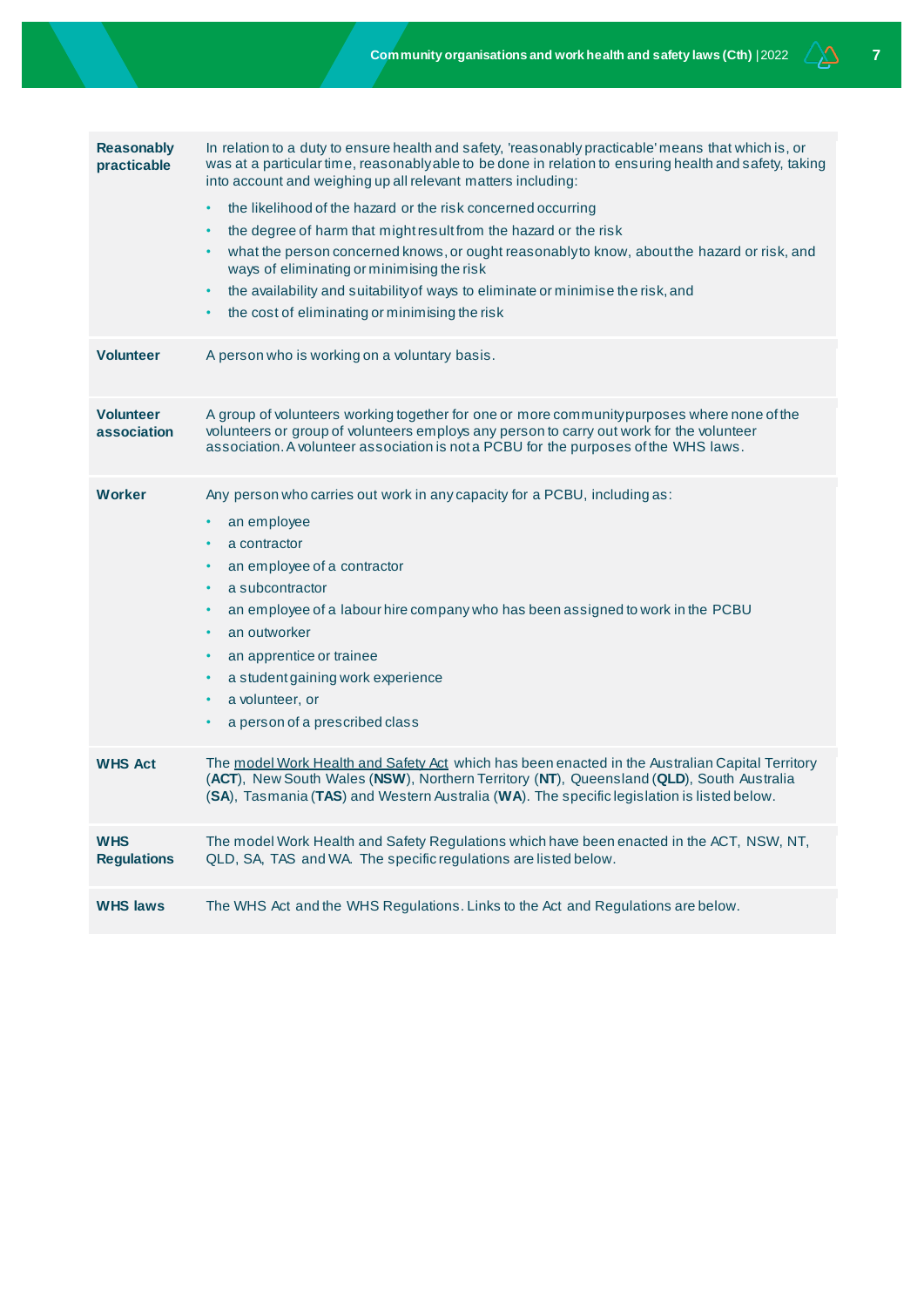## <span id="page-7-0"></span>**Summary of the differences between the WHS laws in each jurisdiction**

| <b>Jurisdiction</b> | <b>Key WHS laws</b>                                                                                       | <b>Differences to other jurisdictions</b>                                                                                                                                                                                                                                                                                                                                                                                                                                                                                                                                                                                                                                                                                                                                                                                                                                                                                                                                                                                                                                                                                                                                                                                                                                                                                                                                                                                                                                                                                          |
|---------------------|-----------------------------------------------------------------------------------------------------------|------------------------------------------------------------------------------------------------------------------------------------------------------------------------------------------------------------------------------------------------------------------------------------------------------------------------------------------------------------------------------------------------------------------------------------------------------------------------------------------------------------------------------------------------------------------------------------------------------------------------------------------------------------------------------------------------------------------------------------------------------------------------------------------------------------------------------------------------------------------------------------------------------------------------------------------------------------------------------------------------------------------------------------------------------------------------------------------------------------------------------------------------------------------------------------------------------------------------------------------------------------------------------------------------------------------------------------------------------------------------------------------------------------------------------------------------------------------------------------------------------------------------------------|
| <b>ACT</b>          | <b>Work Health and Safety</b><br>Act 2011 (ACT)<br><b>Work Health and Safety</b><br>Regulation 2011 (ACT) | The ACT has adopted the WHS laws.<br>Some key differences to other harmonised jurisdictions<br>include:<br>Hazardous chemicals and major hazard facilities are<br>$\bullet$<br>covered under separate legislation - the Dangerous<br>Substances Act 2004 (ACT) and Dangerous<br>Substances (General) Regulation 2004 (ACT).                                                                                                                                                                                                                                                                                                                                                                                                                                                                                                                                                                                                                                                                                                                                                                                                                                                                                                                                                                                                                                                                                                                                                                                                        |
| Queensland          | <b>Work Health and Safety</b><br>Act 2011 (Qld)<br><b>Work Health and Safety</b><br>Regulation 2011 (Qld) | Queensland has adopted the WHS laws.<br>Some key differences to other harmonised jurisdictions<br>include:<br>An offence of industrial manslaughter for PCBUs and<br>$\bullet$<br>'senior officers' of PCBUs where the PCBU or senior<br>officer negligently causes the death of a worker. The<br>maximum penalty is \$10 million for a corporation and<br>20 years' imprisonment for an individual. These<br>penalties are significantlyhigher than the maximum<br>penalties in place in other harmonised jurisdictions.<br>A PCBU must comply with an approved code of<br>٠<br>practice or demonstrate that equal to or better<br>measures were followed. This is different to other<br>harmonised jurisdictions which allow a code of<br>practice to be admissible in court proceedings as<br>evidence of what was known about a hazard at a<br>particular time, to determine what was reasonably<br>practicable in the circumstances and as evidence of<br>compliance with WHS laws.<br>The appointment of a WHS Officer is admissible as<br>٠<br>evidence of compliance with the PCBU's general duty<br>of care.<br>Enforceable undertakings will not be accepted by the<br>$\bullet$<br>regulator for a contravention (or alleged contravention)<br>of WHS laws that involves a fatality.<br>A WHS entry permit holder must give notice to the<br>person in management or control of the workplace, as<br>well as the relevant PCBUs, before entering a<br>workplace for the purposes of consulting and advising<br>workers. |
| <b>NSW</b>          | <b>Work Health and Safety</b><br>Act 2011 (NSW)<br><b>Work Health and Safety</b><br>Regulation 2017 (NSW) | NSW has adopted the WHS laws.<br>Following amendments to the Work Health and Safety Act<br>2011 (NSW) in June 2020, some key differences to other<br>harmonised jurisdictions include:<br>The most serious category of WHS offence incudes<br>٠<br>'gross negligence' as a fault element, not only<br>'reckless misconduct'.<br>Insurance arrangements to cover penalties for WHS<br>$\bullet$<br>offences are prohibited. This is to make sure people<br>cannot avoid paying WHS fines.<br>The time during which a person can ask the WHS<br>$\bullet$<br>regulators to start a prosecution in response to certain<br>offences is 18 months after the event (rather than 12<br>months).                                                                                                                                                                                                                                                                                                                                                                                                                                                                                                                                                                                                                                                                                                                                                                                                                                           |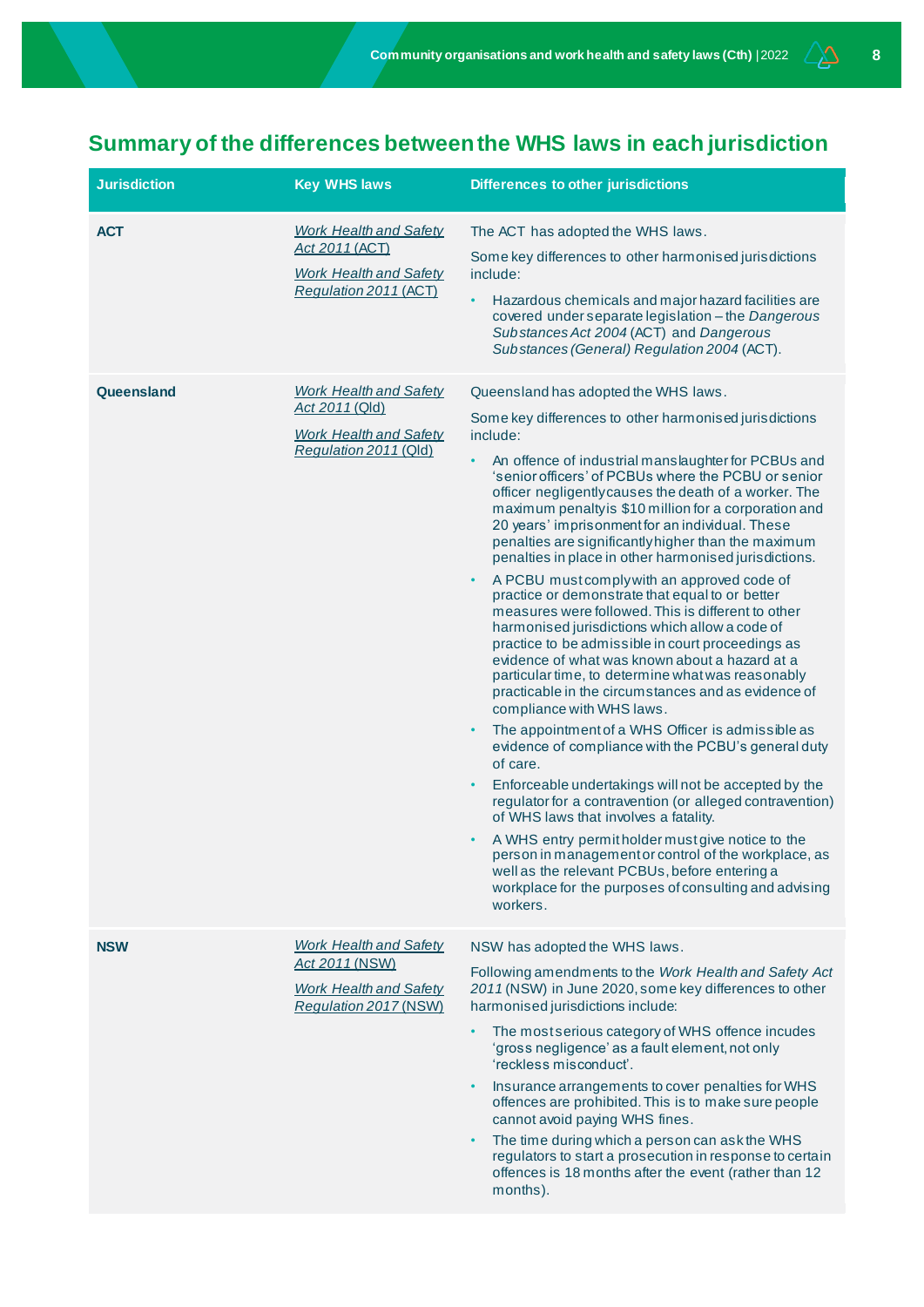| NT              | <b>Work Health and Safety</b><br>(National Uniform<br>Legislation) Act 2011<br>(NT)<br><b>Work Health and Safety</b><br>(National Uniform<br><b>Legislation</b> ) Regulations<br>(NT) | The NT has adopted the WHS laws.<br>There are no notable differences to other harmonised<br>jurisdictions.                                                                                                                                                                                                                                                                                                                                                                                                                                                                                                                                                                                                                                                                                                                                                                                                                                                                                |
|-----------------|---------------------------------------------------------------------------------------------------------------------------------------------------------------------------------------|-------------------------------------------------------------------------------------------------------------------------------------------------------------------------------------------------------------------------------------------------------------------------------------------------------------------------------------------------------------------------------------------------------------------------------------------------------------------------------------------------------------------------------------------------------------------------------------------------------------------------------------------------------------------------------------------------------------------------------------------------------------------------------------------------------------------------------------------------------------------------------------------------------------------------------------------------------------------------------------------|
| <b>SA</b>       | <b>Work Health and Safety</b><br>Act 2012 (SA)<br><b>Work Health and Safety</b><br>Regulations 2012 (SA)                                                                              | SA has adopted the WHS laws.<br>Some key differences to other harmonised jurisdictions<br>include:<br>A health and safety representative can only request<br>$\bullet$<br>assistance from prescribed persons.<br>A health and safety representative is entitled to three<br>days' training during the second year and two days'<br>training during the third year in the role, compared to a<br>one-day refresher course in other harmonised<br>jurisdictions.<br>The privilege against self-incrimination for any<br>individual when an inspector enters a workplace is<br>retained.<br>Safe work method statements (SWMS) are required to<br>$\bullet$<br>address risks of a person falling more than three<br>metres (as opposed to two metres in other harmonised<br>jurisdictions).<br>There are additional requirements for WHS entry<br>permitholders. You can read more about WHS entry<br>permits for union officials on the South Australian<br>Employment Tribunal website.    |
| <b>Tasmania</b> | <b>Work Health and Safety</b><br>Act 2012 (Tas)<br><b>Work Health and Safety</b><br>Regulations 2012 (Tas)                                                                            | Tasmania has adopted the WHS laws.<br>There are no notable differences to other harmonised<br>jurisdictions.                                                                                                                                                                                                                                                                                                                                                                                                                                                                                                                                                                                                                                                                                                                                                                                                                                                                              |
| <b>Victoria</b> | Occupational Health and<br>Safety Act 2004 (Vic)<br>Occupational Health and<br><b>Safety Regulations 2017</b><br>(V <sub>i</sub> c)                                                   | Victoria has not adopted the WHS laws.<br>There are a number of key differences in Victoria,<br>including:<br>The applicable legislation is called occupational health<br>and safety (OHS) law.<br>The OHS law applies to 'employers' and persons<br>$\bullet$<br>managing or controlling a workplace as opposed to<br>PCBUs. Although many PCBUs will be an 'employer',<br>the scope of WHS laws is broader than in Victoria.<br>The duty for officers requires them to take 'reasonable<br>$\bullet$<br>care'.<br>There is no prescribed duty to consult, cooperate and<br>$\bullet$<br>coordinate with other duty holders who have a duty in<br>relation to the same matter.<br>Victorian OHS laws require consultation with<br>'employees' as opposed to the broader concept of<br>'workers' under the WHS laws.<br>Health and safety representatives are not required to<br>attend training before they can issue a provisional<br>improvement notice or direct a cessation of work. |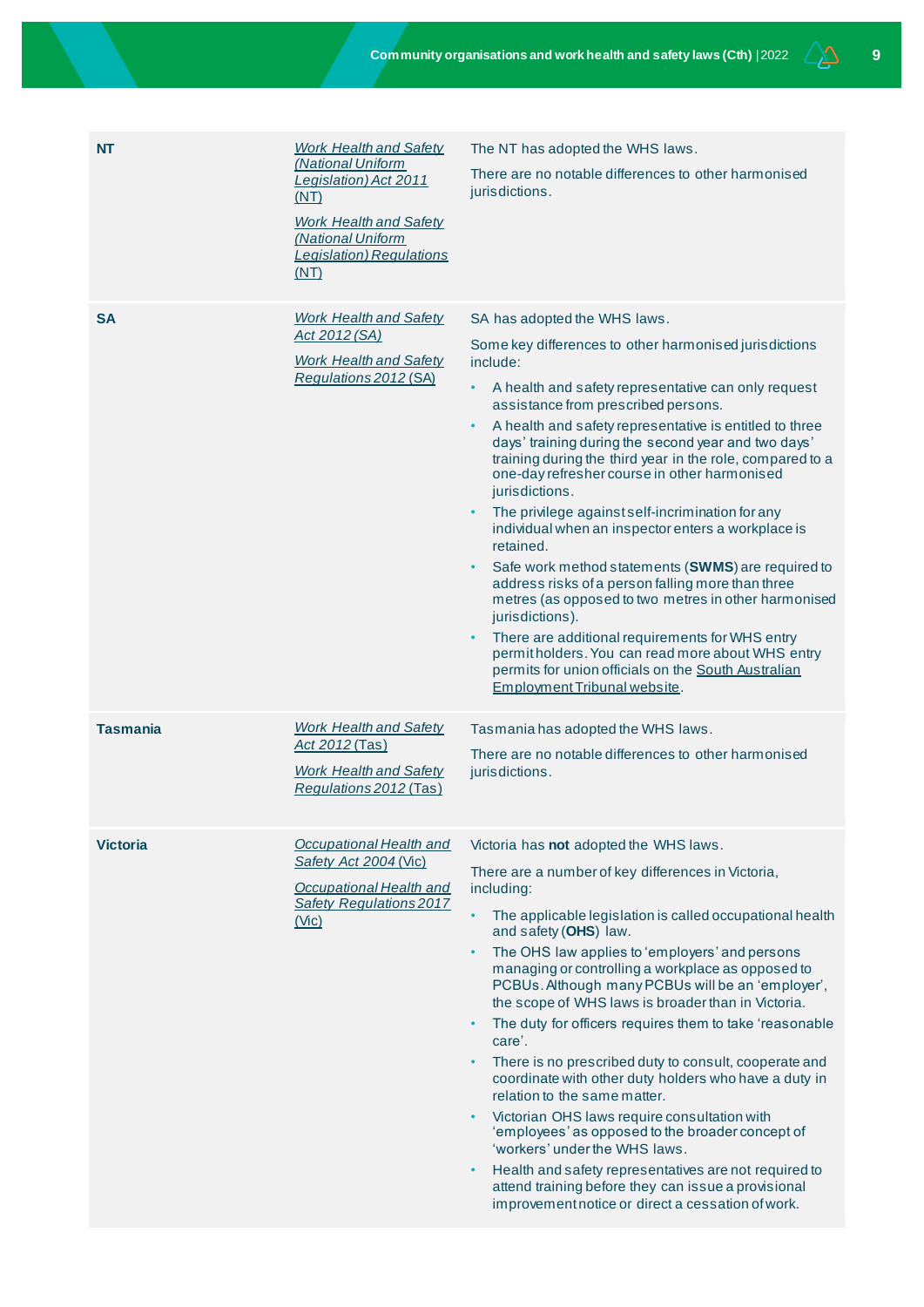|                     |                                                                                                                       | There are some variations between incident<br>notification requirements. For example, in Victoria, an<br>employer must give the regulator a written record of<br>the incident within 48 hours after being required to<br>notify, whereas in harmonised WHS jurisdictions,<br>PCBUs are not required to give written notice of the<br>incident unless required by the regulator.<br>The procedures for issue resolution, work cessation<br>$\bullet$<br>and provisional improvement notices are different.<br>There are topics not specifically regulated by the<br>Victorian OHS laws which are specifically regulated in<br>the WHS laws such as first aid, remote or isolated<br>work, and falling objects. However, employers still<br>need to address these issues as part of their broad<br>safety management processes.<br>You can read more about Victorian OHS laws in our<br>guide. |
|---------------------|-----------------------------------------------------------------------------------------------------------------------|----------------------------------------------------------------------------------------------------------------------------------------------------------------------------------------------------------------------------------------------------------------------------------------------------------------------------------------------------------------------------------------------------------------------------------------------------------------------------------------------------------------------------------------------------------------------------------------------------------------------------------------------------------------------------------------------------------------------------------------------------------------------------------------------------------------------------------------------------------------------------------------------|
| <b>WA</b>           | <b>Work Health and Safety</b><br>Act 2020 (WA)<br><b>Work Health and Safety</b><br>(General) Regulations<br>2022 (WA) | WA has adopted the WHS laws.<br>Under the WHS Act, there are a number of key<br>differences to other harmonised jurisdictions:<br>An offence of industrial manslaughter has maximum<br>penalties of 20 years' imprisonment or a fine of \$5<br>million for an individual, and \$10 million for a body<br>corporate.<br>It's an offence to insure or indemnify a PCBU for the<br>cost of WHS penalties.<br>Union right of entry matters are not included in the<br>$\bullet$<br>WHS Act and are instead retained in the Industrial<br>Relations Act 1979 (WA).<br>Health and Safety Representatives have the right to<br>$\bullet$<br>choose their own training courses.<br>There is a specific duty for providers of work health<br>$\bullet$<br>and safety services to ensure that those services do<br>not pose a risk to persons at the workplace.                                        |
| <b>Commonwealth</b> | <b>Work Health and Safety</b><br>Act 2011 (Cth)<br><b>Work Health and Safety</b><br>Regulations 2011 (Cth)            | The Commonwealth has adopted the WHS laws. The<br>Commonwealth jurisdiction is different from others as the<br>laws need to deal with potential overlap with state and<br>territory WHS laws. In general, the Commonwealth WHS<br>laws:<br>Apply to business and undertakings of the<br>$\bullet$<br>Commonwealth, public authorities and non-<br>Commonwealth licensees - including if the work is<br>carried out overseas.<br>Require Commonwealth duty holders to consult, co-<br>operate and co-ordinate activities with other state or<br>territory-based businesses that have a duty under a<br>corresponding state or territory-based WHS Law.<br>Make special provision to deal with national security,<br>$\bullet$<br>defence and Australian Federal Police operations.<br>The Commonwealth jurisdiction laws don't generally apply<br>to not-for-profit organisations.            |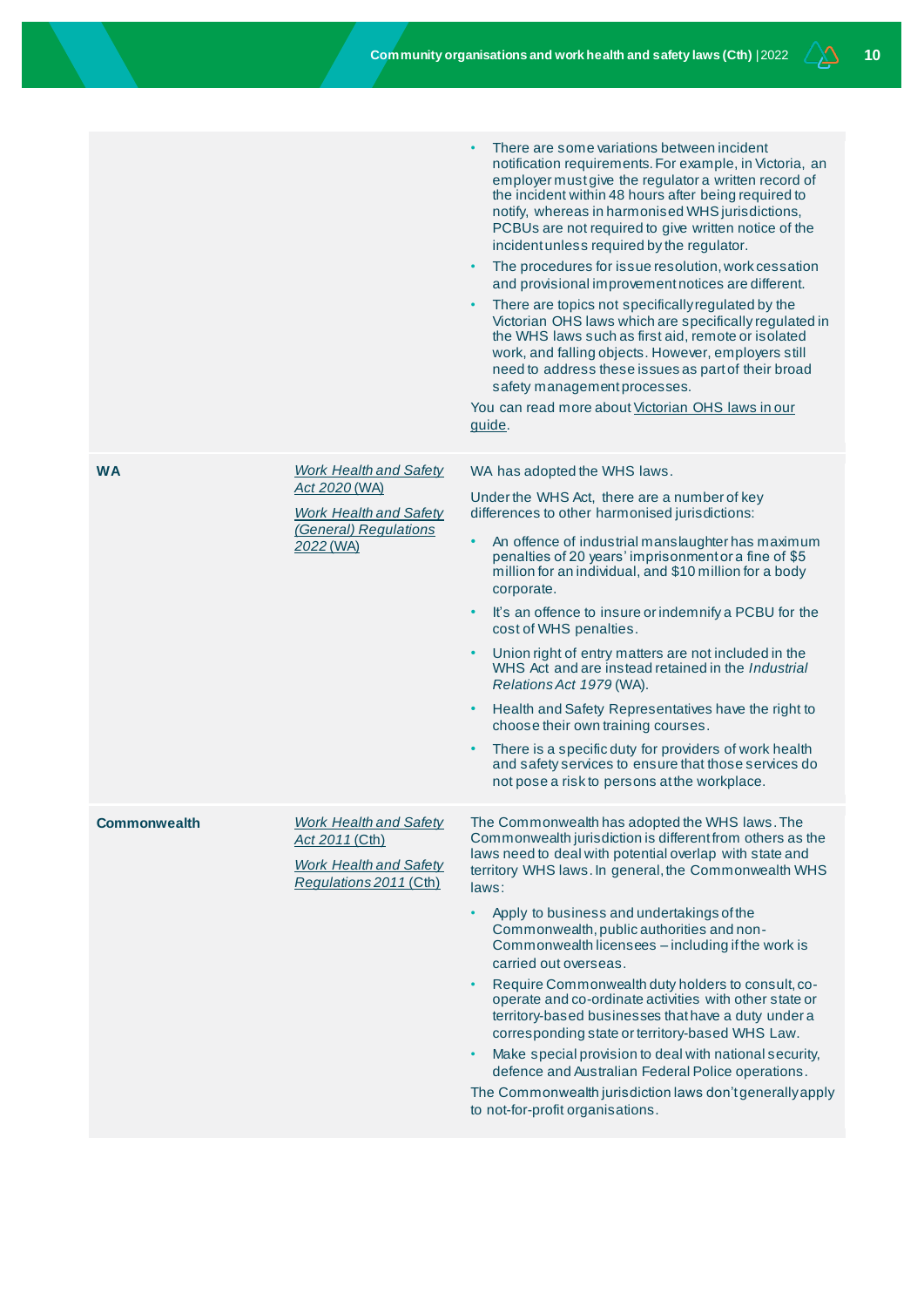# <span id="page-10-0"></span>**Part 1**

**Application of work health and safety laws to not-for-profit organisations**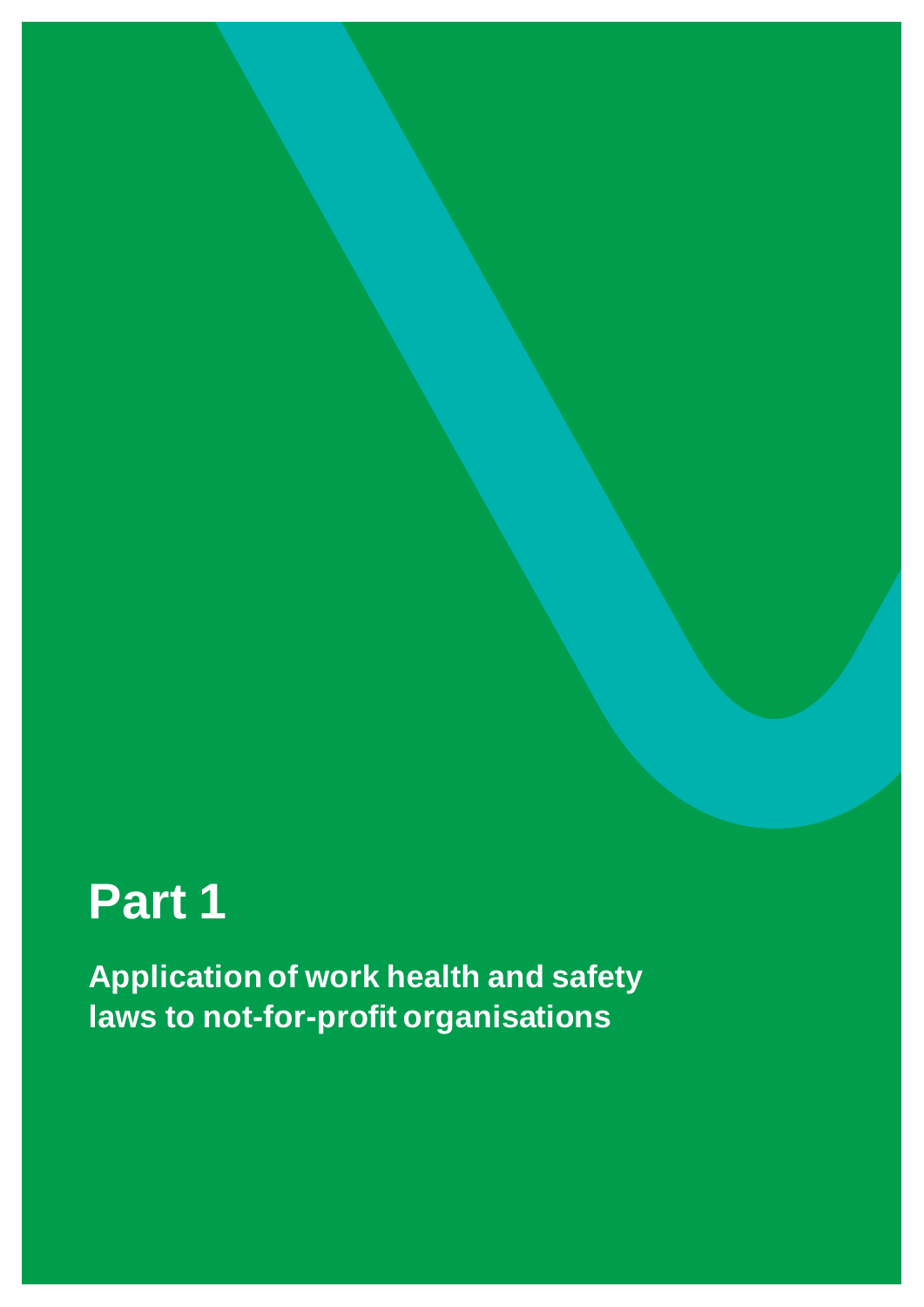## <span id="page-11-0"></span>**Application of work health and safety laws to not-for-profit organisations**

## <span id="page-11-1"></span>**When do WHS laws apply?**

The WHS laws use specific legal terminology to determine whether an organisation is required to comply with WHS laws. They state that the laws apply to PCBUs (discussed in more detail below). Note that this terminology is the same in all states and territories that have adopted the WHS laws.

To determine whether they will need to comply with the WHS laws, organisations should consider whether they fall within the definition of a PCBU for the purpose of the WHS laws. If this is unclear, legal advice may be required.

## <span id="page-11-2"></span>**Conducting a business or undertaking**

The WHS laws don't define what a 'business or undertaking' is. A 'business or undertaking' will typically involve some sort of organised operation or enterprise that is ongoing in nature. The term 'business' applies to for-profit enterprises, and the term 'undertaking' generally captures organisations that are not profitmaking or commercial in nature.

It doesn't matter whether a business or undertaking is:

- conducted for profit or gain
- conducted by a person or a group of people, or
- structured as a partnership, incorporated association or unincorporated association

The definition of a 'business or undertaking' is very broad and may capture many not-for-profit organisations. However, (as discussed below) this is subject to the exception under the WHS Act that a 'volunteer association' doesn't conduct a business or undertaking. A 'volunteer association' therefore doesn't have duties under the WHS Act.

## <span id="page-11-3"></span>**Exception for volunteer associations**

## **Definition of 'volunteer association'**

A 'volunteer association' is defined by the WHS Laws as:

a group of volunteers working together for one or more community purposes where none of the volunteers, whether alone or jointly with any other volunteers, employs any person to carry out work for the volunteer association

This definition means that organisations consisting solely of volunteers are exempt from the duties under the WHS laws. If your organisation employs or engages anybody (whether casually or part time), it's not a volunteer association and must comply with the duties under the WHS laws.

It's important to note that payments that are made to volunteers for out-of-pocket expenses (such as travel and meals) when carrying out volunteer work are not regarded as a wage or salary. However, if other payments for carrying out volunteer work are made, they may constitute a wage or salary and mean that the person is being 'employed' by the organisation.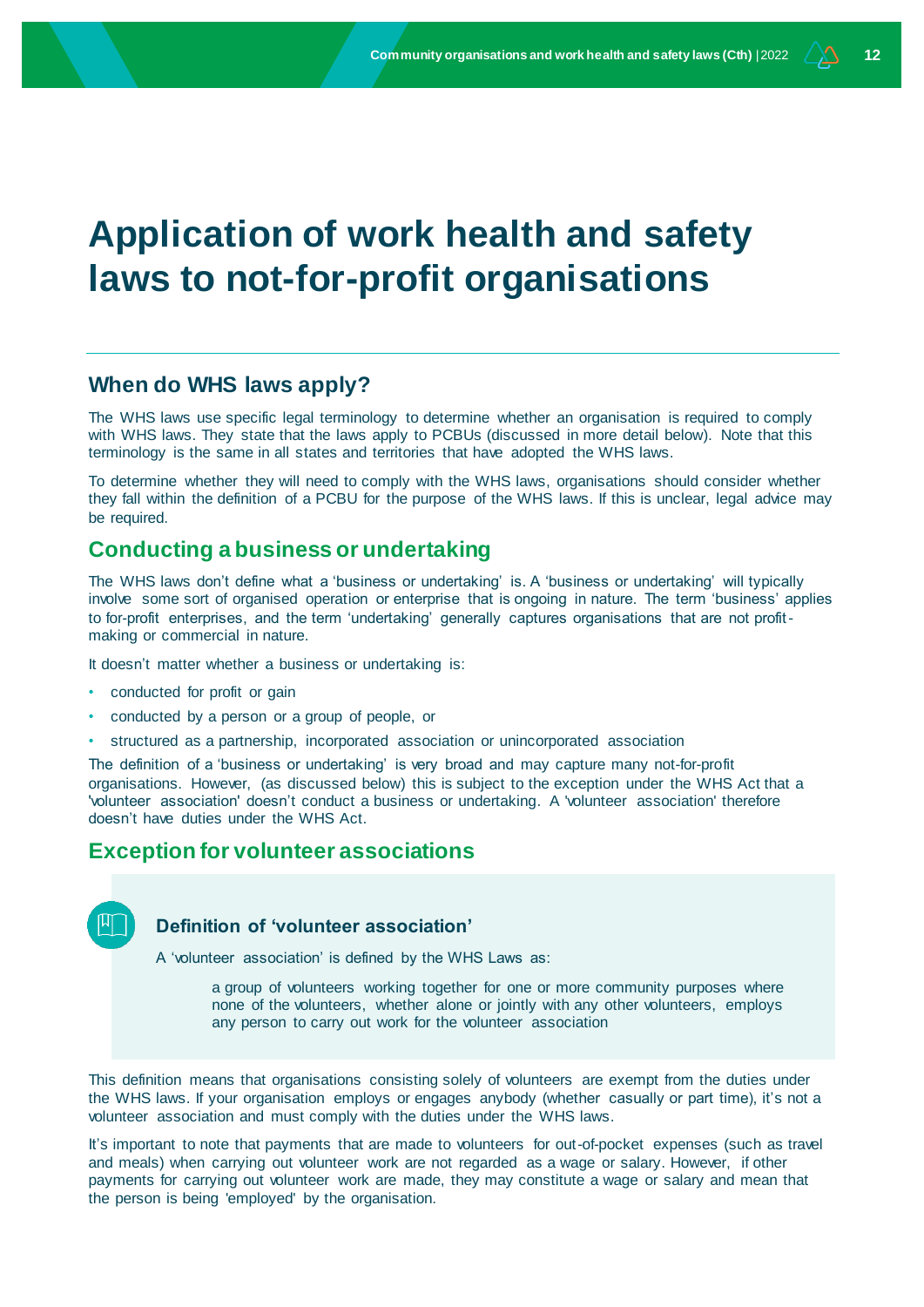Sometimes, it can be unclear whether a person is a volunteer or an employee. For more information, see our guide [on Employee, Contractor or Volunteer.](http://www.nfplaw.org.au/employees) 

## **Example**

A historical society is run by a group of volunteers. The society meets on a regular basis in each other's homes to discuss the society's progress and plan for the future. As the society doesn't employ anyone and they all work together for a community purpose, they are a volunteer association. This means that the society and its members don't have any duties under the WHS Laws.



## **Example**

A charity organisation consists of a national body with state and local divisions. The national body will be a PCBU if it engages paid workers. Whether a state or local division of the organisation is also a PCBU depends on whether it is recognised as a separate entity that engages paid workers.

If a state or local group or division is identified as a PCBU, then it will owe WHS duties to its volunteers, unless they are classified as a volunteer association.

The national body that is a PCBU because it employs paid workers will owe duties to all workers, including the volunteers of the state or local groups that are volunteer associations. This is because the work of those volunteers is directed or influenced by the national body.



## **Tip**

Even if your organisation is a volunteer association and is exempt from the duties under the WHS Laws, it's a good idea to comply with the general WHS duties under the WHS Laws. Australian courts have recognised that volunteers are owed a general duty of care by the organisations they support. Complying with the WHS Laws will help ensure this duty is satisfied.

## <span id="page-12-0"></span>**Who is a worker under WHS Law?**

Once you determine that the duties under the WHS laws apply to your organisation, your organisation will owe duties to its 'workers'.

Under the WHS laws, 'worker' is given a very broad definition, and will include any of the following:

- employees
- volunteers
- contractors or subcontractors, and employees of those contractors or subcontractors
- employees of a labour hire company assigned to work in the organisation
- apprentices and trainees
- students gaining work experience, and
- outworkers

This means that – even if your not-for-profit organisation employs only one paid worker – the consequence of having an employee is that your organisation will owe WHS duties to all workers, including volunteers.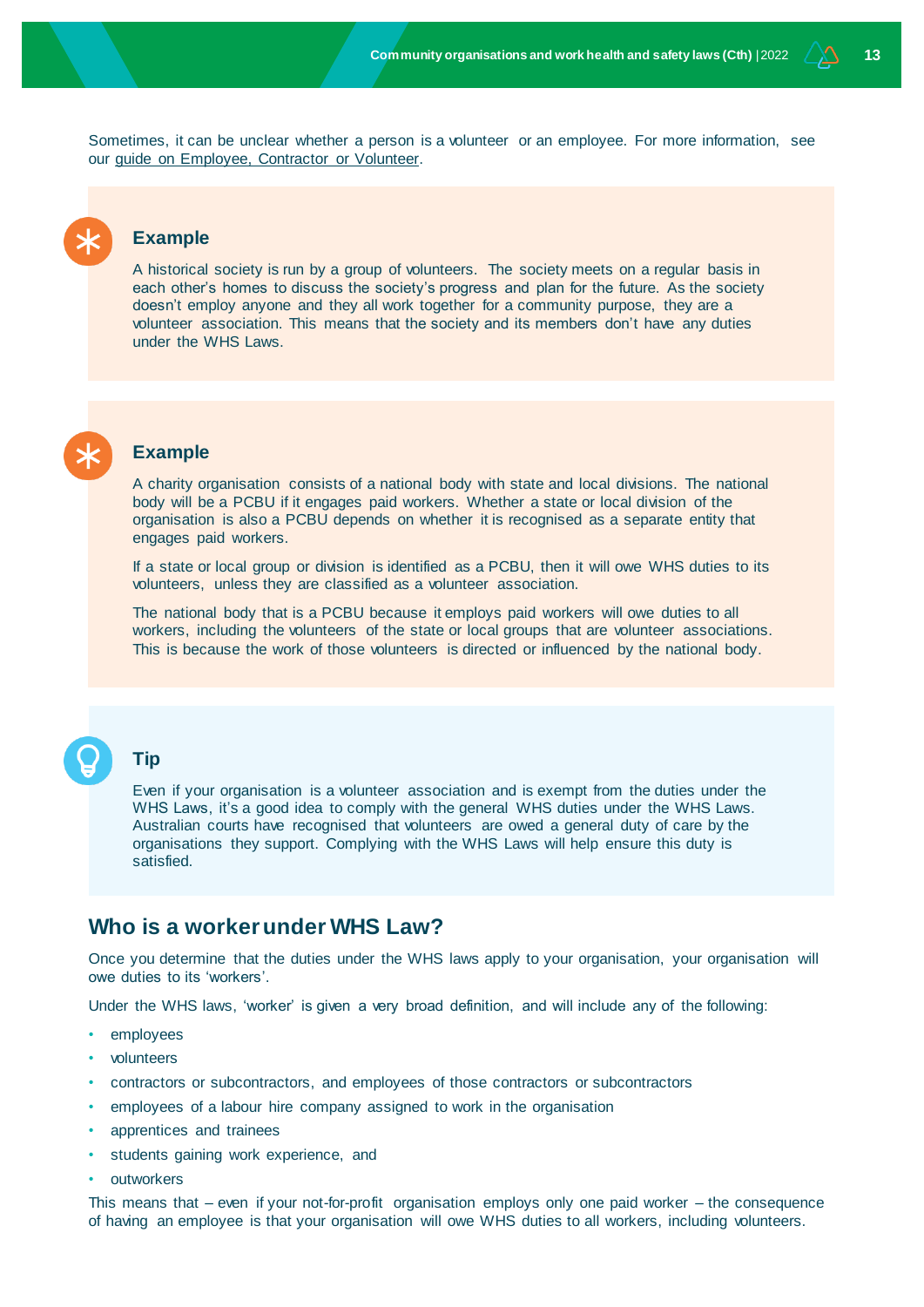## <span id="page-13-0"></span>**What is a 'workplace' under WHS Law?**



## **Definition of a 'workplace'**

A 'workplace' is defined in the WHS Laws as:

a place where work is carried out for a business or undertaking and includes any place where a worker goes, or is likely to be, while at work

This means that practically any location where work can be done for your organisation could be a 'workplace' under the WHS laws. For example, under WHS laws, vehicles, roadways and oil platforms have all been considered to be 'workplaces' in the circumstances.

In a practical sense, whether a place is a 'workplace' for the purposes of the WHS laws will depend on the circumstances. If the regulator or the court is required to make a determination as to whether a place is a 'workplace', they will have regard to:

- the activities of the business or undertaking
- what is involved in the performance or delivery of those activities, and
- where the activities take place

## **Tip**

The following may be a 'workplace' for a not-for-profit organisation:

- for an organisation that has workers working from home, the worker's home
- for an organisation teaching children to swim, the pool
- for an organisation conducting door-to-door fundraising appeals, the streets on which the fundraising appeal is conducted, and
- for an organisation whose workers travel to rural, remote and regional areas, the worker's car (or other form of transportation used)

The 'workplaces' for your organisation will depend on the circumstances. If you are unsure what will constitute a workplace for your organisation, you should seek legal advice.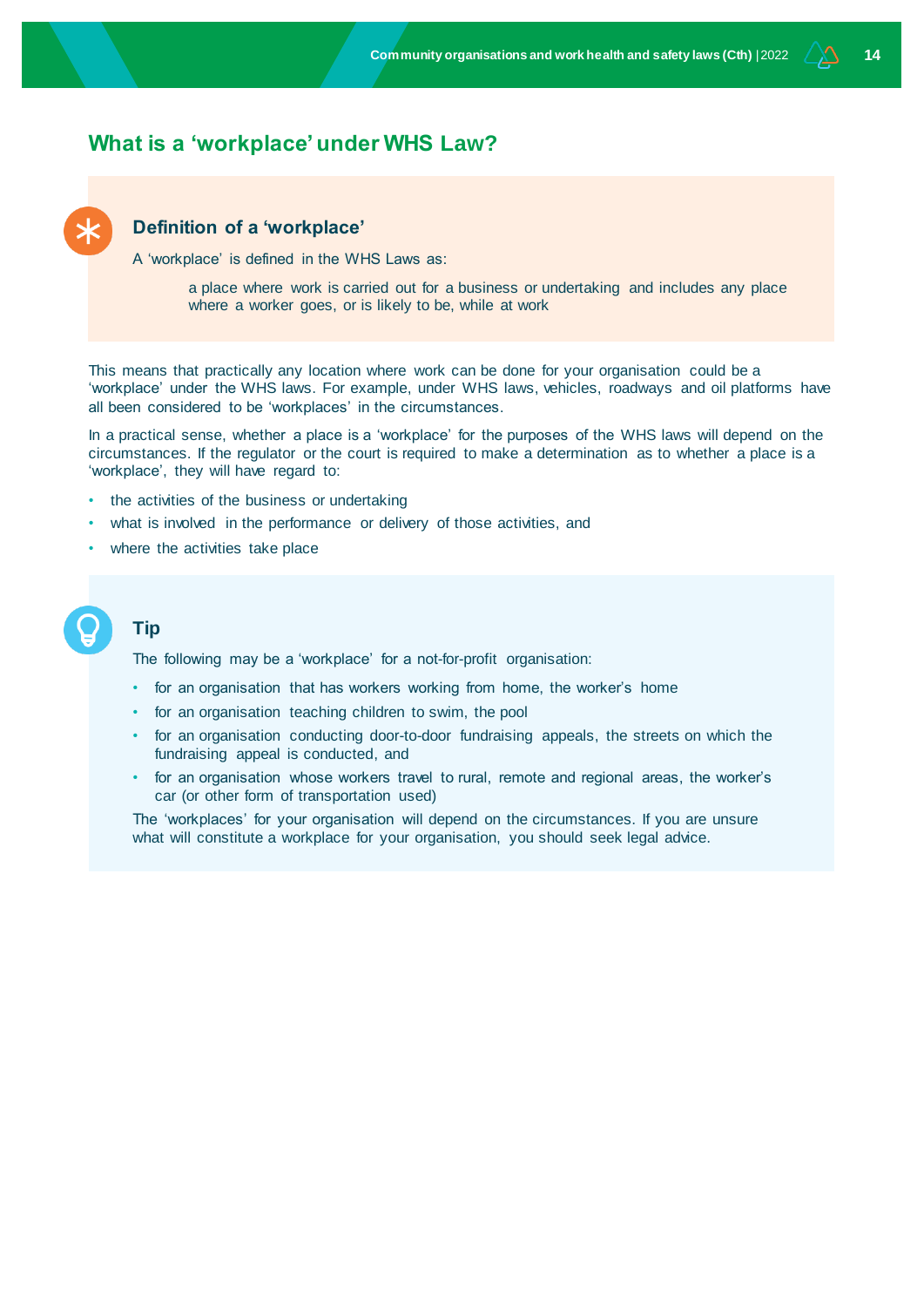# <span id="page-14-0"></span>**Part 2**

**Duties of not-for-profit organisations under work health and safety laws**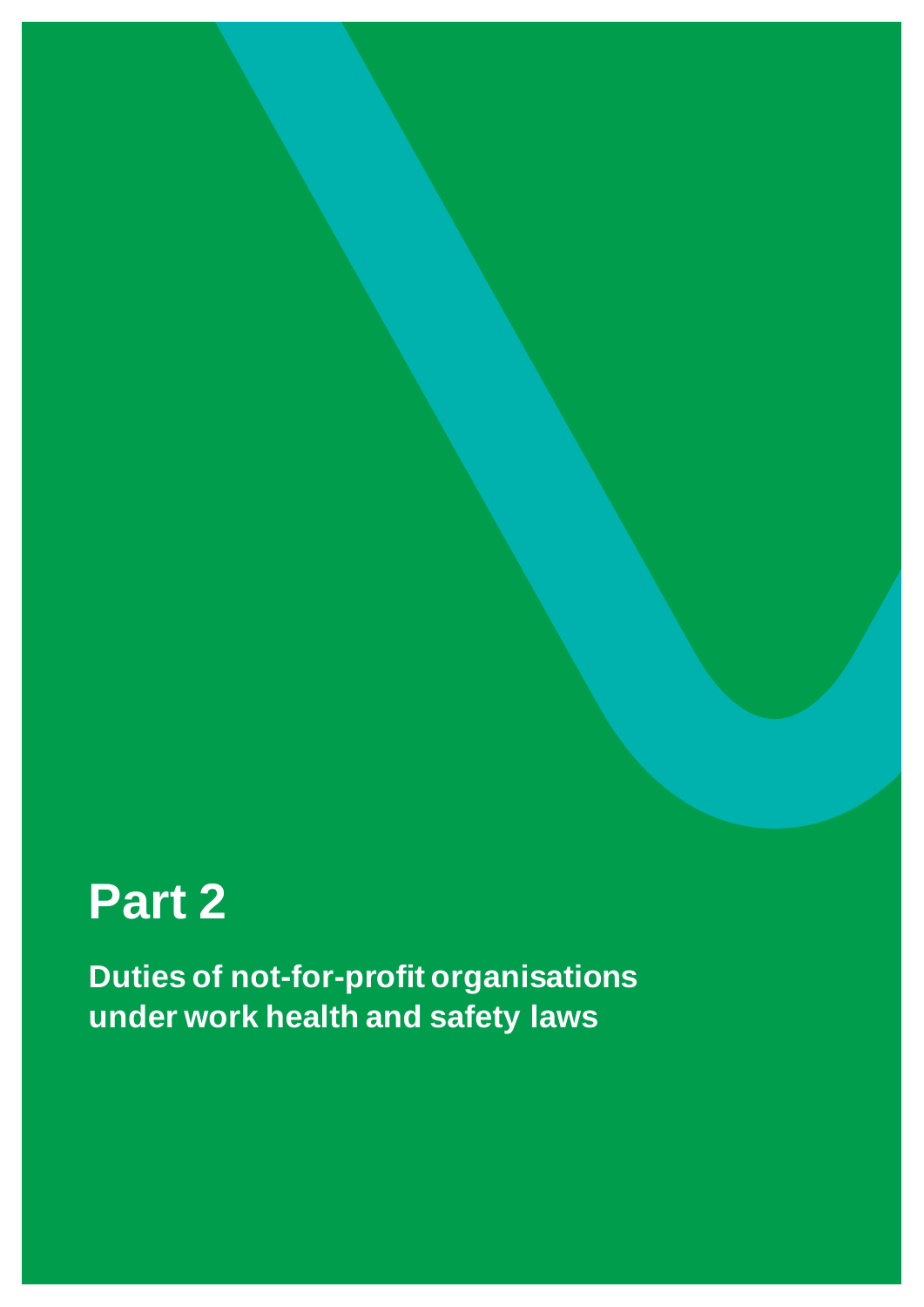## <span id="page-15-0"></span>**Duties of not-for-profit organisations under work health and safety laws**

## <span id="page-15-1"></span>**The nature of WHS duties**

The WHS laws impose a number of duties on organisations, which are intended to protect the health and safety of workers.

Where a duty is imposed on an organisation under the WHS Act to ensure health and safety, the organisation is required to eliminate (or, if it is not reasonably practicable, to minimise) risks to health and safety, so far as is reasonably practicable.

**Note** – the meaning of reasonably practicable is discussed in part 4 of this guide.

Duties imposed on an organisation under the WHS Act are not transferable. This means that an organisation can't delegate or contract out of its duties. However, an organisation can enter into reasonable arrangements with other organisations to ensure the risks are collectively managed and these arrangements may be reflected in contracts.

An organisation can have more than one duty under the WHS laws. For example, an organisation can have duties as a PCBU as well as a 'person with management or control of a workplace'. An organisation will not be excused from its respective duties because of its multiple roles.

The duties imposed by the WHS laws are concurrent and overlapping. This means more than one organisation may have a duty in relation to the same person, workplace, plant, structure or thing. If that is the case, each duty holder must comply with that duty to the standard required by the WHS laws even if another duty holder has the same duty.

An organisation must comply with its WHS duties to the extent to which the organisation has the capacity to influence and control the matter (or would have that capacity but for an agreement or arrangement seeking to limit or remove that capacity). Having the capacity to influence or control a matter means that the organisation is able to make decisions or influence the making of decisions about that aspect of the workplace. It's not necessary for an organisation to have a significant level of control over the workplace for the duty to arise, and an ability to any extent to compel, direct or command activities at a workplace may be sufficient for the duty to arise.

## <span id="page-15-2"></span>**What are the key WHS duties?**

The key duties under the WHS laws are listed in the table below.

| Key duties under WHS Act                                                                     | <b>Section of Act</b> |
|----------------------------------------------------------------------------------------------|-----------------------|
| Primary duty of care                                                                         | section 19            |
| Duty of PCBU involving management or control of workplaces                                   | section 20            |
| Duty of PCBU involving management or control of fixtures, fitting and or plant at workplaces | section 21            |
| Duty of PCBU that design plant, substances or structures                                     | section 22            |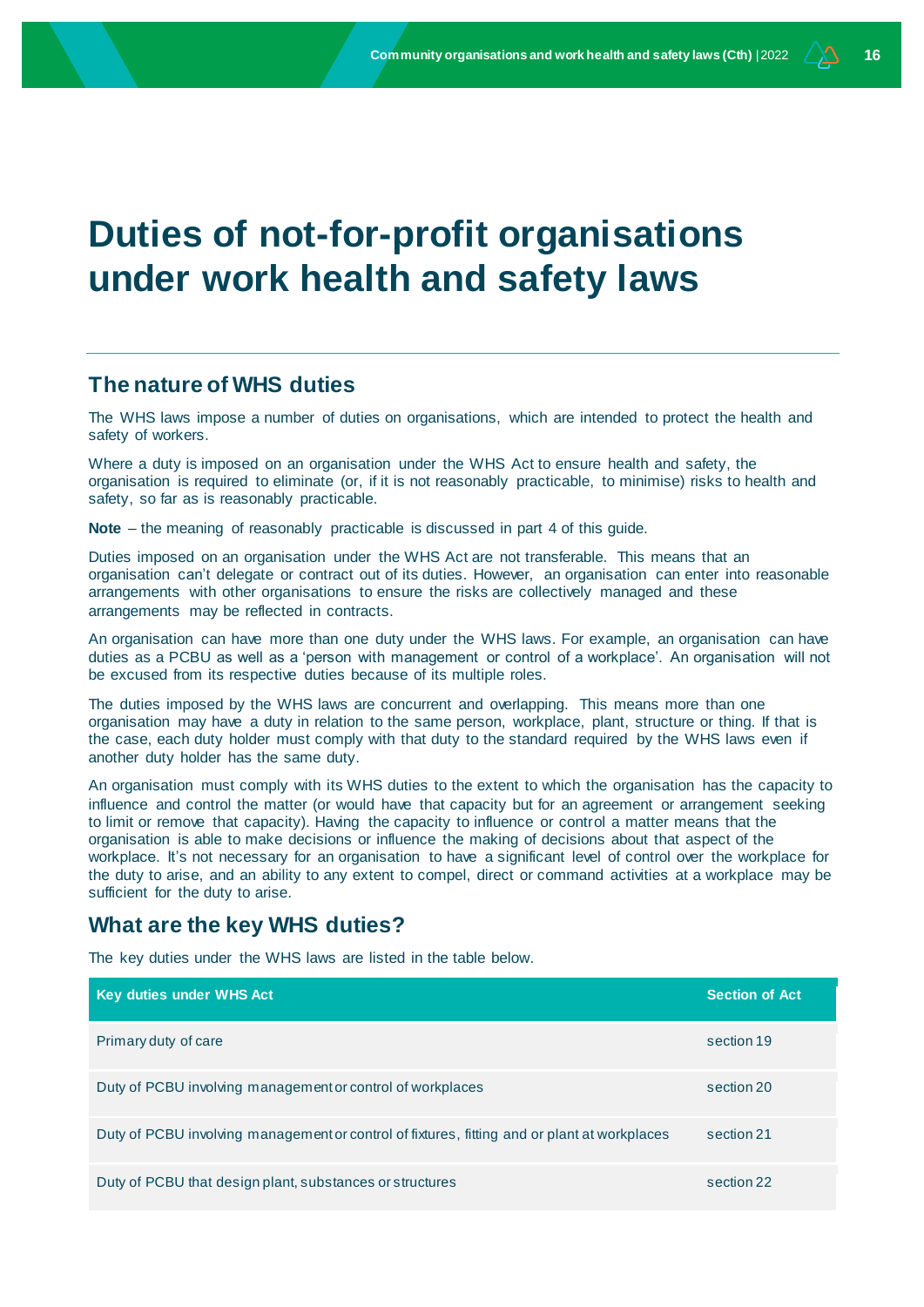| Duty of PCBU that manufacture plant, substances or structures                                                                                    | section 23 |
|--------------------------------------------------------------------------------------------------------------------------------------------------|------------|
| Duty of PCBU that importplant, substances or structures                                                                                          | section 24 |
| Duties of PCBU that supply plant, substances or structures                                                                                       | section 25 |
| Duties of PCBU that install, construct or commission plant or structures                                                                         | section 26 |
| Duty to notify regulator immediately of notifiable incidents                                                                                     | section 38 |
| Duty to preserve incident sites                                                                                                                  | section 39 |
| Duty to consult with other duty holders                                                                                                          | section 46 |
| Duty to consult with workers                                                                                                                     | section 47 |
| On request, to facilitate election of health and safety representative/s                                                                         | section 50 |
| Duty to consult with and confer with a health and safety representative                                                                          | section 70 |
| On request, to train the health and safety representative/s                                                                                      | section 72 |
| On request, to establish a health and safety committee                                                                                           | section 75 |
| Duty to allow health and safety committee members to attend health and safety committee<br>meetings and carry out functions as committee members | section 79 |



## **Caution**

There are further duties and obligations set out in the WHS Regulations that will be specific to certain organisations and workplaces – these are not covered by this guide. These additional duties and obligations cover topics such as noise, hazardous manual tasks, confined spaces, falls, electrical safety, plant, hazardous chemicals and asbestos.

Organisations that deal with specific risks must be aware of and comply with these duties and obligations.

## <span id="page-16-0"></span>**Overarching duty to ensure the health and safety of workers**

Organisations must ensure, as far as is reasonably practicable, the health and safety of:

- workers engaged by the organisation (whether directly, or through third parties such as contractors), and
- workers whose activities in carrying out work are influenced or directed by the organisation while they are at work for the organisation

In addition to workers, organisations must also ensure, so far as is reasonably practicable, that the health and safety of other people is not put at risk from work carried as part of the conduct of the organisation. Other people may include clients, customers, tradespeople, suppliers and members of the public who visit the workplace.

There is therefore a very large group of people that organisations covered by the WHS laws need to consider and not put at risk of harm.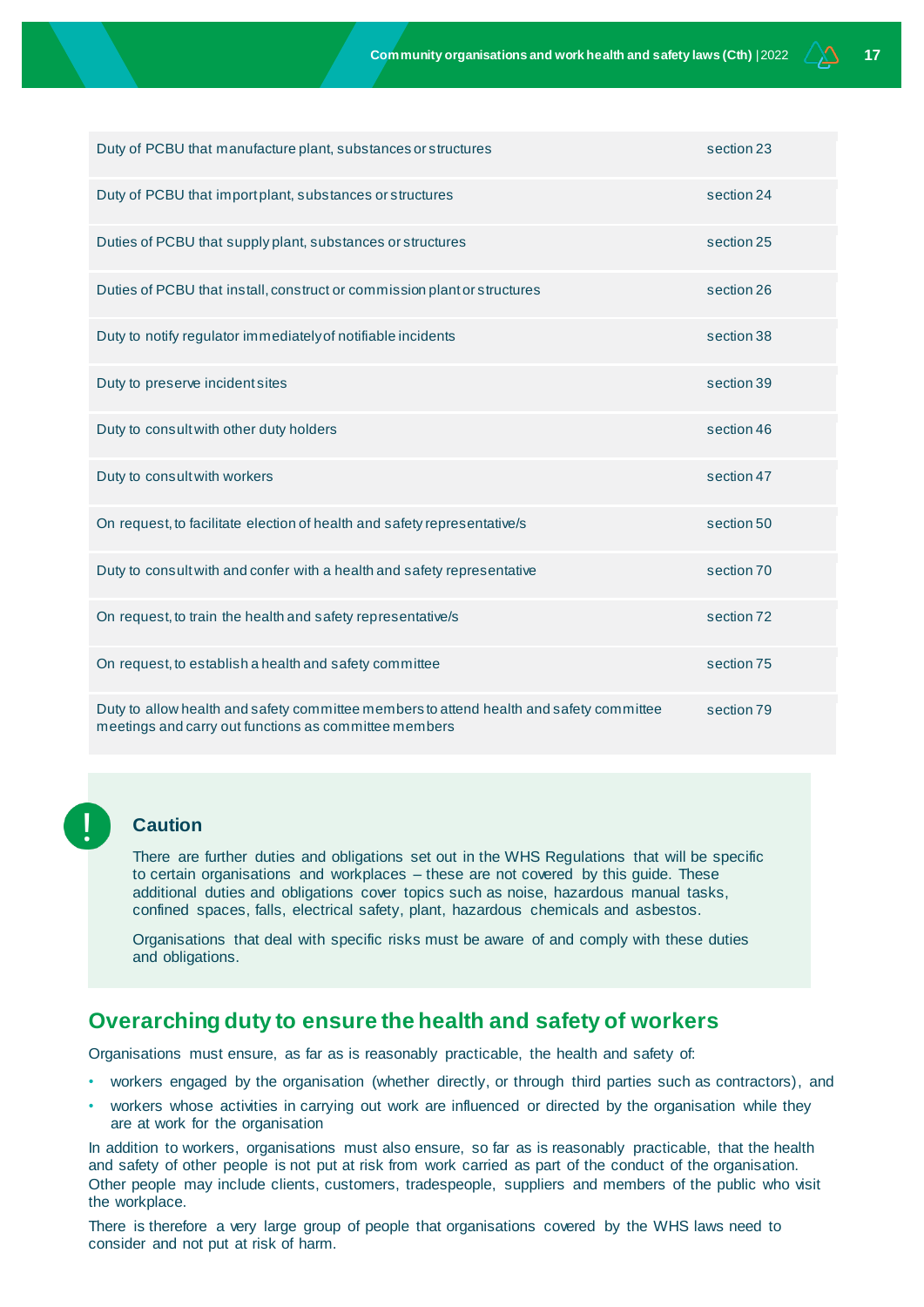## **Tip**

Plant means machinery, equipment, appliance, container, implement and tool. It includes components of those things, as well as anything fitted or connected to those things.

Ensuring health and safety of workers and other persons includes (but is not limited to):

- providing and maintaining a work environment without risks to health and safety
- providing and maintaining safe plant and structures
- providing and maintaining safe systems of work
- using, handling and storing plant, structures and substances in a safe manner
- providing adequate welfare facilities, including ensuring access to those facilities
- providing any necessary information, training, instruction or supervision that is necessary for protection of all persons from risks to their health and safety, and
- monitoring the health of workers and the conditions at the workplace for the prevention of illness or injury of workers

A duty imposed on an organisation to ensure health and safety requires the organisation to adopt a risk management approach that eliminates health and safety risks as much as is reasonably practicable. If it's not reasonably practicable to eliminate health and safety risks, the duty is to minimise them as much as is reasonably practicable.

## **Example**

A charity organisation, staffed by employees and volunteers, arranges a sausage sizzle to raise money. The event takes place at a local park, where an employee and volunteer are responsible for the setup of a barbeque. They recklessly cause a gas leak, which results in a minor explosion. The employee, volunteer and a passer-by are injured. As the charity is an employer, it is a PCBU covered by WHS Laws and owes duties to all three injured parties – the employee, the volunteer and the passer-by.

**Example**

Mary volunteers for an organisation which provides assistance to elderly residents. She drives clients to and from medical appointments in her own car. There is a risk that Mary could be involved in a car accident while she is volunteering. The organisation she volunteers for can't completely eliminate the risk but they do a range of things to help minimise it.

The organisation:

- checks that Mary has a current drivers licence
- checks that Mary's car is properly maintained, currently insured and registered
- provides Mary with its 'Driving Residents Policy' and training before she begins volunteering, and
- checks that Mary understands that the 'Driving Residents Policy' requires that Mary and any passengers comply with the road rules of the state they operate in, including wearing a seat belt

By doing these things the organisation has done what is reasonably practicable to comply with its duties under the WHS Laws.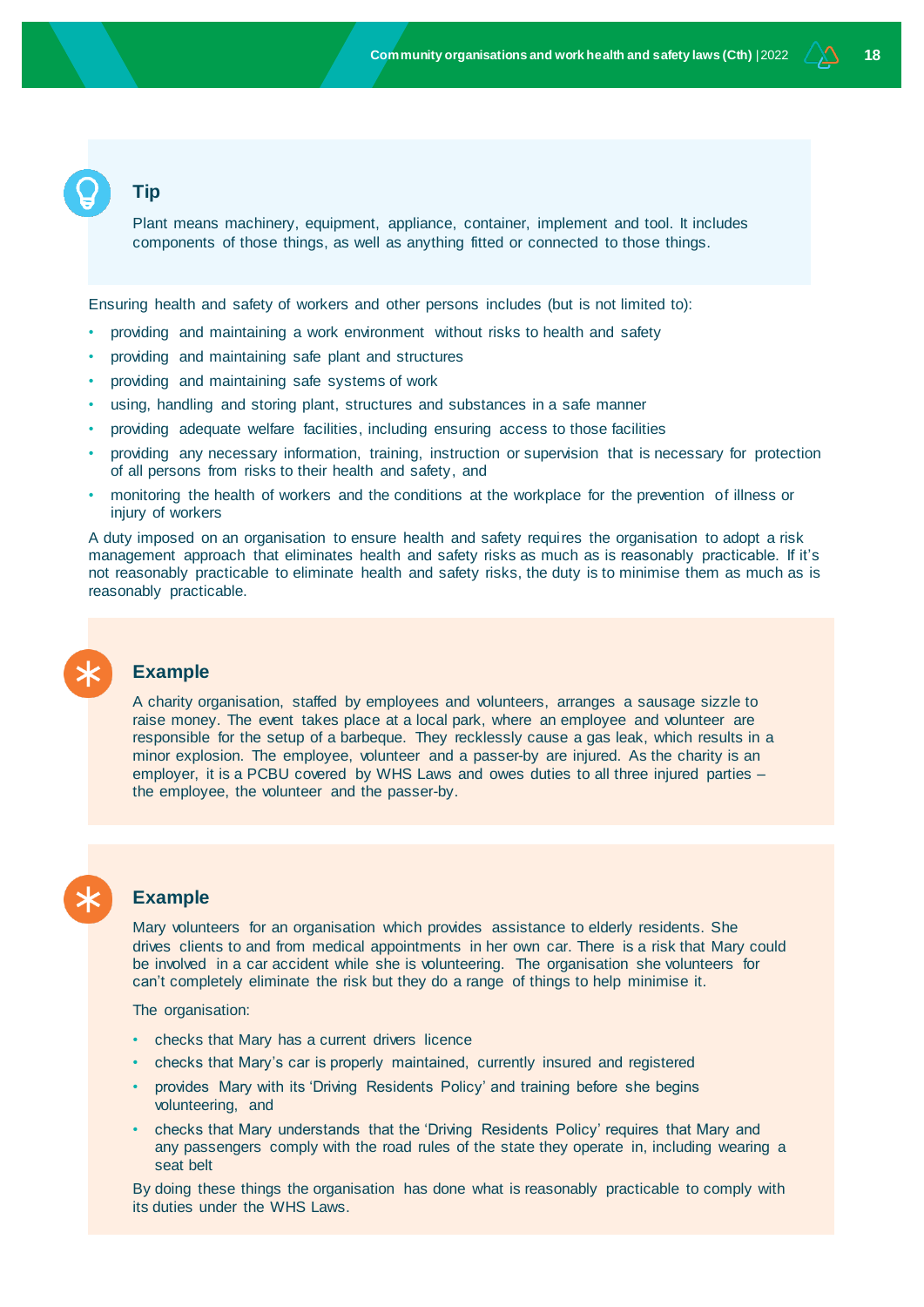

In Australian Services Union of NSW (Ms Kristyn Thompson) v Mercy Centre, Lavington *Limited* [2005] NSWCIMC 156, a religious charity organisation operated a residential care facility for intellectually disabled clients with complex behavioural needs.

A worker at the facility was attacked by residents on two separate occasions. On the first occasion, a resident stabbed the worker with a used syringe she found in a public toilet while on an outing. Ten months later, a different resident assaulted the worker. Both residents had histories of physical aggression. The magistrate found that the stabbing could have been life threatening and that the organisation didn't provide sufficient supervision on the outing. The magistrate also found the organisation provided its workers with little training in self-defence and staff levels were inadequate to deal with the residents known to have violent tendencies. The court found that the organisation had not done all that was reasonably practicable.



A 'workplace' is broadly defined under WHS Laws. When your organisation considers the people it may owe a duty of care, be sure to think of all places that will be considered to be 'workplaces' for your organisation under WHS Laws, and not just your office or site.

## <span id="page-18-0"></span>**Duty of PCBUs involving management or control of workplaces**

An organisation with 'management or control', in whole or part, of a 'workplace' has a duty to ensure, so far as is reasonably practicable, that:

- the workplace
- the means of entering or exiting the workplace, and
- anything arising from the workplace,

are without risks to the health and safety of any person

More than one organisation can have control over a workplace at any one time.

## **Example**

An organisation is leasing office space. The organisation has been made aware that the front door mat has been damaged and protrudes from the ground. The organisation fails to remove the door mat which creates a risk of a person tripping. A maintenance person arrives to fix the air-conditioning unit and trips on the mat, causing injury. The organisation may be liable under WHS Laws as it was in control of the workplace and the means of entering it at the time, even though it doesn't own the premises.

There are additional duties in the WHS Act for organisations who:

- manage or control fixtures, fittings or plant at a workplace
- design, manufacture, import or supply plant, substances or structures, or
- install, construct or commission plant or structures for a workplace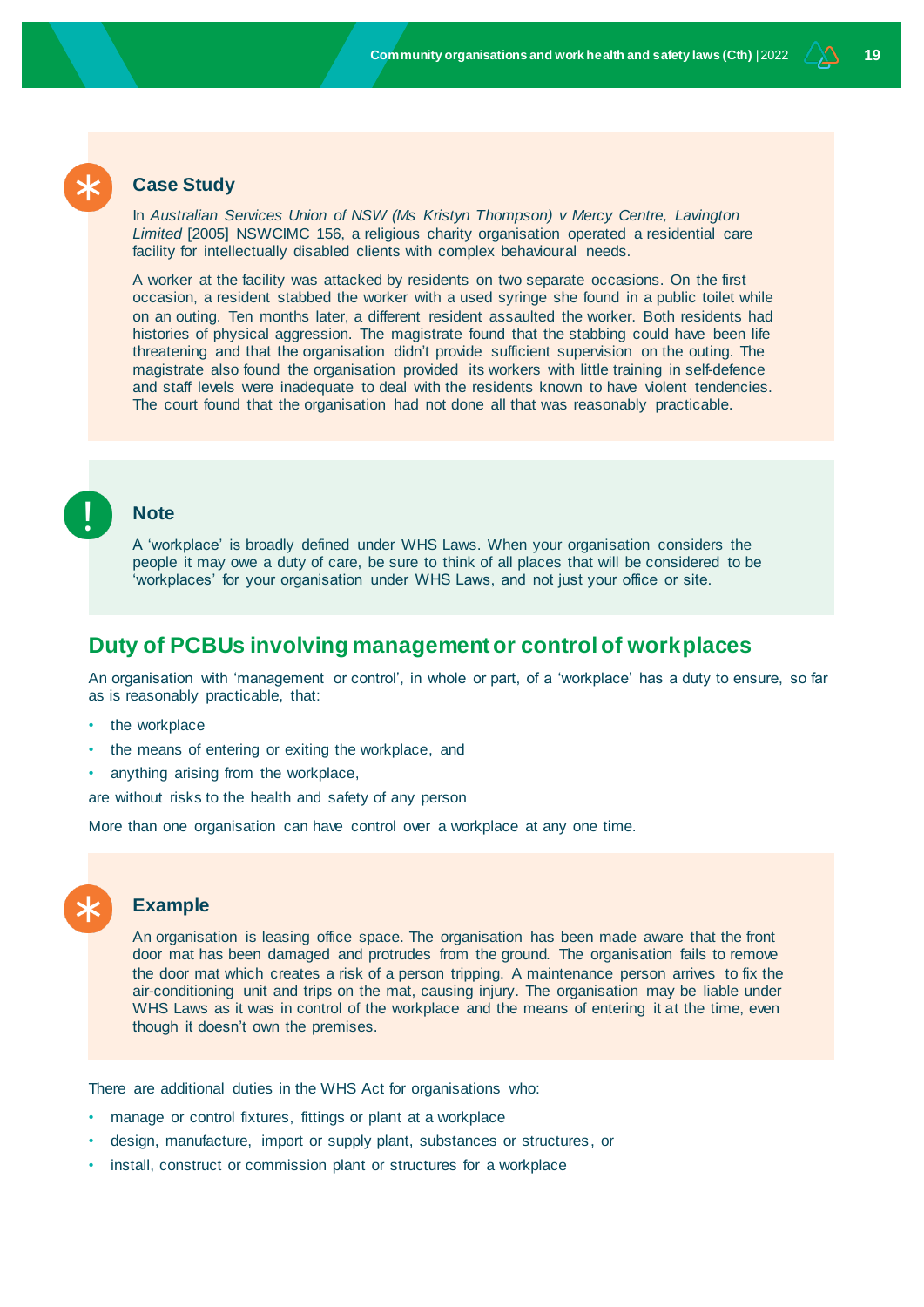## <span id="page-19-0"></span>**Duty to notify regulator immediately of notifiable incidents and duty to preserve incident sites**

See part 5 of this guide for an outline of the duties your organisation must fulfil when an incident occurs.

## <span id="page-19-1"></span>**Duty to consult, co-operate and co-ordinate with other duty holders**

Organisations that have a duty under the WHS laws must, so far as is reasonably practicable, consult, cooperate and co-ordinate activities with all other persons or organisations that have an overlapping duty in relation to areas of overlap. This is referred to as a horizontal consultation duty.

There could be several duty holders influencing how work is carried out at a workplace (for example suppliers, contractors and the building landlord). To meet their duty, the duty holders need to consult, cooperate and co-ordinate activities so as far as is reasonably practicable for all matters where they have shared or overlapping duties. The duty to consult, co-operate and co-ordinate with other duty holders doesn't require all involved to reach agreement about how to discharge their WHS duty. Each duty holder will separately remain responsible for meeting their WHS duties.

## **Tip**

[The Model Code of Practice: Work Health and Safety Consultation, Cooperation and](https://www.safeworkaustralia.gov.au/doc/model-code-practice-work-health-and-safety-consultation-cooperation-and-coordination)  [Coordination](https://www.safeworkaustralia.gov.au/doc/model-code-practice-work-health-and-safety-consultation-cooperation-and-coordination) provides further guidance to duty holders who share responsibility for the same WHS matter on how to consult, cooperate and coordinate activities with each other.

To have legal effect in a state or territory, the Model Code of Practice must be an approved Code of Practice in that jurisdiction – check the website of your state or territory regulator to see which Codes of Practice apply.

## **Example**

A not-for-profit arts organisation has contracted a construction company to make renovations to their workshop and gallery space. Both the arts organisation and the construction company will likely owe a duty under WHS Laws to ensure, so far as is reasonably practicable, that the workers carrying out the renovations are safe. This doesn't mean that the arts organisation and the construction company are both separately required to provide protective clothing and equipment to the workers. The construction company may fulfil their duty by providing the protective clothing and equipment to the workers, and the arts organisation may fulfil their duty by satisfying themselves that the construction company has provided the protective clothing and equipment to the workers, and making sure that this fulfils their own obligations.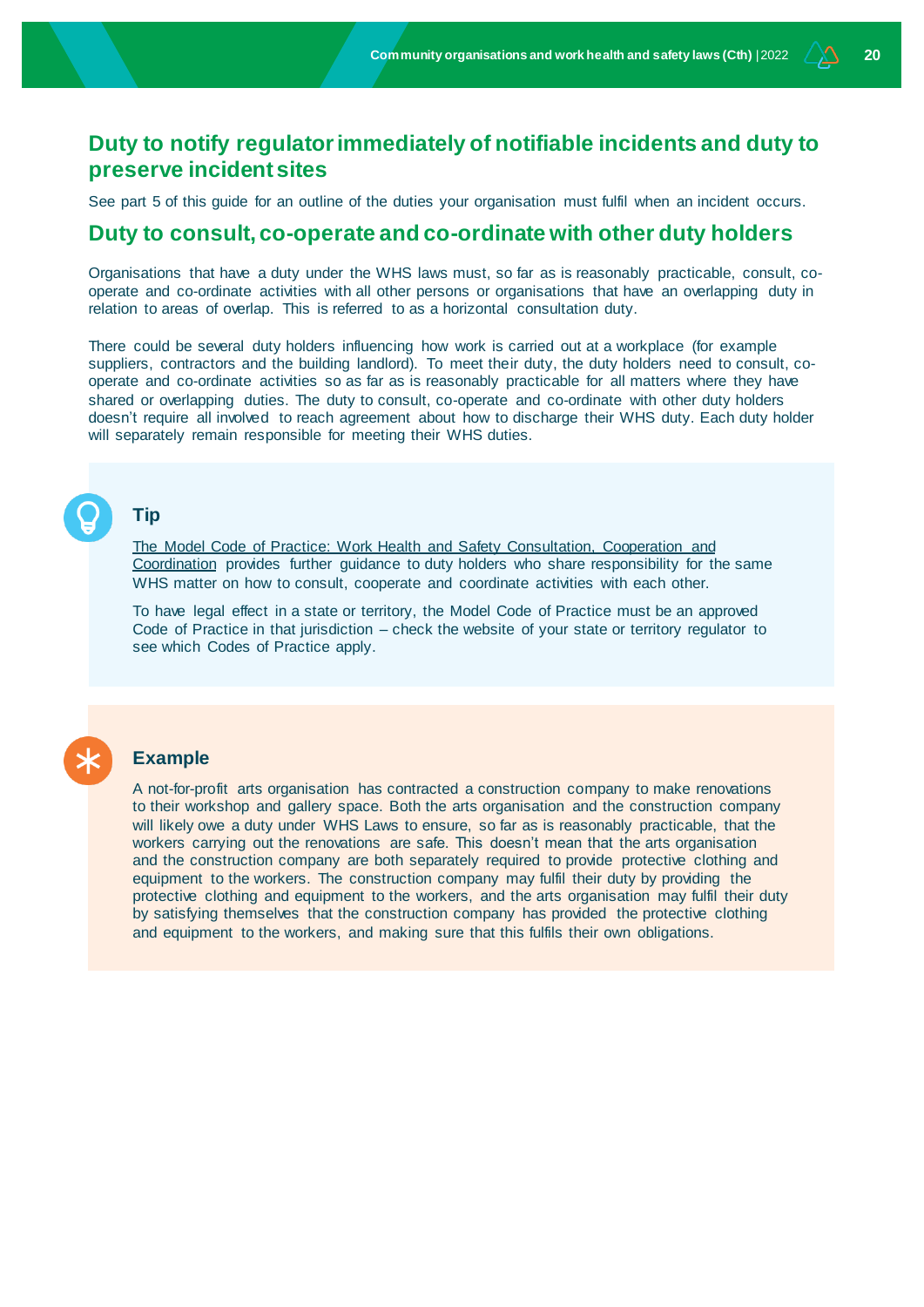

## **Case Study**

In *Boland v Trainee and Apprentice Placement Service Inc* [2016] SAIRC 14 (27 May 2016), a not-for-profit organisation was prosecuted for failing to consult, co-operate and co-ordinate with other duty holders. The organisation had placed an apprentice with a host employer, Shear Edge Roofing.

On 15 January 2014, the apprentice sustained multiple injuries when the guttering he was holding came into contact with high voltage powerlines. The Court heard that the host employer had limited safety measures in place on the site. The Court found that the not-for profit organisation, before the incident, had an awareness of WHS issues. It had three field officers who attempted to attend the various sites every eight weeks to check in on their apprentices. This task was a difficult one but nevertheless there remained the duty to consult, cooperate and coordinate activities with all other duty holders (for example, consult the host employer about WHS). The not-for-profit organisation was not able to provide evidence that it had consulted on WHS issues and was convicted, fined \$12,000 and ordered to pay court costs and prosecutor's costs. The host employer was also prosecuted.

## <span id="page-20-0"></span>**Duty to consult with workers**

Organisations must consult, so far as is reasonably practicable, with their workers who carry out work for the organisation who are, or are likely to be, directly affected by matters relating to WHS. This duty is owed not only to employees but also to volunteers.

The WHS Act requires organisations to ensure there is consultation with workers on the following matters:

- the identification of hazards and assessment of risks arising from the work carried out or to be carried out by the organisation's operations
- decision making about ways to eliminate or minimise risks
- decision making about the adequacy of facilities for the welfare of workers
- proposed changes which may affect the health and safety of workers, and
- decision making about procedures for consultation with workers, resolving WHS issues, monitoring the health of workers, monitoring workplace conditions and providing information and training for workers

In these instances, organisations must ensure that:

- relevant information about the WHS matters is shared with workers
- workers are given a reasonable opportunity to express their views or concerns about WHS issues, and
- workers are able to contribute to any relevant decision-making processes

The views of the workers should be taken into account and workers should be advised of the outcome of consultations in a timely matter.

Where the workers are represented by a health and safety representative, consultation must involve that representative.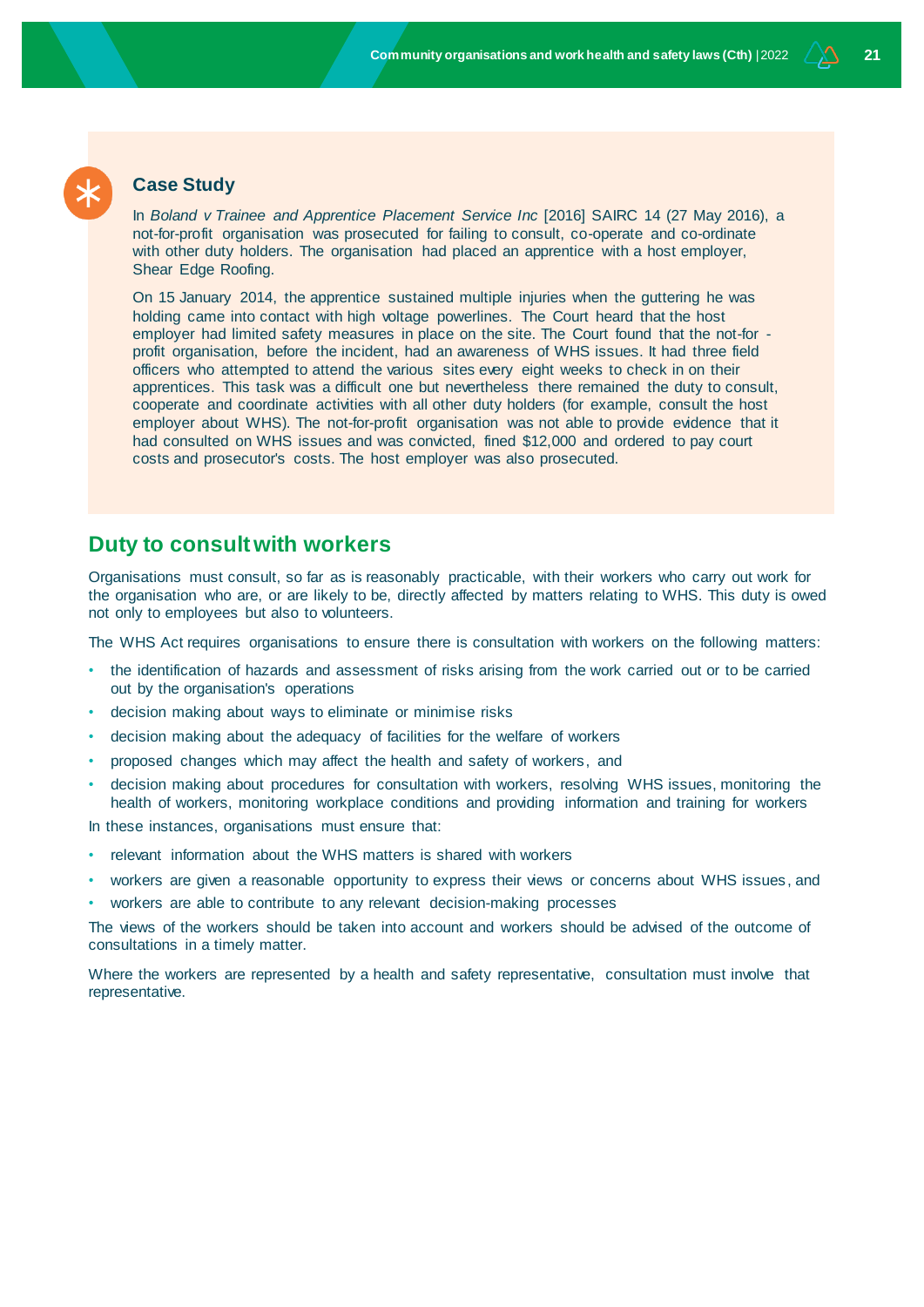## **The meaning of consultation**





## **Tip**

Consultation doesn't mean negotiation or joint decision making. The views of the worker don't have to be adopted. The duty just requires those views to be taken into account by the organisation.

However, consultation should be real and not a mere formality. It's a process designed to help the organisation by giving them access to ideas from workers and providing an opportunity for workers to point out any WHS issues arising from the relevant decision. These issues may relate to the effectiveness of controls, the interaction of various controls or the practical difficulties of implementing the proposed controls.

## **Tip**

Ways that consultation can occur include:

- sending out regular newsletters by mail or email which feature WHS news, information and updates
- regularly updating the volunteer sections of notice boards or websites with information, including the organisations latest safe work policies and procedures
- having a 'suggestions' email box for workers to make suggestions about ways to work safely and other matters
- having worker surveys
- holding regular meetings to discuss the work that you do and how to do it in the safest way, and
- holding short 'toolbox talks' where specific health and safety topics relevant to the task at hand are discussed, or liaising with work groups via health and safety representatives, if workers request this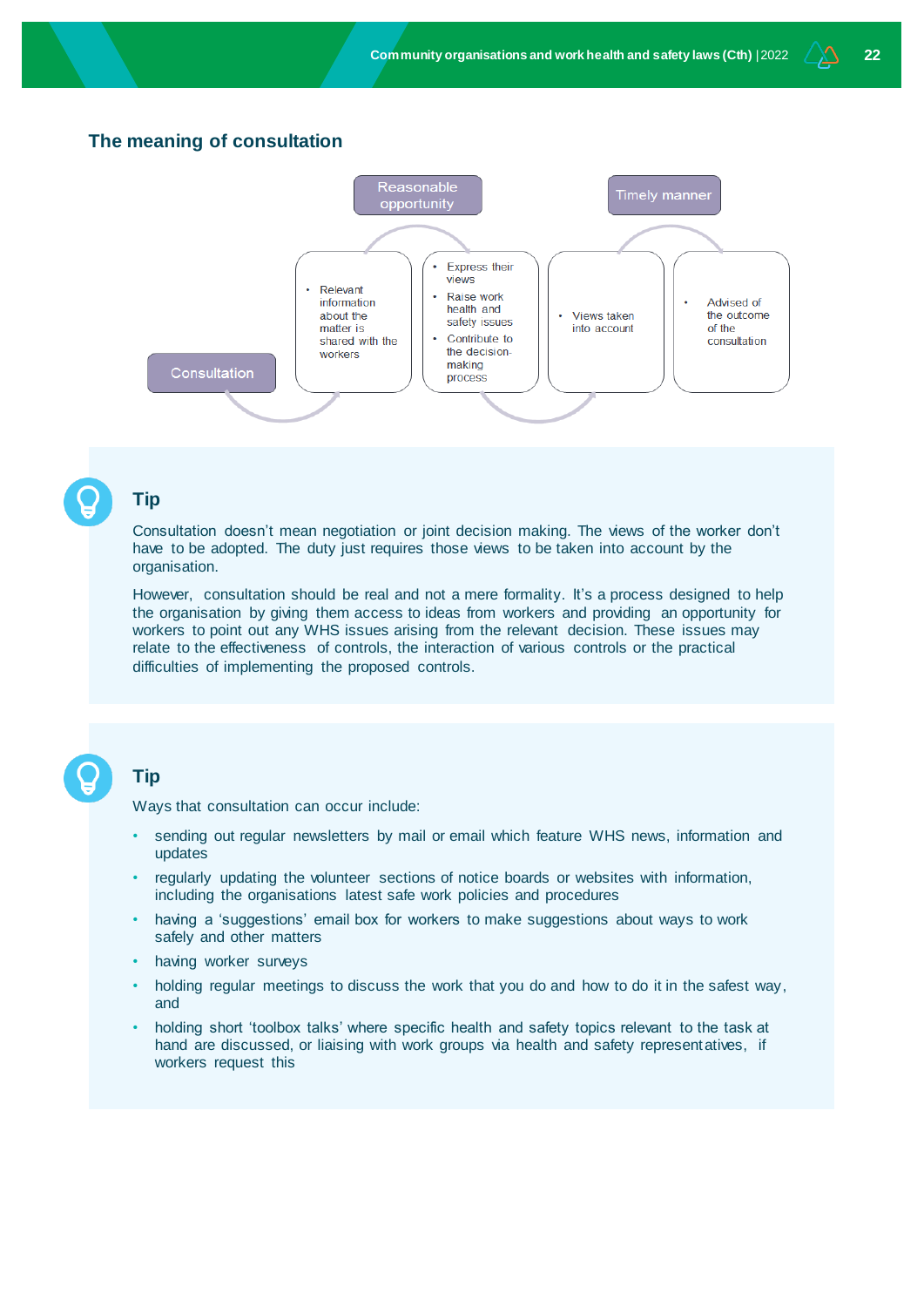## <span id="page-22-0"></span>**Duty to permit election of health and safety representative, on request, and to confer with and train the representative**

The workers of an organisation may request that the organisation facilitate the election of one or more persons as a 'health and safety representative' to represent the employees and volunteers of that organisation in respect of WHS matters.

The purpose of a health and safety representative is to:

- represent workers in the work group in relation to WHS matters
- monitor measures taken by the PCBU to ensure they are compliant with the WHS laws in relation to workers in the work group
- investigate complaints from members in the work group regarding WHS matters, and
- look into anything that appears to be a risk to the health or safety of workers in the work group arising from the conduct of the organisation

Where a request for election is made, the organisation must follow the prescribed procedure for establishing work groups that health and safety representatives will represent and facilitate the election of health and safety representatives by the organisation's workers.

The organisation must also:

- consult on WHS matters with any health and safety representative for a work group carrying out work for the organisation
- confer with the health and safety representative whenever reasonably requested by the representative
- allow the health and safety representative to have access to information relating to hazards (including associated risks) affecting the workers in the work group and the health and safety of the workers in the work group
- provide any resources, facilities and assistance to the health and safety representative that are reasonably necessary to enable the representative to perform their functions
- with the consent of one or more of the workers from the work group, allow the health and safety representative to be present at an interview concerning WHS between a group of workers and an inspector and the PCBU
- permit the health and safety representative to accompany an inspector during an inspection of any part of the workplace, and
- allow the health and safety representative to attend an approved WHS training course

Small organisations may not require a health and safety representative. In large organisations with both employees and volunteers, it may be useful for a health and safety representative to be elected.

## <span id="page-22-1"></span>**Duty to establish a health and safety committee, on request, and to allow committee members to attend meetings and carry out functions**

The workers of an organisation may request that the organisation establish a 'health and safety committee'. This request may be made by an elected health and safety representative or by five or more workers from the organisation. If such a request is made, a committee must be established within two months of the request.

The purpose of a health and safety committee is to:

- facilitate co-operation between the organisation and workers in developing and carrying out measures designed to ensure the workers' health and safety while at work
- develop standards, rules and procedures in relation to health and safety that are to be followed or complied with at the workplace, and
- fulfil any other functions as agreed between the organisation and the committee

Organisations must allow each member of the health and safety committee to spend the time that is reasonably necessary to attend meetings of the committee or to carry out functions as a member of the committee.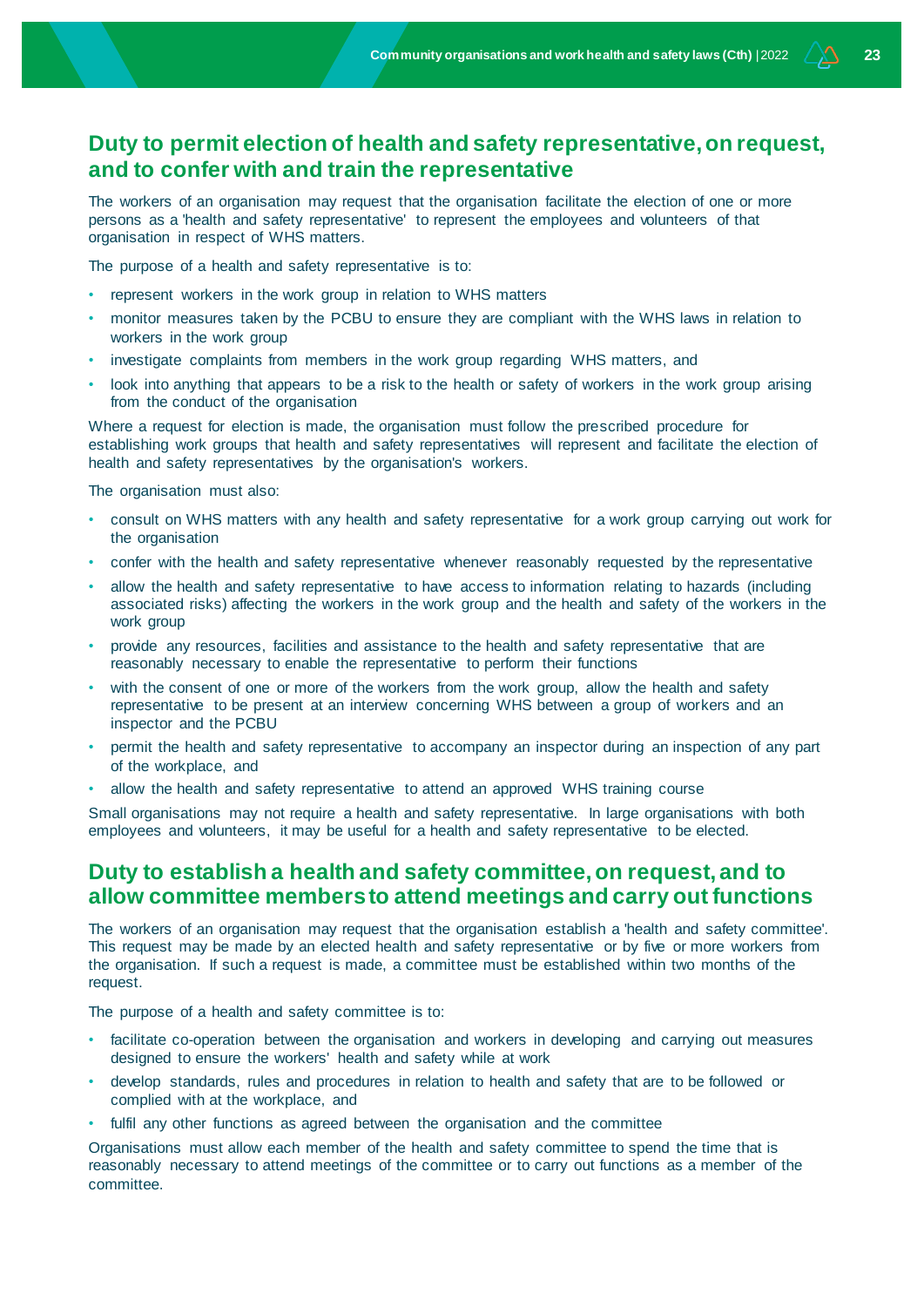# <span id="page-23-0"></span>**Part 3**

**Who can be legally responsible under work health and safety laws?**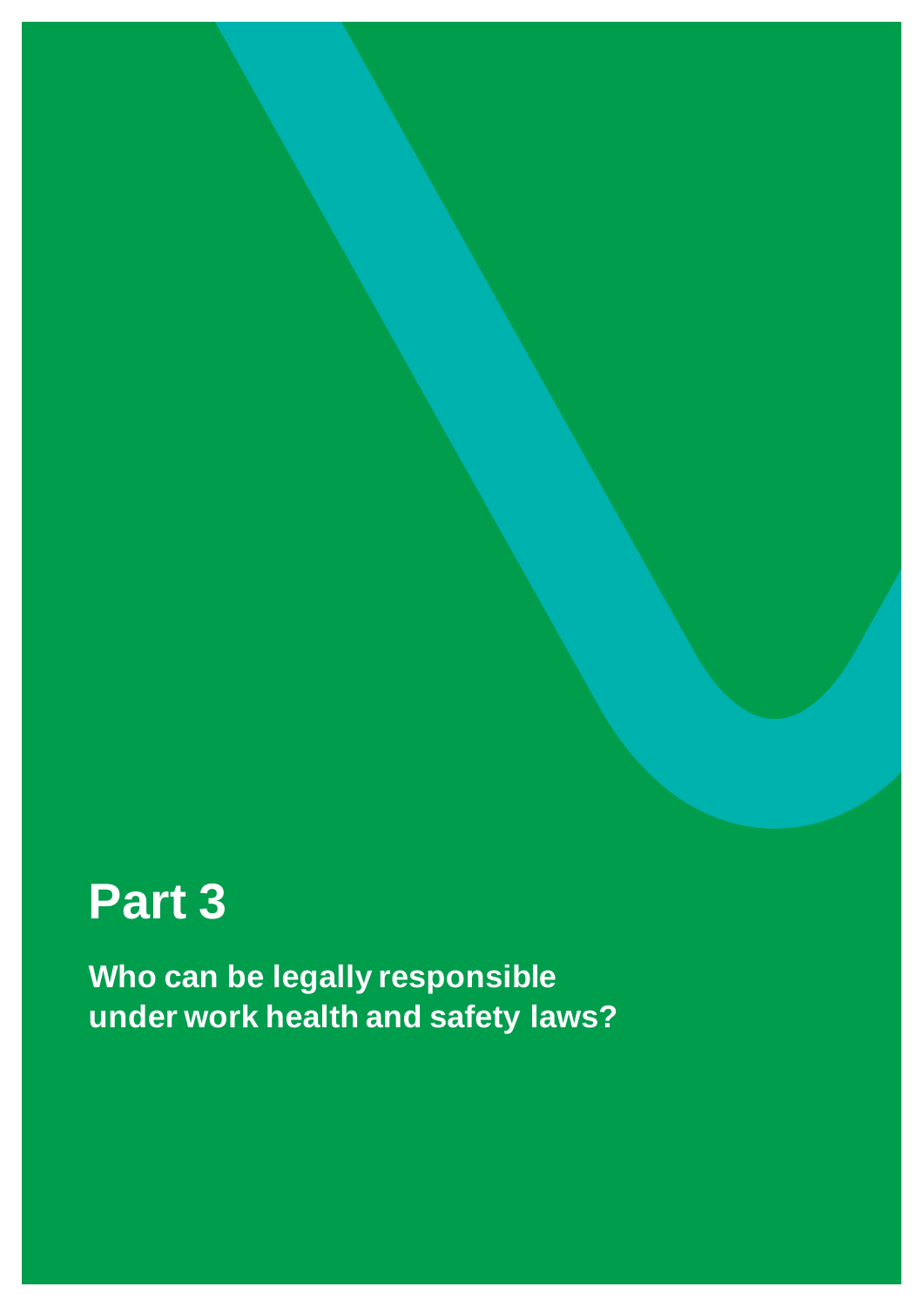## <span id="page-24-0"></span>**Who can be legally responsible under work health and safety laws?**

An organisation, its workers, its directors and other officers can all be liable for failure to comply with the WHS laws.

The names of the regulators in each jurisdiction are set out below.

| <b>Jurisdiction</b> | Name of regulator          |
|---------------------|----------------------------|
| <b>ACT</b>          | <b>WorkSafe ACT</b>        |
| Commonwealth        | Comcare                    |
| <b>NSW</b>          | SafeWork NSW               |
| <b>NT</b>           | NT WorkSafe                |
| <b>QLD</b>          | <b>WorkSafe Queensland</b> |
| <b>SA</b>           | SafeWork SA                |
| <b>TAS</b>          | <b>WorkSafe Tasmania</b>   |
| <b>VIC</b>          | <b>WorkSafe Victoria</b>   |
| <b>WA</b>           | <b>WorkSafe WA</b>         |

## <span id="page-24-1"></span>**Liability of the organisation itself**

## <span id="page-24-2"></span>**Incorporated organisations**

If your organisation is incorporated (such as an incorporated association or a company limited by guarantee), the organisation itself is considered to be a separate person for the purposes of the WHS laws and can be found guilty of breaches under the WHS laws.

This means that an incorporated organisation can be held responsible for breaches of the WHS laws by its officers, employees or agents, where those officers, employees or agents are performing tasks within the scope of their authority.

The regulator may prosecute not-for-profit organisations as well as commercial enterprises. The regulator may also prosecute the organisation's directors and other officers personally (see below for more information on officers' obligations).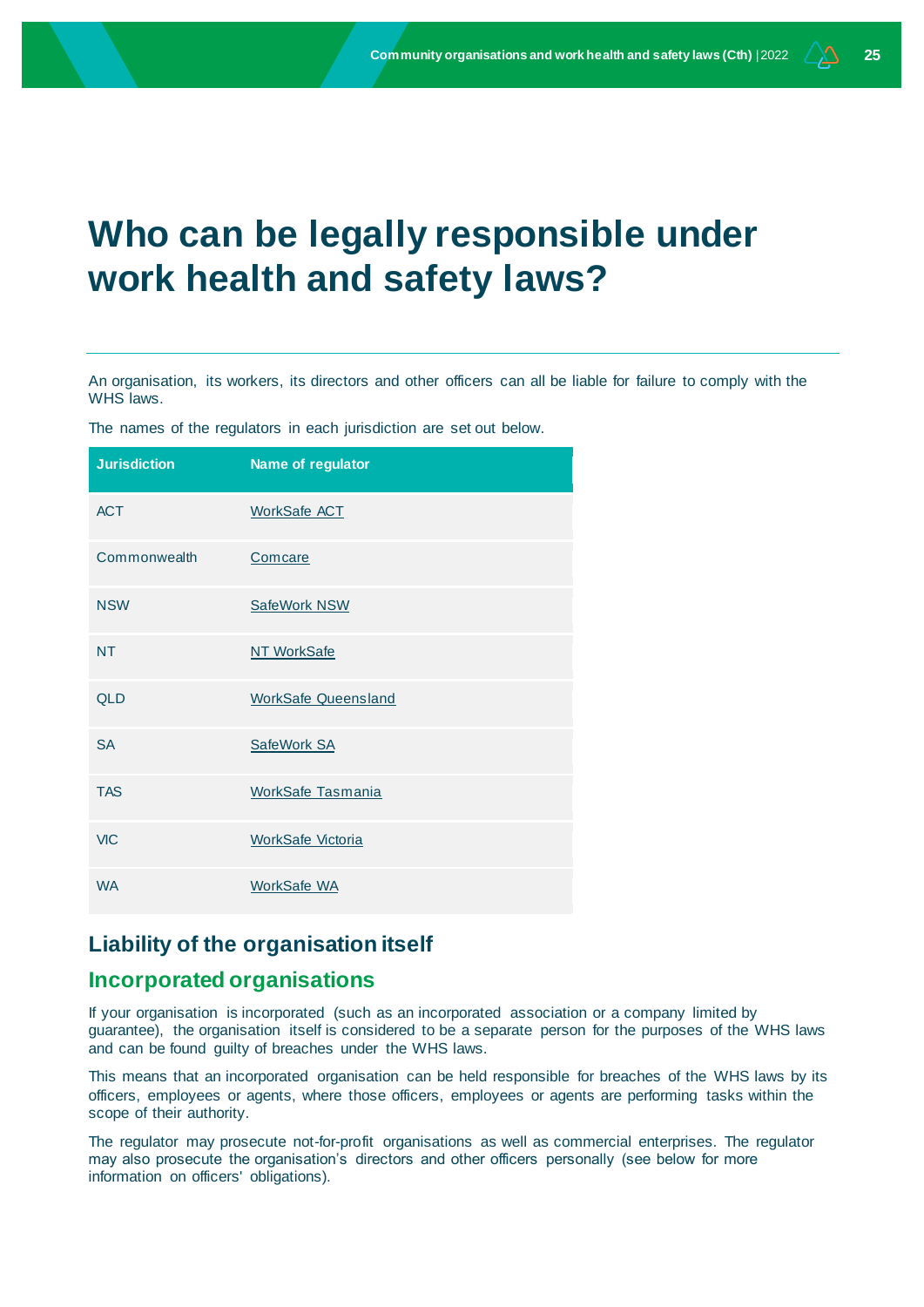## <span id="page-25-0"></span>**Unincorporated associations**

If your association is unincorporated, it can't itself be penalised for breaches of the WHS laws.

However, as with an incorporated association, officers of an unincorporated association can be held personally liable for a breach of their officer duties under the WHS laws (unless they are volunteers). Others involved in an unincorporated association may also be liable under the WHS laws for a failure to comply with the duty of workers, or the duties of other persons at the workplace.

## <span id="page-25-1"></span>**Prosecution of officers**

The regulator can prosecute the officers of an organisation when there has been a failure to comply with the officer's duty under the WHS Act.

## <span id="page-25-2"></span>**Who is an officer?**

Under the WHS laws, officers of an organisation may include:

- a director, committee or board member of the organisation (including the secretary)
- a person who makes decisions, or participates in making decisions, that affect the whole or a substantial part of the operations of an organisation (for example, a CEO)
- a person who has the capacity to significantly affect the organisation's financial standing
- a person who commonly instructs the committee of management on how to perform its functions, and
- various people who may be involved in an organisation in positions of responsibility such as a receiver, administrator, liquidator or trustee of an organisation

## <span id="page-25-3"></span>**When are officers personally liable?**

### <span id="page-25-4"></span>**Paid officers**

An officer of an organisation (whether incorporated or unincorporated), may be found personally liable for breach of the WHS Act if:

- they receive payment for their position as an officer in the organisation (that is, they are not a volunteer officer), and
- they fail to exercise due diligence (discussed below) to ensure that the organisation complies with its duties or obligations under the WHS Act

### <span id="page-25-5"></span>**Volunteer officers**

A volunteer officer is expected to comply with the duty of officers under the WHS laws. However, they can't be prosecuted for failing to comply with that duty. This immunity from prosecution under the WHS laws has been designed to ensure that people are not discouraged from taking up voluntary officer positions in organisations.

However, a volunteer officer can be prosecuted in their capacity as a 'worker' if they fail to meet their duty as a 'worker' under the WHS Act.

## **Tip**

An officer will still be classed as a volunteer if their only form of payment from the organisation is reimbursement for out-of-pocket expenses incurred as a result of their position.

### <span id="page-25-6"></span>**Due diligence**

An organisation's officers must exercise due diligence to ensure that the organisation complies with its duties or obligations under the WHS Act.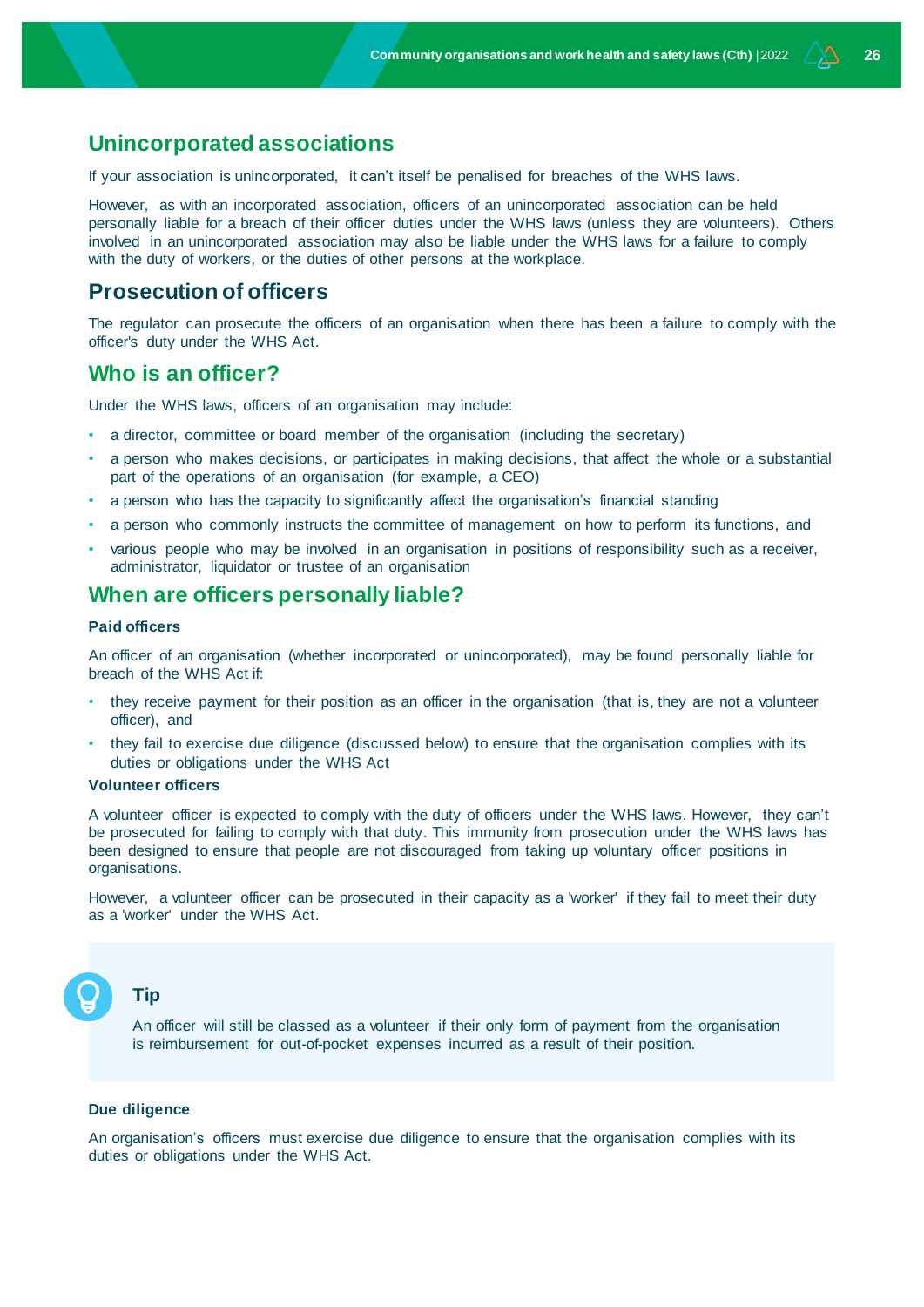### **Due diligence requires reasonable steps to:**

| acquire and keep up-to-date knowledge of WHS<br>matters                                                                                                                                     | For example, acquire knowledge of what the WHS<br>laws require, the strategies and processes for<br>eliminating or minimising hazards and risks so far<br>as is reasonably practicable and emerging issues.                                                                                             |
|---------------------------------------------------------------------------------------------------------------------------------------------------------------------------------------------|---------------------------------------------------------------------------------------------------------------------------------------------------------------------------------------------------------------------------------------------------------------------------------------------------------|
| gain an understanding of the nature of the<br>organisation's operations and the risks and<br>hazards associated with those operations                                                       | For example, obtaining advice from a suitably<br>qualified person and conducting safety audits to<br>provide a general understanding of the hazards<br>and risks associated with the organisation's<br>operations.                                                                                      |
| ensure the organisation has and uses<br>appropriate resources and processes to<br>eliminate or minimise health and safety risks                                                             | For example, gaining an understanding of what is<br>needed for health and safety, making decisions<br>about procedures and resources and ensuring they<br>are used. Resources include human and not just<br>financial resources.                                                                        |
| ensure the organisation has appropriate<br>processes for receiving and considering<br>information regarding incidents and hazards,<br>and responding to that information in a timely<br>way | For example, considering the reporting of incidents,<br>near misses and emerging hazards and risks,<br>identifying if any further action is required to<br>eliminate or minimise the hazards or risks so far as<br>is reasonably practicable and ensuring these steps<br>are taken by the organisation. |
| ensure that the organisation implements<br>processes for complying with any duty or<br>obligation under the WHS laws                                                                        | For example, considering legal reviews of WHS<br>systems against legislative requirements and<br>ensuring that any 'gaps' in compliance are<br>addressed.                                                                                                                                               |
| verify the provision and use of resources and<br>process referred to above                                                                                                                  | This requires active verification $-$ for example<br>verifying through inspection or auditing processes<br>that the resources and processes are in place and<br>being used.                                                                                                                             |



## **Case example**

A research and public display facility allowed members of the public to feed and interact with bats. The facility's staff (including volunteers) and visitors were exposed to scratches and bites from the bats and risk of infection. None of the people who interacted with the bats were notified of the risk or treatment. And, an officer of the facility was aware of the risk of infection yet failed to implement proper procedures and protocols to eliminate or minimise the risk. The officer was sentenced to a 12 month court ordered undertaking with a recognisance of \$10,000 and was ordered to pay court costs of \$1,079.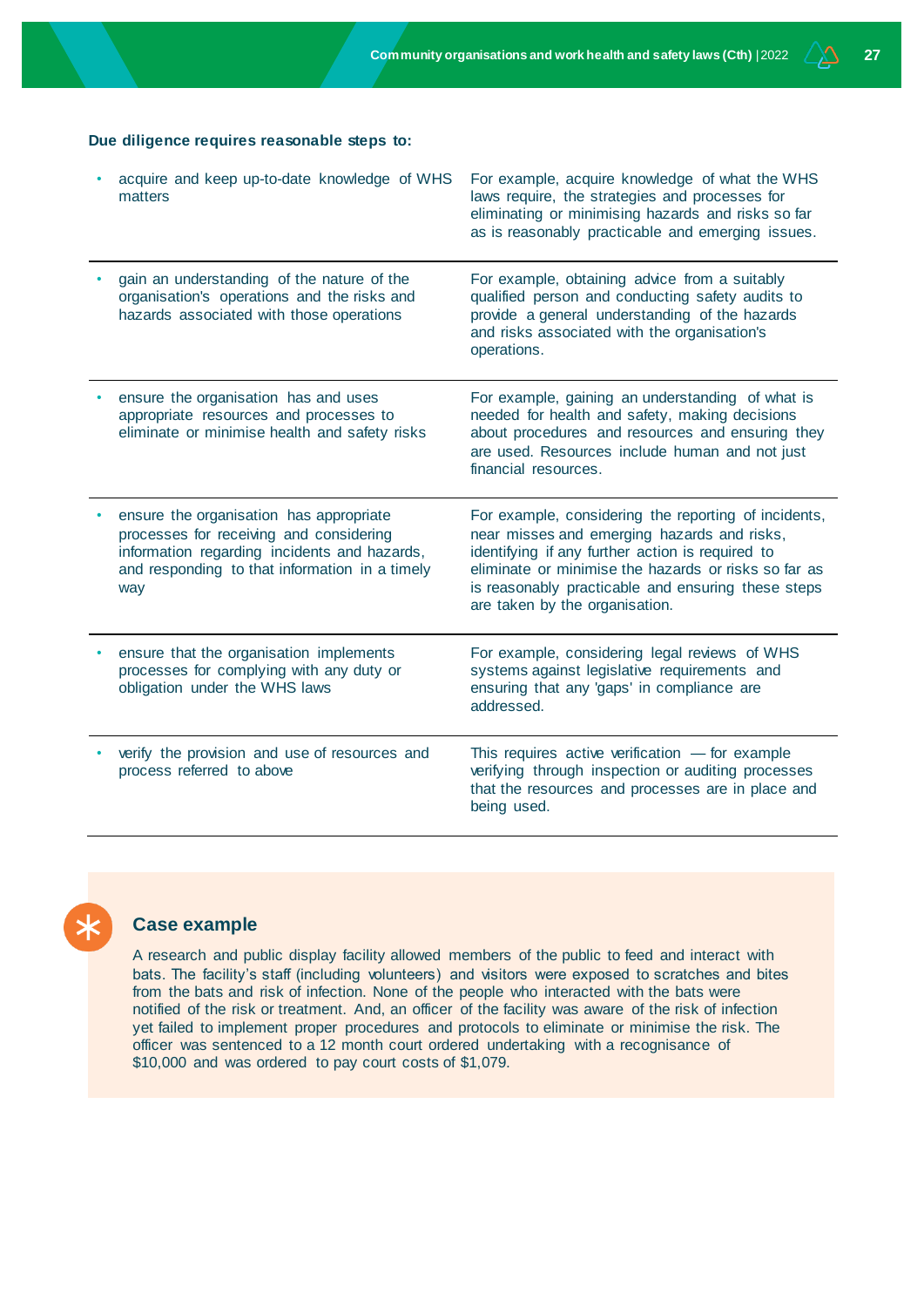## **Tip**

Officers should ensure that WHS is discussed regularly at committee meetings so that you can satisfy yourself (and discharge your due diligence duty) that all reasonably practicable steps are being taken to ensure a safe working environment for people involved in your organisation.

## <span id="page-27-0"></span>**Liability of workers**

Workers in an organisation may also be personally liable if they don't comply with the duties that apply to 'workers' under the WHS Act. Regulators can prosecute workers for breaching their duties.

### <span id="page-27-1"></span>**What duties do workers owe?**

Workers:

- have a duty to take reasonable care for their own health and safety
- must ensure that their acts or omissions don't adversely affect the health and safety of others
- must comply, so far as the worker is reasonably able, with any reasonable instructions the organisation gives to allow the organisation to comply with the WHS laws, and
- must cooperate with the organisation's reasonable WHS policies and procedures (that the organisation has notified the workers of)

It's important to note that these obligations don't only apply to employees. Under the WHS laws, a worker includes any of the following people:

- employees
- volunteers
- contractors or subcontractors, and employees of those contractors or subcontractors
- officers
- employees of a labour hire company assigned to work in the organisation
- apprentices and trainees
- students gaining work experience, and
- **outworkers**

## **Example**

In *Inspector Martin v Russell Larkham* [2003] NSWIRComm 31, an employee was convicted of breaching the duty of care of an employee under the predecessor *Occupational Health and Safety Act 1983* (NSW) for failing to address a faulty brake on a water tanker truck.

The employee was aware that the water tanker truck, used for spraying freshly graded sections of road, had faulty brakes but had not taken the truck out of use or notified the project manager on site of the fault. On the day of the accident, the truck was being driven by another employee, who parked and exited the vehicle. The truck rolled downhill and collided with another truck. Judge Boland held that it was reasonably foreseeable that people might be injured as a result of the defendant's failure to prevent employees from operating the truck until the handbrake was repaired. The defendant was convicted and fined \$520 with a moiety to the prosecutor and ordered to pay the prosecutor's costs.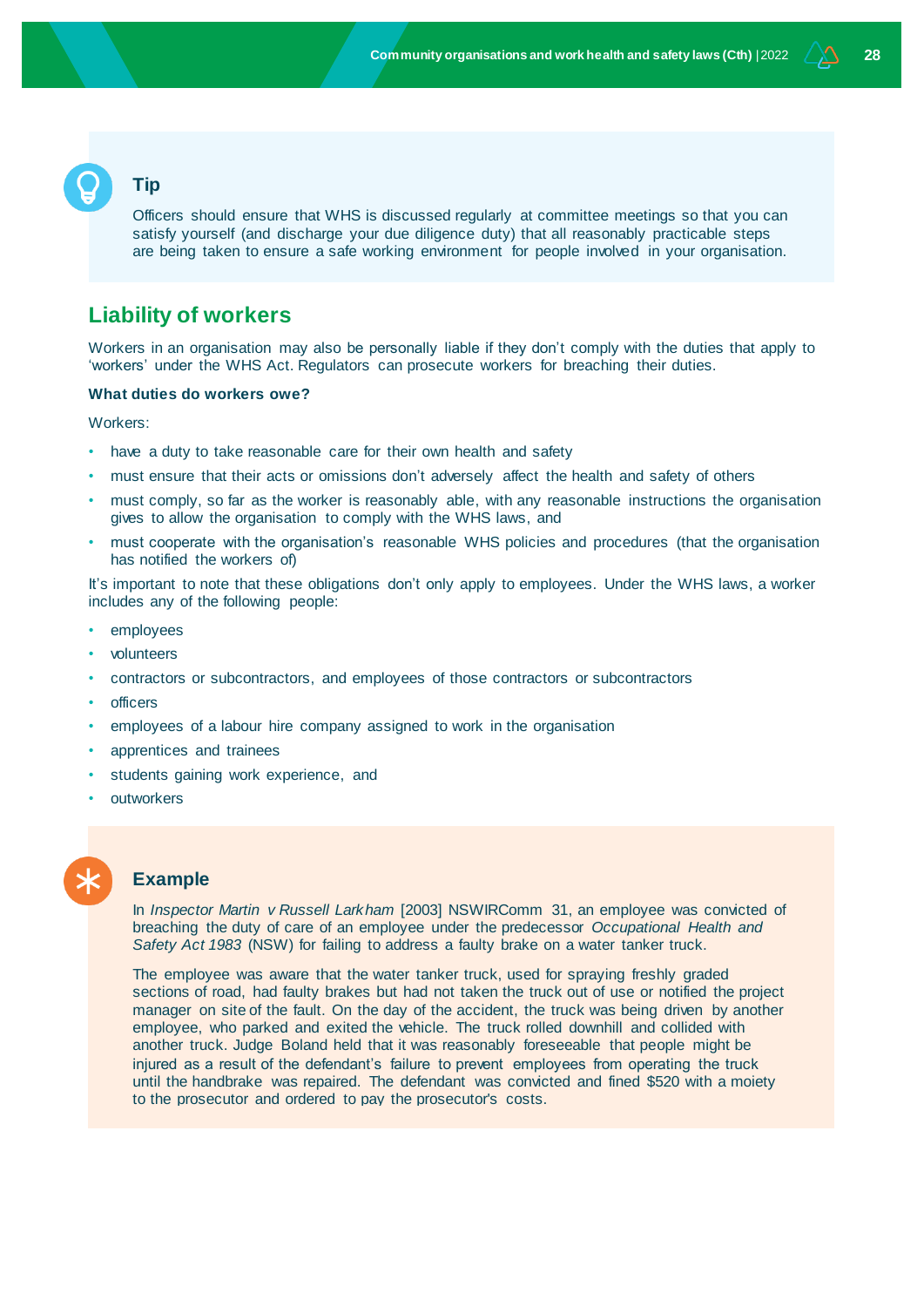

## **Example**

In *Campbell v Rowe* [2019] SAET 104 and *Campbell v Chenowith* [2019] SAET 181 two workers were convicted of breaching their duty as a worker in relation to the same incident.

The two defendants, both supervisors, were involved in an incident where one squirted flammable liquid onto an apprentice and lit it on fire, while the other failed to intervene. The behaviour was described as dangerous horseplay, and the victim could have sustained significant burns but fortunately did not. Both defendants pled guilty and were convicted.

Mr Rowe was fined \$12,000 and Mr Chenowith \$21,000.



## **Note**

A number of states and territories have introduced the offence of industrial manslaughter into legislation. This includes Queensland, New South Wales, Victoria and the Northern Territory (as well as Western Australia under its WHS Act not yet in force). The maximum penalties for industrial manslaughter vary in each jurisdiction but generally include lengthy prison sentences, fines of more than \$10 million, or both.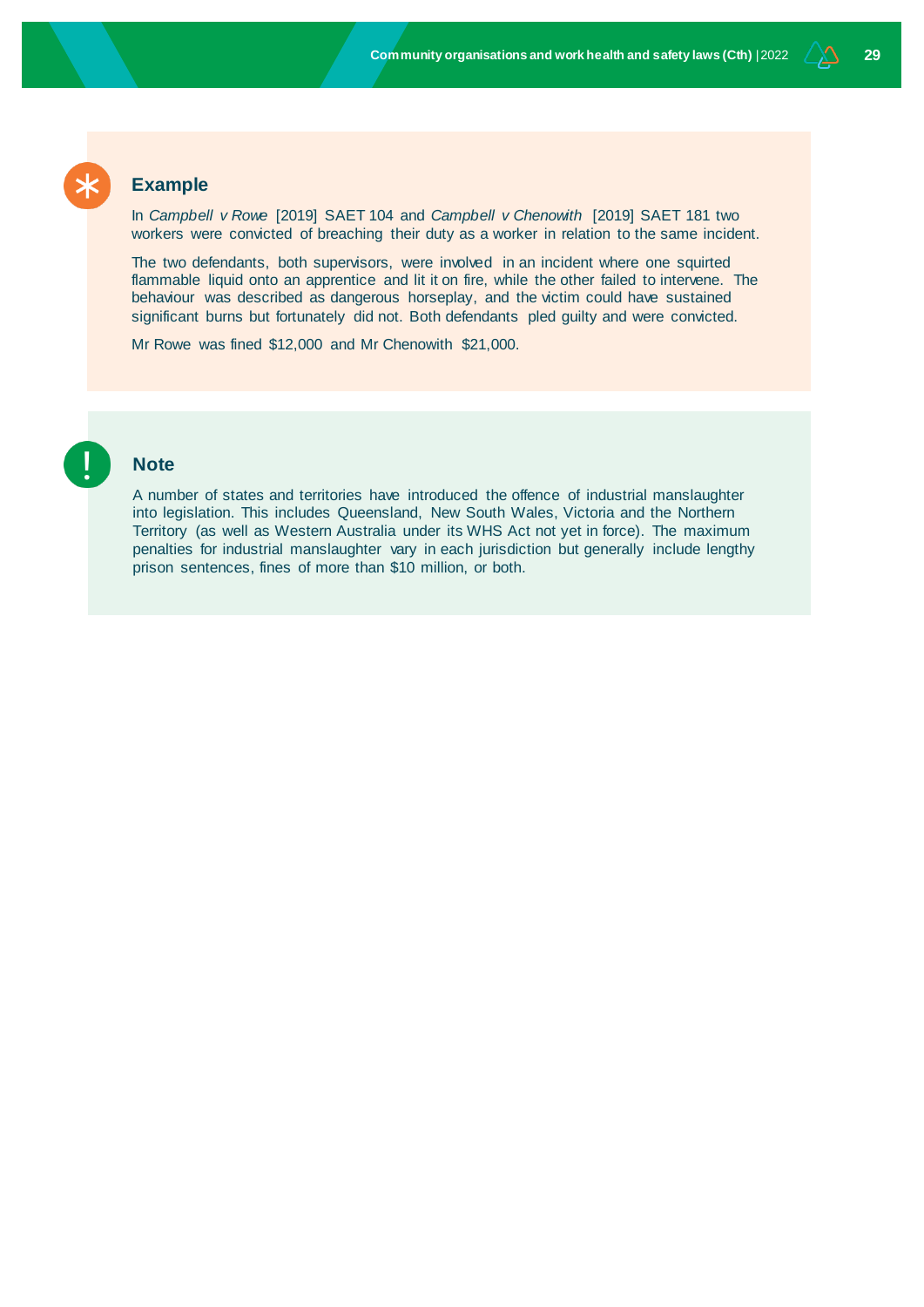# <span id="page-29-0"></span>**Part 4**

**Complying with work health and safety laws**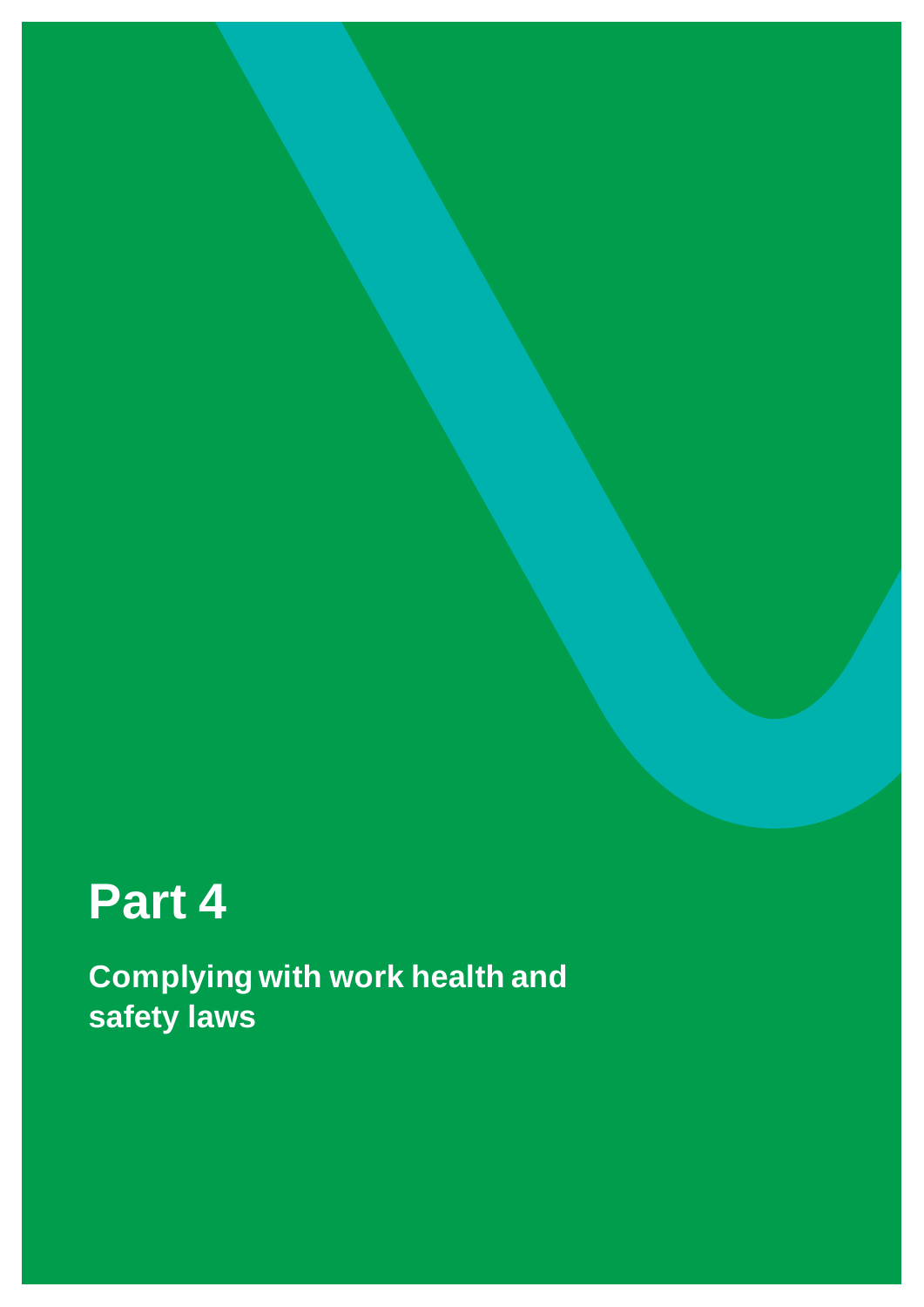## <span id="page-30-0"></span>**Complying with work health and safety laws**

**Many of the duties in the WHS laws require that organisations do as much as is 'reasonably practicable' to ensure health and safety.** 

The meaning of 'reasonably practicable' is considered in detail here.

## <span id="page-30-1"></span>**What does 'reasonably practicable' mean?**

The primary duty under the WHS laws requires a PCBU to ensure, so far as is reasonably practicable, the health and safety of workers while at work.



## **'Reasonably practicable'**

What is reasonably practicable means:

that which is reasonably able to be done in relation to ensuring health and safety

Whether certain action is reasonably practicable requires taking into account and weighing up all of the relevant matters. These matters include:

- the likelihood of the hazard or risk concerned occurring
- the degree of harm that might result from the hazard or the risk
- what the person concerned knows, or ought reasonably to know, about the hazard or risk and any ways of eliminating or reducing the hazard or risk
- the availability and suitability of ways to eliminate or minimise the hazard or risk, and
- after assessing the extent of the risk and the available ways of eliminating or minimising the risk, the cost of eliminating or reducing the hazard or risk, including whether the cost is gross ly disproportionate to the risk

No single matter determines what is (or was at a particular time) reasonably practicable to be done for ensuring health and safety.

Ordinarily cost will not be the key factor in determining what it is reasonably practicable for a duty holder to do, unless it can be shown to be 'grossly disproportionate' to the risk.

## <span id="page-30-2"></span>**Objective test**

The question of what is 'reasonably practicable' is determined objectively. There are two elements to this test:

- **1.** First, the PCBU must consider what can be done. That is, what is possible in the circumstances for ensuring health and safety?
- **2.** They must then consider whether, in the circumstances, it is reasonable to do all that is possible

This means that what can be done should be done unless it is reasonable in the circumstances for an organisation to do something less. This ensures that workers and others are provided with the highest level of protection that is reasonably practicable.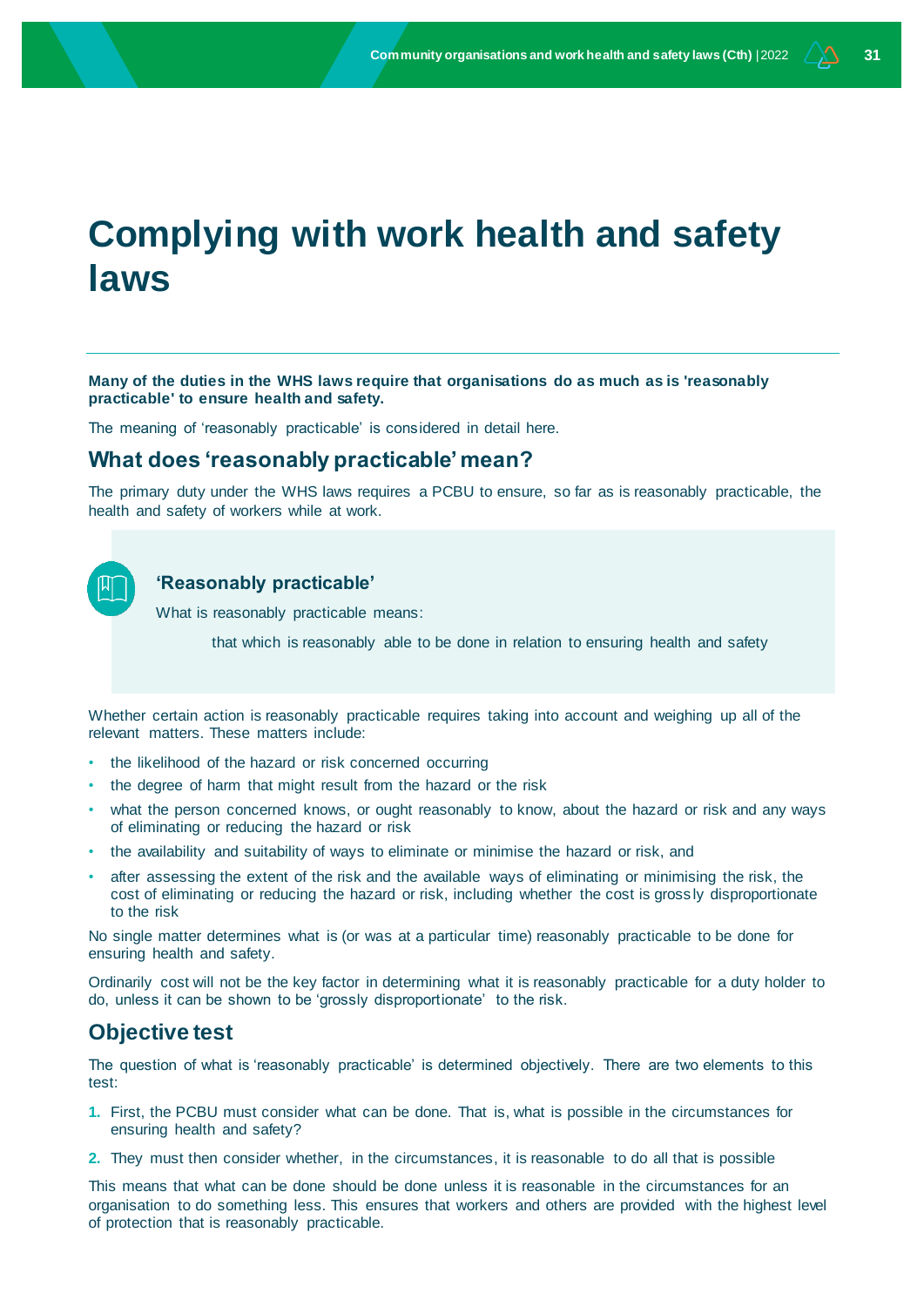

In the decision of *Awwad v Amcor Packaging (Australia) Pty Ltd [2008] SAIRC 8* (18 February 2008), the Court stated that what must be guarded against by employers is not just conventional actions of employees. The concept of what is foreseeable 'extends to foreseeable forms of misuse and includes: momentary lapses of skill or memory; errors of judgment; the deliberate taking of shortcuts; negligence; disregard of instructions; and disregard of personal safety.' Essentially, organisations must guard workers against their own actions, which may sometimes be less than would be expected of a reasonable person.

In Australia, the courts have confirmed that:

- an available way of addressing a workplace risk is likely to be reasonably practicable
- something will not be 'reasonably practicable' simply because it is physically possible
- what is 'reasonably practicable' is judged according to what was known at the time of the alleged breach, and
- to determine what is 'reasonably practicable', it's necessary to balance the likelihood of the risk occurring against the cost, time and difficulty involved in removing that risk

## <span id="page-31-0"></span>**Risk Management**

The primary duty imposed on an organisation to ensure health and safety implies a risk management process.

The [Model Code of Practice: How to Manage Work Health and Safety Risks](https://www.safeworkaustralia.gov.au/doc/model-codes-practice/model-code-practice-how-manage-work-health-and-safety-risks) (**Code of Practice**) states that the first step in effective risk management is commitment from management (those who operate and manage the business and undertaking) as well as the support of workers.

Additionally, the Code of Practice set outs a four stage process to identify, assess and control risks. This process requires organisations to:



Risk management is an ongoing process, triggered when changes affect the work activities undertaken. The Code of Practice outlines some examples of when the risk management process may be triggered, including when:

- starting a new business or purchasing a business
- changing work practices, procedures or the work environment
- purchasing new or used equipment or using new substances
- planning to improve productivity or reduce costs
- new information about workplace risks becomes available
- responding to workplace incidents (even if they have caused no injury)
- responding to concerns raised by workers, health and safety representatives or others at the workplace, or
- required by the by the WHS Regulations for specific hazards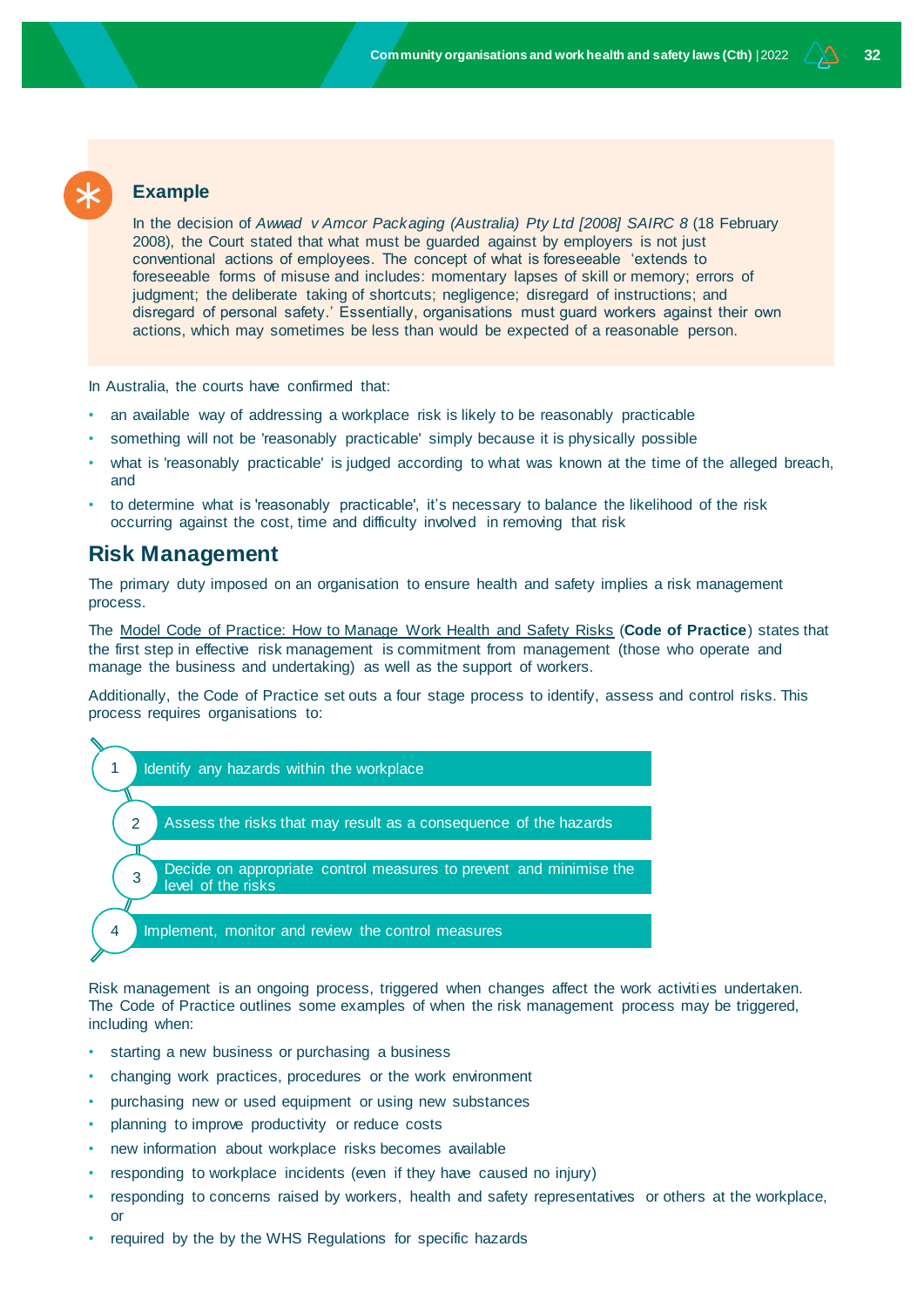## **The risk management process**



*Source: Safe Work Australia, How to Manage Work Health and Safety Risks, Code of Practice (December 2011)*

When determining what controls are appropriate, the WHS laws require organisations to apply the hierarchy of risk controls by implementing the highest order of controls before the lower order of controls.

Specifically, duty holders are required to eliminate risks to health and safety so far as is reasonably practicable, and if it's not reasonably practicable to eliminate risks to health and safety – minimise those risks so far as is reasonably practicable.

In the event that it's not reasonably practicable for a duty holder to eliminate risks to health and safety, they must minimise risks, so far as is reasonably practicable by doing one or more of the following:

- substituting (wholly or partly) the hazard giving rise to the risk within something that gives rise to a lesser risk
- isolating the hazard from any person exposed to it, or
- implementing engineering controls

Should any risk still remain, the duty holder must minimise the remaining risk, so far as is reasonably practicable, by implementing administrative controls. Remaining risk must then further be minimised, so far as is reasonably practicable, by ensuring the provision and use of suitable personal protective equipment. This process is known as the hierarchy of risk controls.

## **The hierarchy of risk controls**



*Source: Safe Work Australia, How to Manage Work Health and Safety Risks, Code of Practice (December 2011)*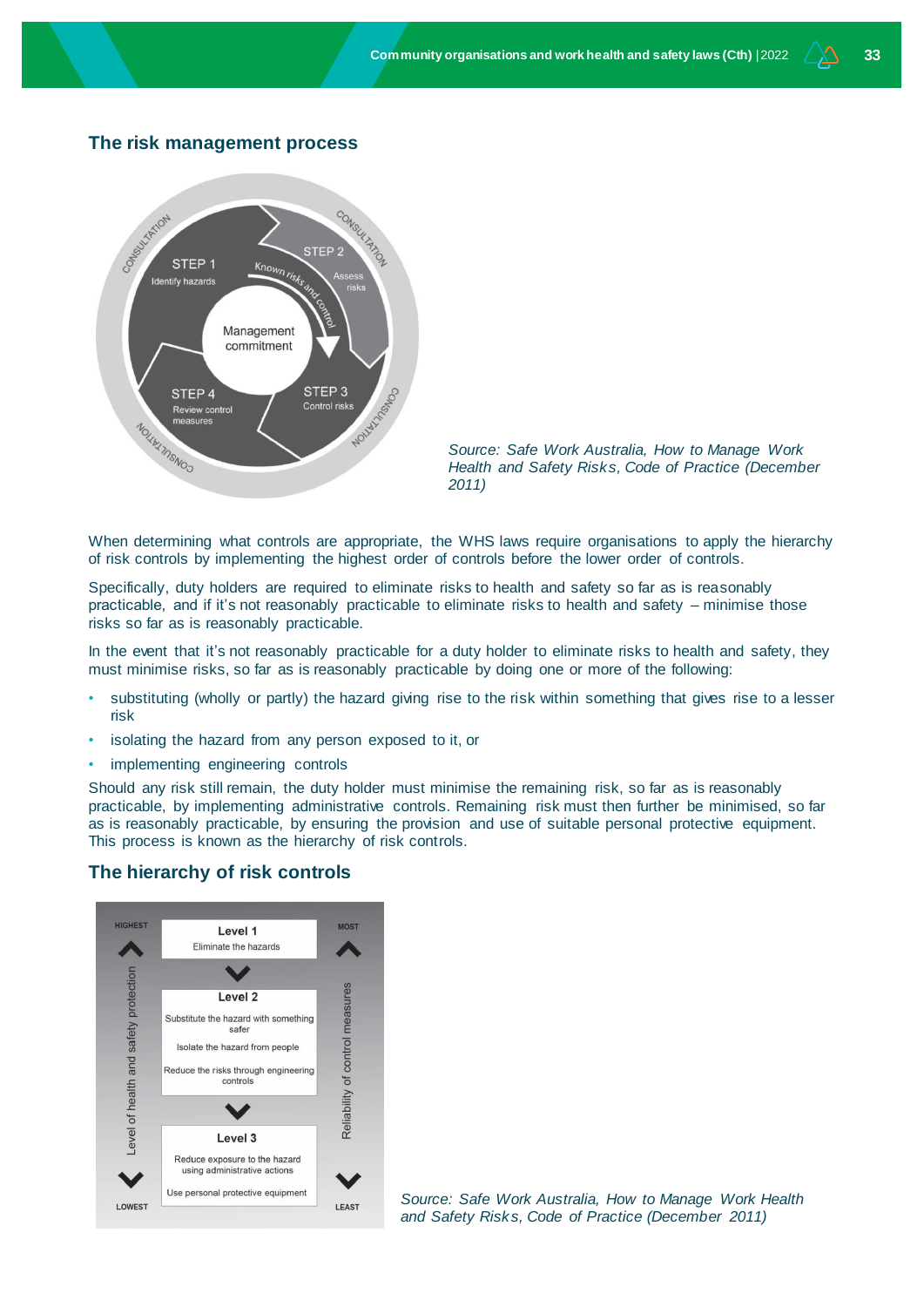For more detailed information on each of these steps, please refer to the Model Code of Practice: How to [Manage Work Health and Safety Risks.](https://www.safeworkaustralia.gov.au/doc/model-codes-practice/model-code-practice-how-manage-work-health-and-safety-risks) To have legal effect in a jurisdiction, the Code of Practice must be an approved Code of Practice in that jurisdiction.

The cost of eliminating or minimising risks may be a relevant factor for many organisations with limited resources. **However**, if there is an incident in the workplace, it's not a defence to a breach of the WHS laws to claim that 'we are a not-for-profit group and we couldn't afford to reduce that risk'.

If you can't eliminate or minimise the risk, you should give serious consideration as to whether the organisation should stop the activity which gives rise to the risk.

To reduce your chance of being found liable for a breach of the WHS laws, your organisation needs to be able to show that it identified and considered risks and then took reasonably practical steps to eliminate or minimise those risks. Documented evidence of these processes is recommended. Often the measures introduced don't need to be expensive or elaborate. For example, if your volunteers are lifting items, you may not need to buy an expensive hydraulic lifting machine, but you could train volunteers in safe lifting practices and post reminder notices around the premises.

## **Tip**

Your organisation may wish to review its approach to risk management and appropriate insurance options. See our separate [guide to risk management and insurance.](http://www.nfplaw.org.au/riskinsurance)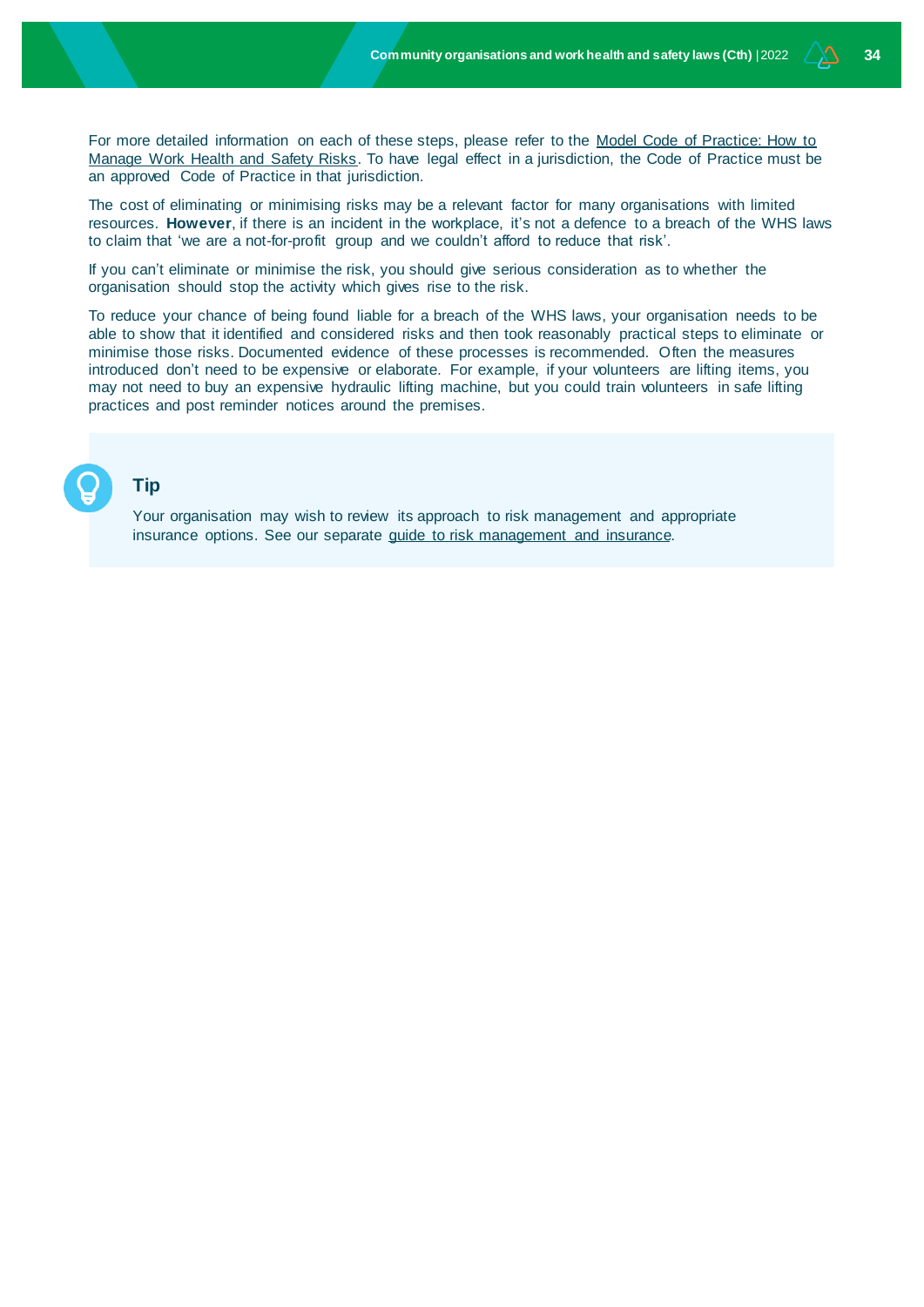# <span id="page-34-0"></span>**Part 5**

**Responding to a workplace incident**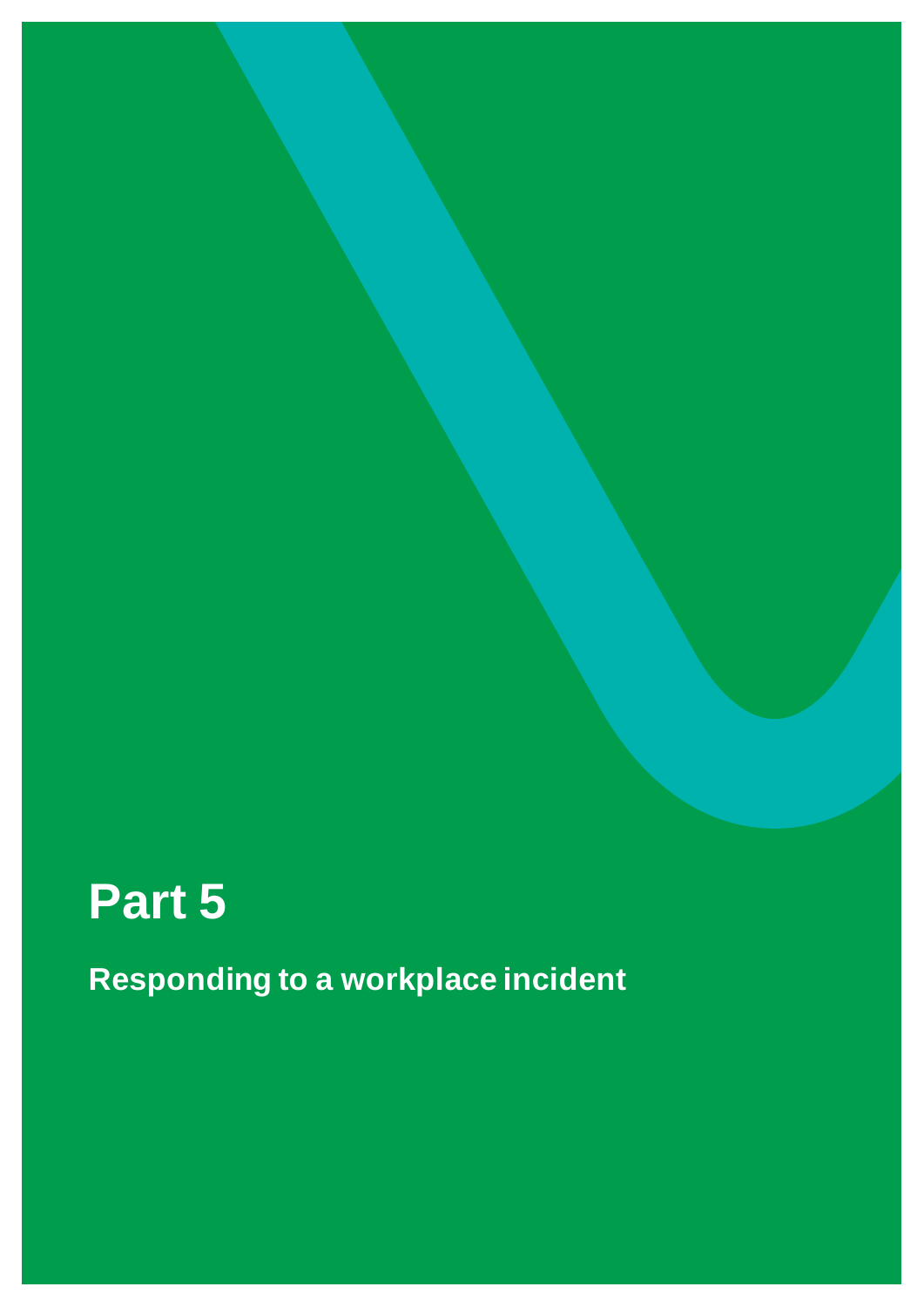## <span id="page-35-0"></span>**Responding to a workplace incident**

**There is no 'one size fits all' response to a WHS incident. The best and most appropriate response will largely depend on the nature of the incident. However, there are some incidents that require immediate response and notification to the regulator under the WHS laws.** 

There are significant penalties for organisations that fail to follow the correct procedures following a serious workplace incident. These procedures, together with the types of incidents that require notification, are discussed below.

## <span id="page-35-1"></span>**What to do if a WHS incident occurs**

There are a number of steps that an organisation should follow when responding to a WHS incident, which are summarised in the checklist below.

| Steps an organisation should take when responding to a WHS incident donation                                                                                                                                                                                                                                                                                                                                                                                                           |
|----------------------------------------------------------------------------------------------------------------------------------------------------------------------------------------------------------------------------------------------------------------------------------------------------------------------------------------------------------------------------------------------------------------------------------------------------------------------------------------|
| Assess the seriousness of the incident. Immediately after an incident occurs, the<br>organisation should assess the seriousness of the incident and find out if an injury has<br>occurred to any person                                                                                                                                                                                                                                                                                |
| Provide appropriate medical treatment and address any immediate dangers. If<br>necessary in the circumstances, medical treatment should be provided to any person<br>injured in the incident, and steps should be taken to address any immediate dangers<br>(for example, evacuate the workplace).                                                                                                                                                                                     |
| Consider if there is a requirement to report the incident. If necessary, the incident<br>should be reported to the regulator. The circumstances in which notification to the<br>regulator is required and the notification process are outlined in more detail below.                                                                                                                                                                                                                  |
| Preserve the incident site. If the incident is notifiable, the incident site must be<br>preserved to allow inspection and investigation by the regulator, if required. There is an<br>obligation to ensure, so far as is reasonably practicable, that the incident site is not<br>disturbed until an inspector arrives at the site, or unless directed otherwise by the<br>inspector. Disturbance may be allowed in certain circumstances which are discussed in<br>more detail below. |
| Maintain records of the incident. There is an obligation to maintain records of<br>notifiable incidents (discussed in more detail below), but it's best practice to maintain<br>records of all incidents, whether notifiable or not.                                                                                                                                                                                                                                                   |
| Investigate and prevent re-occurrences. Following an incident, organisations should<br>investigate the circumstances of how the incident occurred. The investigation should be<br>as detailed as the circumstances of the incident require. If appropriate, notes should be<br>recorded and witness accounts should be taken to provide the PCBU with a clear<br>picture of how and why the incident occurred.                                                                         |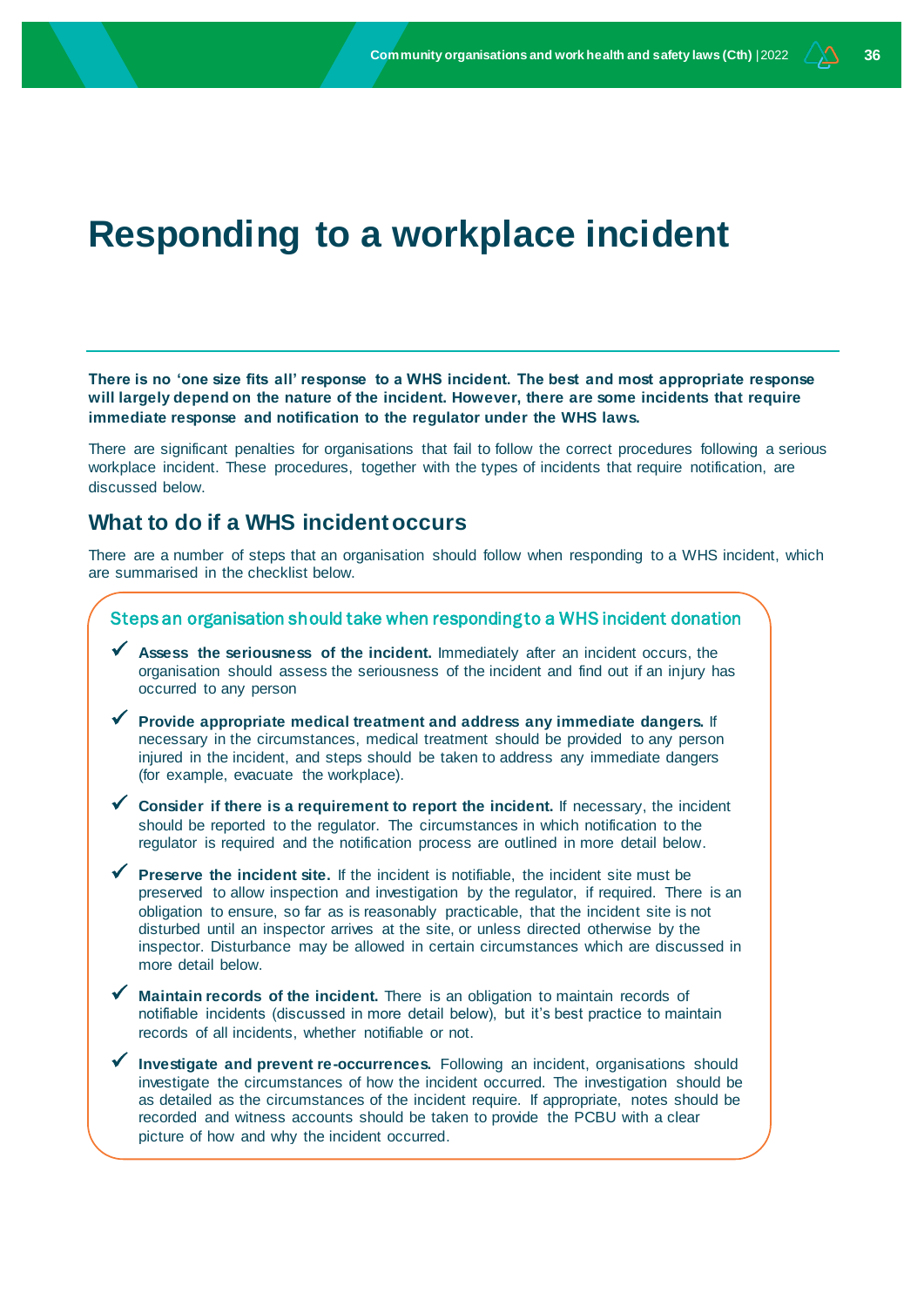## **Tip**

It's a good idea to have one or two people involved in your organisation (for example an officer or a manager) who agree to be responsible for co-ordinating the response to an incident. This doesn't mean that the person is solely responsible – but it's helpful to have one person to coordinate the response and ensure that the incident is dealt with appropriately. This person should be aware of the responsibilities of the organisation under the WHS Laws (including notification and preservation requirements, as outlined below).



## **Tip**

Only certain 'notifiable incidents' arising out of the conduct of the business or undertaking must be notified.

For example, the following would not be a notifiable incident under WHS Laws:

- a person driving to work is injured in a car accident (where driving is not part of their work), or
- a person with a known history of epilepsy has a seizure at work

## <span id="page-36-0"></span>**Notification requirements**

While all workplace incidents (no matter how large or small) should be recorded by organisations, there are particular legal obligations to report incidents that result in death or serious injury or illness, or a dangerous incident to regulators.

## <span id="page-36-1"></span>**The immediate reporting requirement for 'notifiable incidents'**

An organisation must notify the regulator immediately after they become aware of the occurrence of an incident that is considered a 'notifiable incident'.

Procedures should be put into place in your organisation to ensure WHS inc idents are promptly notified to the people responsible for responding to them.

To be notifiable, an incident must arise out of the conduct of the organisation's business or undertaking. An incident is not notifiable just because it happens at or near a workplace.

### <span id="page-36-2"></span>**What is a 'notifiable incident'?**

A 'notifiable incident' is one in which involves any of the following:

- the death of a person
- a serious injury or illness of a person. This includes injury or illness requiring the person to have:
	- immediate treatment as an in-patient in a hospital (a serious injury or illness does not include outpatient treatment)
	- immediate treatment for amputation, serious head injury, serious eye injury, serious burn, spinal injury, loss of a bodily function, serious lacerations or the separation of skin from tissue, or
	- medical treatment within 48 hours of exposure to a substance
- a dangerous incident. This includes an incident that exposes a worker or any other person to a serious risk to their health and safety emanating from immediate or imminent exposure to:
	- an uncontrolled escape, spillage or leakage of a substance
	- an uncontrolled implosion, explosion or fire
	- an uncontrolled escape of gas or steam or a pressurised substance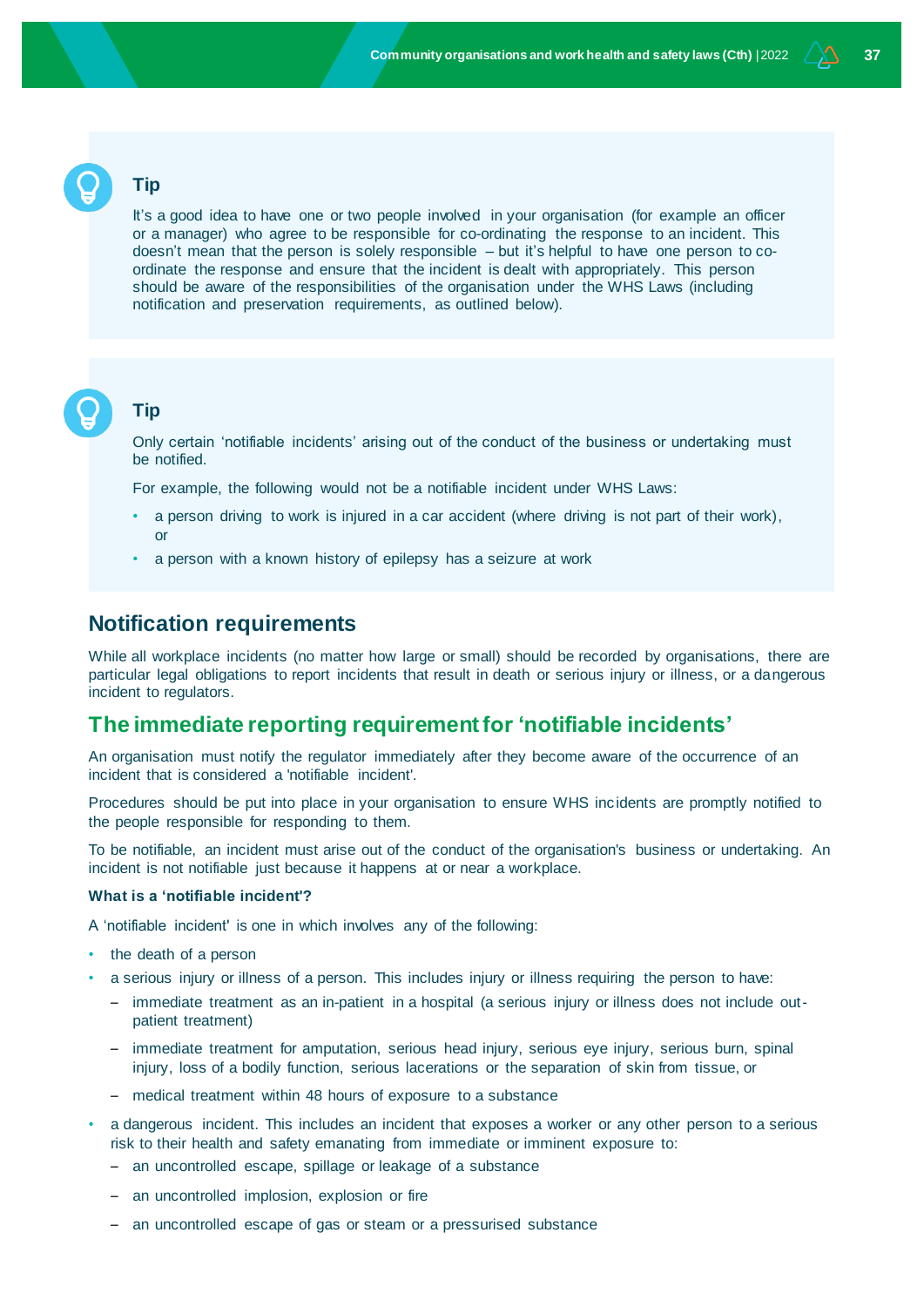- an electric shock
- the fall or release from a height of any plant, substance or thing
- the collapse, overturning, failure or malfunction of, or damage to, any plant that is required to be authorised for use in accordance with the WHS Regulations
- the collapse or partial collapse of a structure
- the collapse or failure of an excavation or of any shoring supporting an excavation
- the interruption of the main system of ventilation in an underground excavation or tunnel, and
- the inrush of water, mud or gas in an underground excavation or tunnel

If the incident is a notifiable incident, the incident must be notified to the regulator by the fastest possible means. The notification must be given by telephone or in writing (including email or fax).

If notification of an incident is done by telephone, the person giving notice by telephone must:

- give the details of the incident requested by the regulator, and
- if required by the regulator, give a written notice of the incident within 48 hours of that requirement being made

## <span id="page-37-0"></span>**Maintaining records of notifiable incidents**

Your organisation must keep a record of each notifiable incident that has occurred for at least five years from the day that notice of that incident is given to the regulator.

Failure to keep these records may lead to penalties under the WHS laws.

## <span id="page-37-1"></span>**Preservation of the incident site**

The WHS laws require that notifiable incident sites be preserved to allow inspection of the site and a full investigation (if required). If a notifiable incident does occur within your organisation, you must ensure (so far as is reasonably practicable) that the site is not disturbed until an inspector arrives at the workplace, unless you have been directed otherwise by the regulator.

There are exceptions that allow a site to be disturbed, including where disturbance is required:

- to assist an injured person
- to remove a deceased person
- to make the site safe or to minimise the risk of a further notifiable incident
- to facilitate any police investigation, or
- in accordance with the authorisation of the regulator

The requirement to preserve a site only applies to the immediate area where the incident occurred and not the whole of the workplace. If you are unsure as to whether you are allowed to enter the incident site, or the extent to which you can disturb the location, you should contact the regulator to discuss your concerns.

## <span id="page-37-2"></span>**Investigate and prevent reoccurrences**

Following an incident, organisations should investigate the circumstances of the incident. Notes should be recorded and witness accounts should be taken to give the organisation a clear picture of how and why the incident occurred.

The WHS laws require a PCBU to consult with workers regarding the identification of any risks and possible resolution of any health and safety issues. On the basis of this investigation, PCBUs should work with workers and volunteers to put measures in place to ensure that similar incidents don't occur in the future.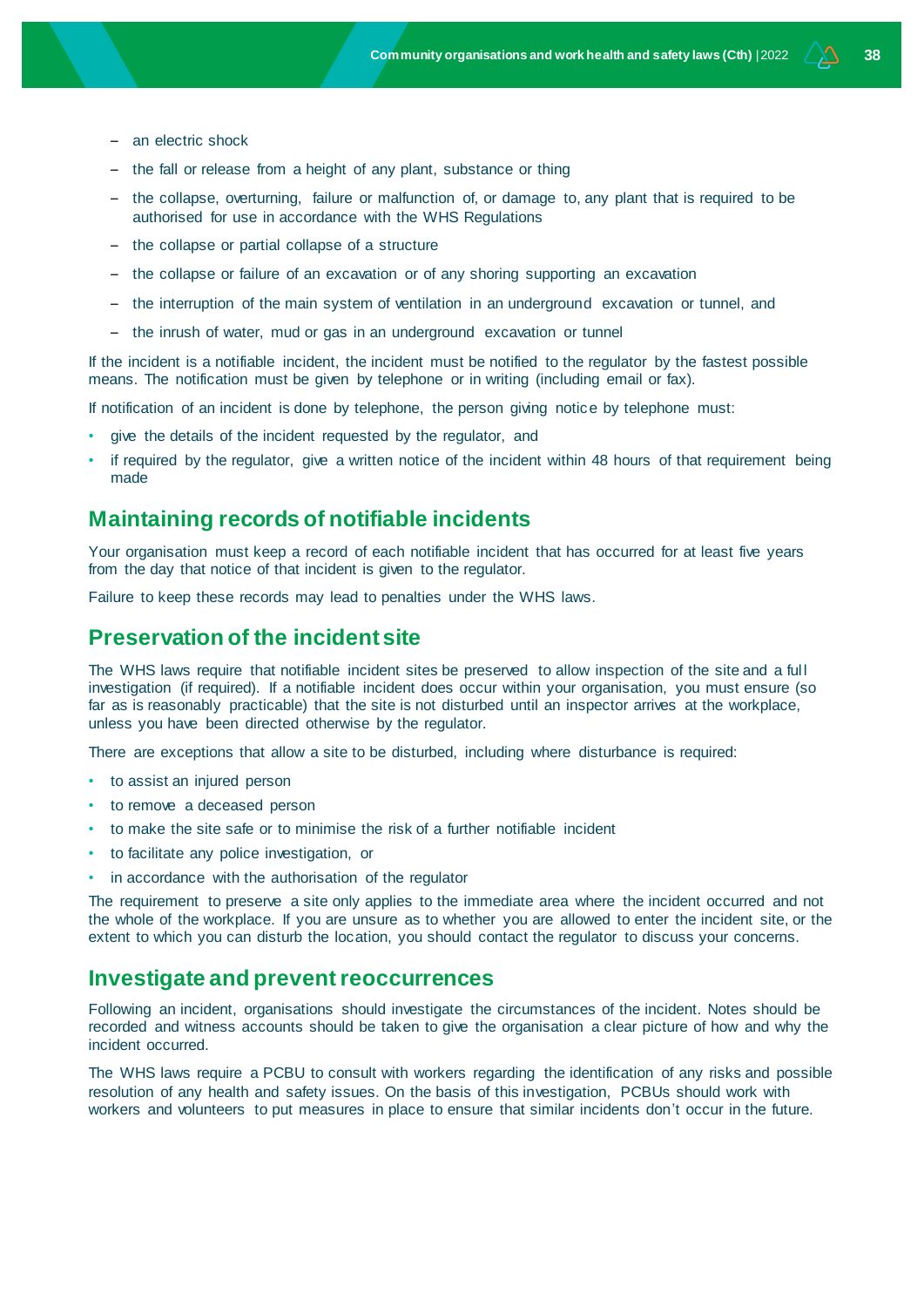## **Caution**

There are significant penalties for organisations that fail to comply with obligations regarding notifiable incidents under the WHS Act.



## **Tip**

Include notices around your workplace about incident procedures and who to contact when an incident occurs. Your organisation should hold regular training for staff and managers on the incident response process.

These health and safety systems, including any plans to prevent incident occurrence, should be regularly reviewed and updated by the organisation.



### **Case study**

On 10 April 2013, a worker sustained head injuries while pressure testing the tank compartment of a road fuel tanker. The company didn't notify the regulator, and the regulator only became aware of the incident 17 months and 10 days after the incident when it was notified by lawyers acting for the injured worker. The company was fined \$25,000 for failing to notify a notifiable incident.

*R v KFS Fuel Services Pty Ltd* (Unreported, Toowoomba Magistrates Court, Magistrate Lee, 2 June 2017)



## **More information**

For more information about risk assessments and insurance, see our Insurance and Risk [webpage.](http://www.nfplaw.org.au/riskinsurance) 

For more information on director's duties, read [our Duties Guide.](http://www.nfplaw.org.au/governance)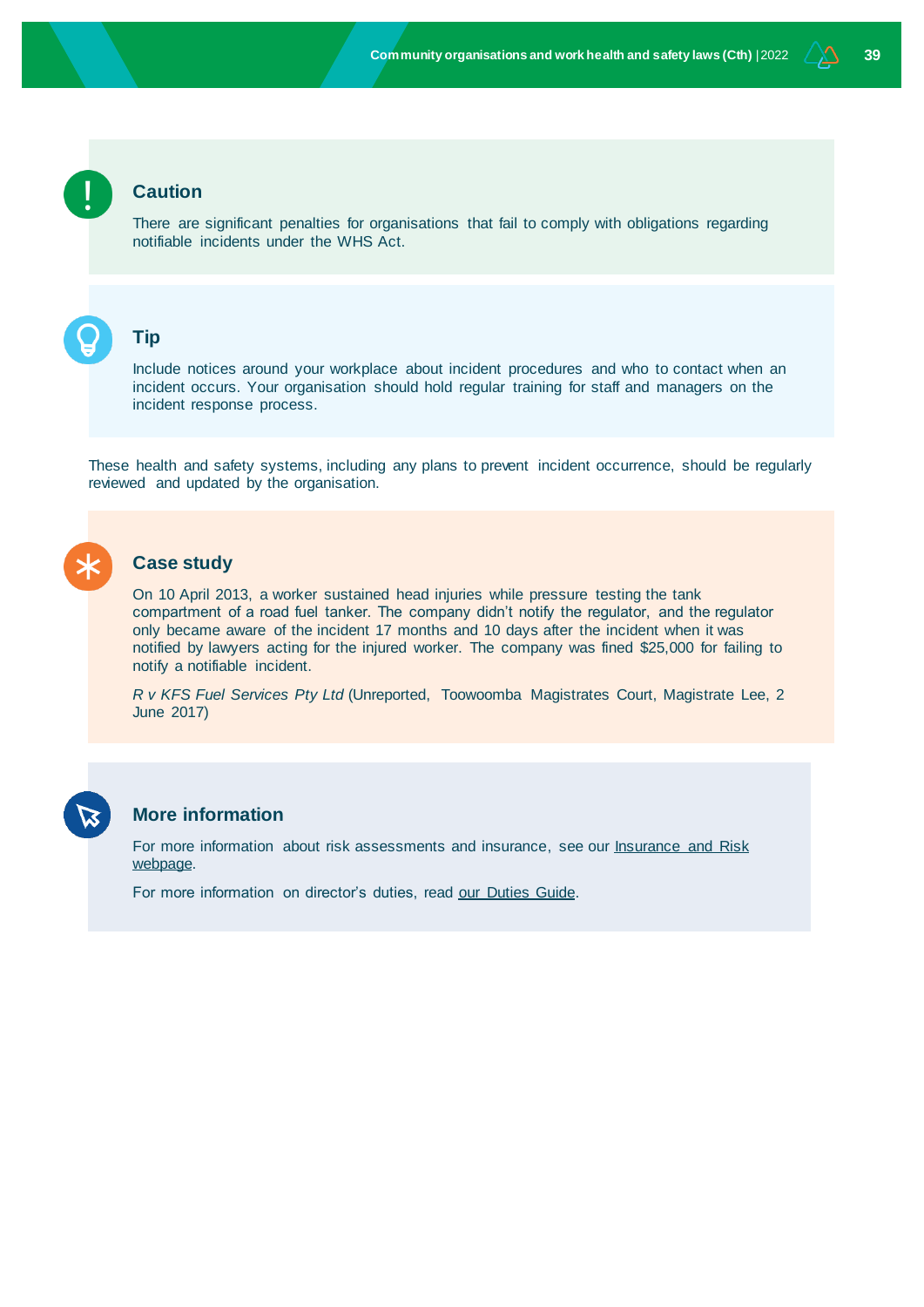# <span id="page-39-0"></span>**Part 6**

**Entry and inspection powers of inspectors**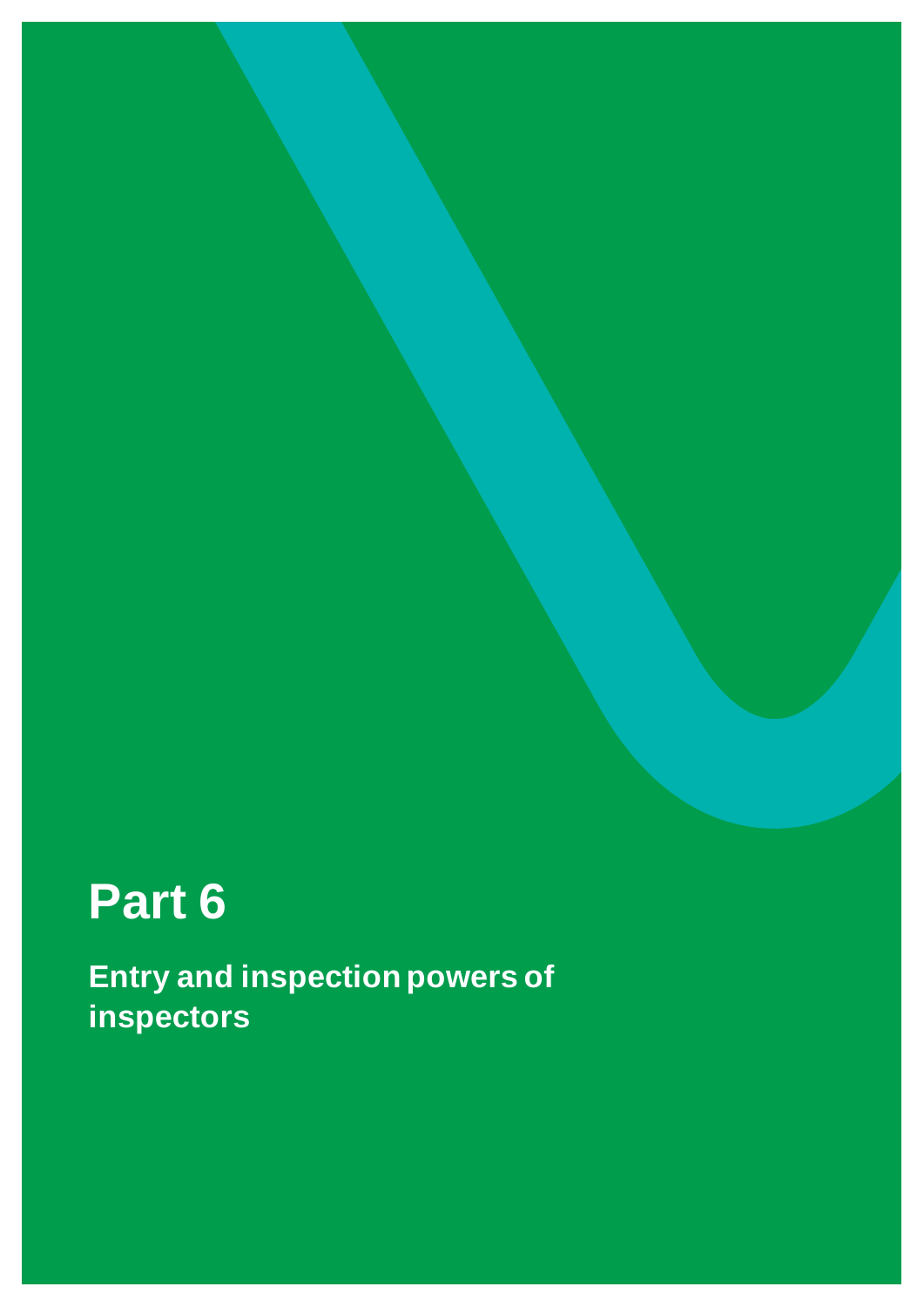## <span id="page-40-0"></span>**Entry and inspection powers of inspectors**

**Inspectors monitor compliance with WHS laws. Under the WHS laws, inspectors have various powers to enter and inspect workplaces and are able to issue notices requiring organisations and people to take particular actions. These powers are briefly summarised in this section.**

## <span id="page-40-1"></span>**Inspector's power to enter workplaces**

Inspectors have a power to enter workplaces, and they are allowed to do so with or without the consent of the person with management or control of the workplace.

As soon as is practicable after entering the workplace, the inspector must take all reasonable steps to notify the relevant PCBU, the person with management or control of the workplace and any health and safety representatives of their presence. This is not needed if it would defeat the purpose of entry or cause unreasonable delay.

## **Caution**

A number of penalties may be imposed on people who impede the work of inspectors. In particular, fines can be imposed on people and organisations who:

- fail to give reasonable help to the inspector, when requested, without reasonable excuse
- intentionally hinder or obstruct an inspector in exercising his or her duties, or inducing another person to do so, or
- directly or indirectly assault, threaten or intimidate an inspector or a person assisting an inspector

Once inside a workplace, an inspector is permitted to:

- inspect, examine and make inquiries at the workplace
- inspect and examine anything (including a document) at the workplace
- bring to the workplace and use any equipment or materials that may be required
- take measurements, conduct tests and make sketches or recordings (including photographs, films, audio, video, digital or other recordings)
- take and remove for analysis a sample of any substance or thing without paying for it
- require a person at the workplace to give the inspector reasonable help to exercise the inspector's powers set out above, and
- exercise any compliance power or other power that is reasonably necessary to be exercised by the inspector for the purposes of the WHS laws

An inspector may be accompanied by an assistant (such as an interpreter) to assist the inspector if the inspector considers the assistance necessary.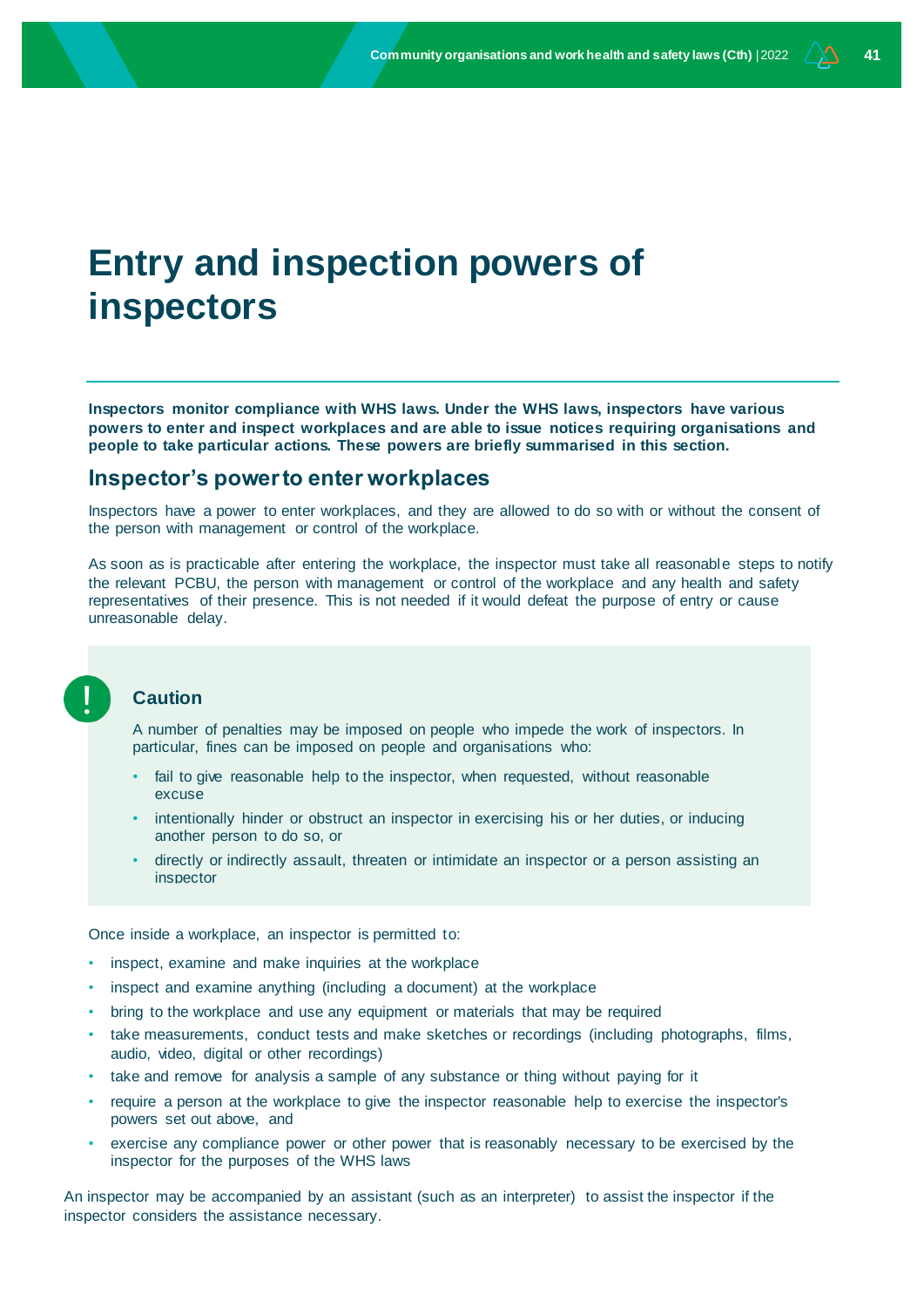

## **Note**

Before requiring a person to answer a question or provide information or document, the inspector must warn the person that protection from self-incrimination is not a 'reasonable excuse' to refuse to answer the questions or provide the information (except in South Australia). However, the answers provided can't be used as evidence against a person in civil or criminal proceedings, except in relation to proceedings concerning the provision of false or misleading information.

## <span id="page-41-0"></span>**Notices issued by the regulator**

Inspectors can issue three types of notices:

- Improvement Notices
- Prohibition Notices, and
- Non-Disturbance Notices

If you receive a notice, you should take it very seriously as there are significant penalties imposed for failing to comply with notices.

Each type of notice is explained further below.



## **Tip**

Your organisation may wish to speak to a lawyer if it receives an Improvement, Prohibition, or Non-disturbance Notice.

## <span id="page-41-1"></span>**Improvement Notices**

An inspector has the authority to issue an Improvement Notice to an organisation if the inspector reasonably believes that the organisation has contravened the WHS laws or believes an existing contravention is likely to continue or be repeated.

An Improvement Notice may contain directions or recommendations or both about how to remedy the breach, prevent a likely breach from occurring or remedy things or operations causing the breach.

There are penalties for failing to comply with an Improvement Notice.

## <span id="page-41-2"></span>**Prohibition Notices**

If an inspector reasonably believes that an activity is occurring, or may occur, in the workplace that involves a serious risk to the health or safety of a person, they may give a person who has control over the activity a direction prohibiting the carrying on of that activity. This may be given initially as an oral warning but must be confirmed by a written notice issued to the person as soon as practicable.

Significant penalties can be imposed for non-compliance with a Prohibition Notice.

## <span id="page-41-3"></span>**Non-disturbance Notices**

An inspector can issue a Non-disturbance Notice to a person with management or control of a workplace if they reasonably believe that it's necessary to do so to facilitate the exercise of their compliance powers.

A Non-Disturbance Notice may require the person to preserve the site (including any plant, substance, structure of thing associated with the site) where the notifiable incident has occurred for a period of time, or prevent the disturbance of a particular site (including the operation of plant) in other circumstances for a period, if reasonable in the circumstances. The period of time that the Non-Disturbance Notice may preserve the site or prevent disturbance is limited to seven days.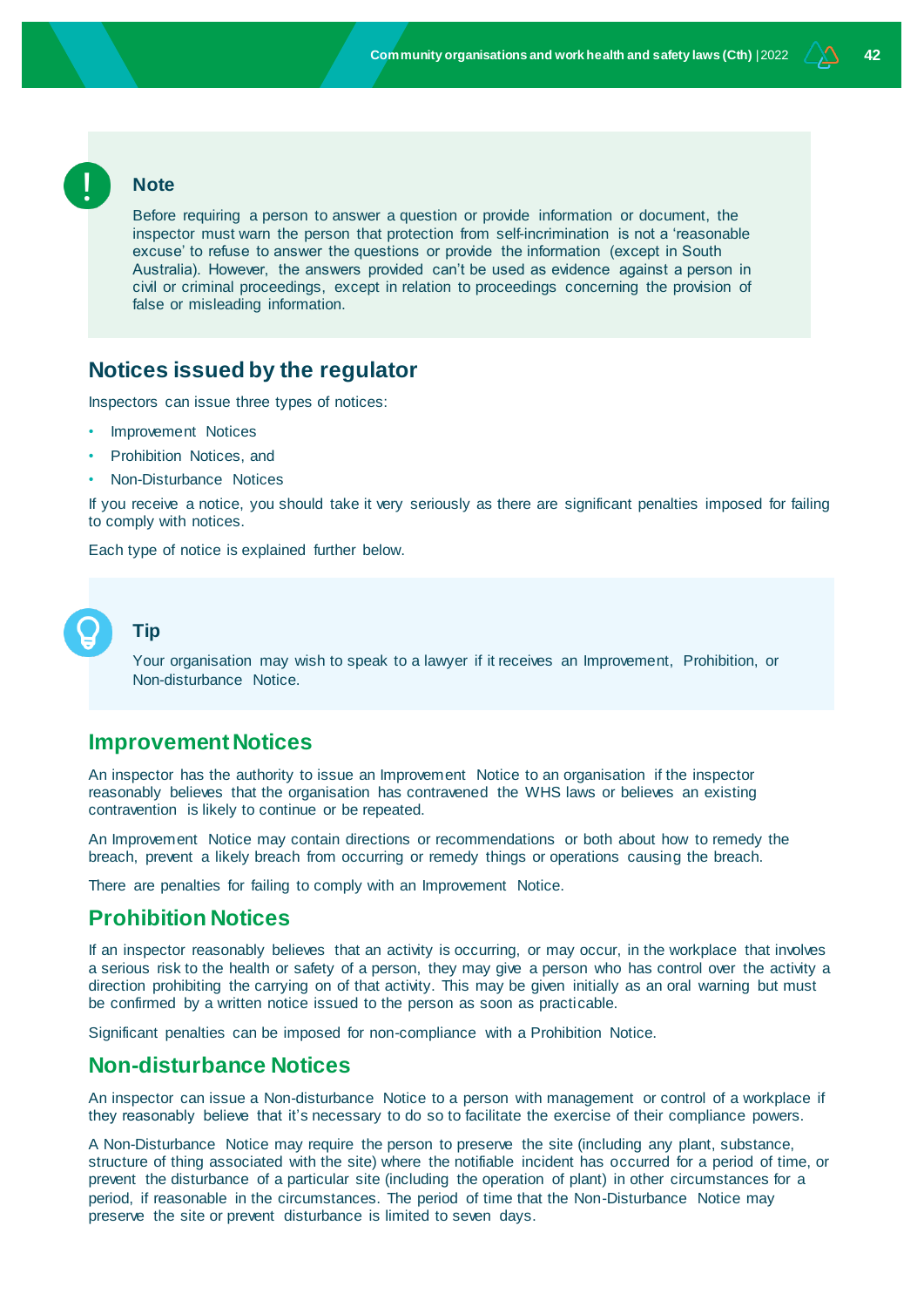However, a Non-Disturbance Notice does not prevent actions:

- to assist injured persons
- to remove deceased persons
- essential to make the site safe or prevent further incident
- associated with police investigations, or
- that have been permitted by an inspector

## <span id="page-42-0"></span>**Appeals against notices**

If your organisation disagrees with an Improvement, Prohibition Notice or Non-Disturbance Notice, you can appeal it.

You can apply to the regulator for an internal review of the notice. An appeal against a notice must be lodged within 14 days after the day on which the decision first came to the organisation's notice (or such longer period as the regulator allows). However, in relation to Improvement Notices, the appeal must be lodged within the period specified in the notice for compliance with the notice or 14 days (whichever is the lesser), or such longer period as the regulator allows.

The internal reviewer must review the decision to issue the notice and make a decision within 14 days after the application for internal review is received (additional time is allowed if further information is required). The decision may be to confirm or vary the notice, or to set aside the notice and substitute another decision that the internal reviewer considers appropriate. As soon as practicable after reviewing the decision, the internal reviewer must give the applicant in writing, the decision on the internal review and the reasons for the decision. If the reviewable decision is not varied or set aside within the 14-day period, the decision is taken to be confirmed by the internal reviewer.

Alternatively, an organisation can also seek an external review of the reviewable decision made by the regulator directly to the relevant Industrial Relations Commission in their state or territory, or if an internal review has been sought and the decision has been confirmed or varied, appeal that internal review decision by making an external review application. The forum for those applications differs from jurisdiction to jurisdiction. In NSW, for example, it involves an application to the NSW Industrial Relations Commission (**NSW Commission**). The application must be made within 14 days after the day on which the decision first came to the applicant's notice. In circumstances where a regulator is required by the NSW Commission to give the eligible person a statement of reasons, within 14 days after the day on which the statement is provided. You should check the specific rules and timelines applicable in your state or territory.

You should seek legal advice if you intend to appeal a notice.